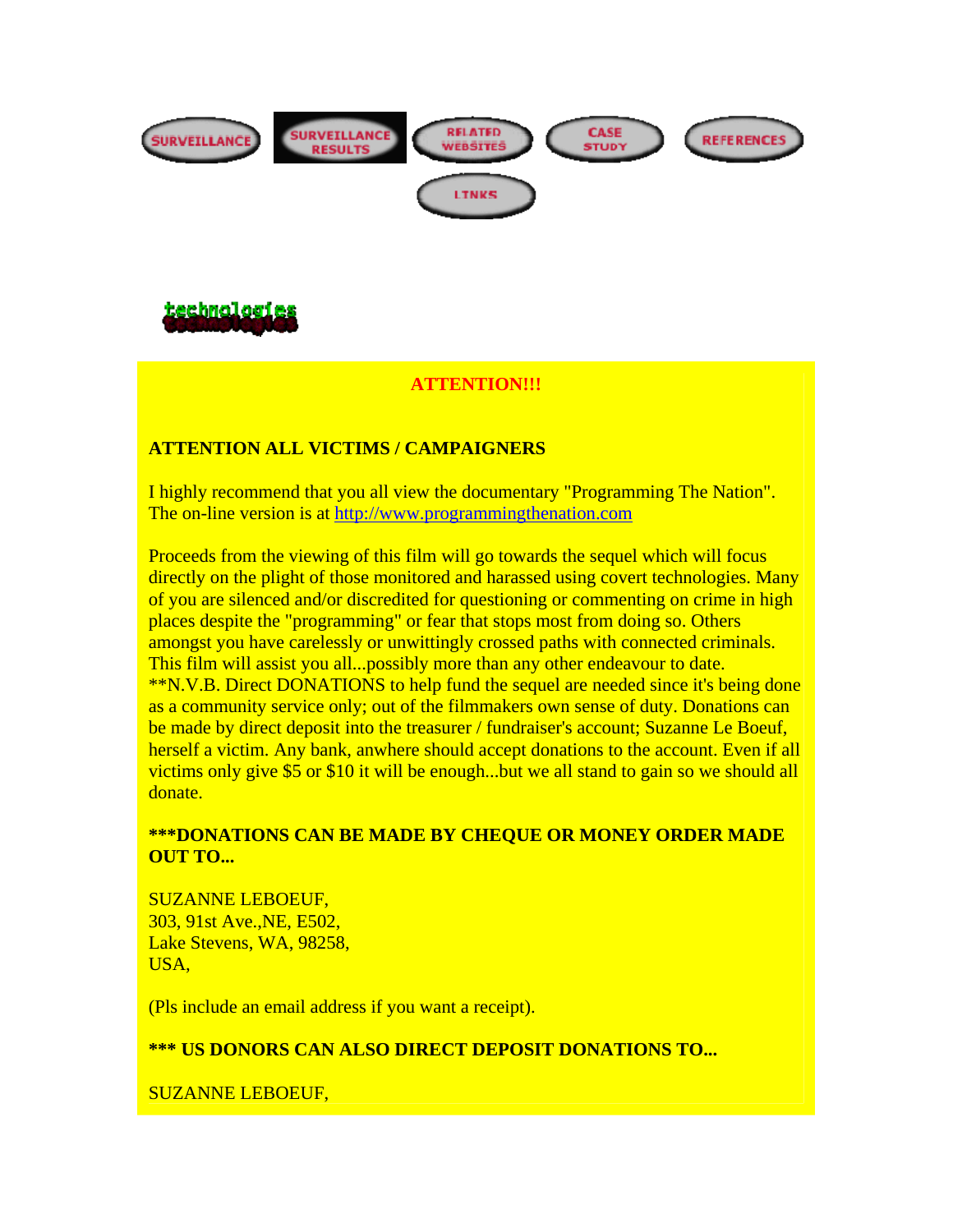BECU CREDIT UNION, Account #: 3590644320, Lake Stevens Safeway, 717 State Route 9, NE, Lake Stevens, WA, 98258

Don't delay. DONATE TODAY. The sooner we have the funds the sooner filming on your film can commence. Thank you.

#### **WATCH TRAILER**

#### **THE TRUTH ABOUT SECRET WEAPONS AND THE INVOLUNTARY TESTING OF THOSE WEAPONS ON CIVILIANS. THE PEOPLE TARGETED INCLUDE MANY WHO CHALLENGE ORGANISED CRIMINAL ACTIVITY WHICH IS CORRUPTLY PROTECTED BY GOVERNMENT / MEDIA INTERESTS.**

**(Victims can experience hearing voices, mind reading, directed energy attacks and more)** 

This site contains information relating to advanced satellite surveillance and "harassment" technologies which are made available to covert government agencies and organised crime syndicates.

The secret technologies in question are covered by military/agency secrecy orders, mostly obtained under the US Inventions Secrecy Act, 1951. There are currently over 5,000 hidden devices, many computer - based and satellite facilitated, all with military / criminal applications. A list of known patents is available on the "Surveillance" page after the article on "Social Engineering". Neurophones, brain scanners and brain wave vocabulary software, directed energy and E-M weapons are amongst these as are technologies to affect the weather, cause earthquakes etc etc. Undemocratically, and to protect powerful criminals from scrutiny,various other Secrecy, National Security and Defamation legislation has been enhanced in recent years.

The US Patriot Act, for example, protects governments and connected criminals from criticism and/or detection and prosecution. Under this act anyone whistleblowing or fighting the system on a major concern is arbitrarily deemed to be unpatriotic (when it's the criminals they criticise who betray us). They can then be listed (by a senior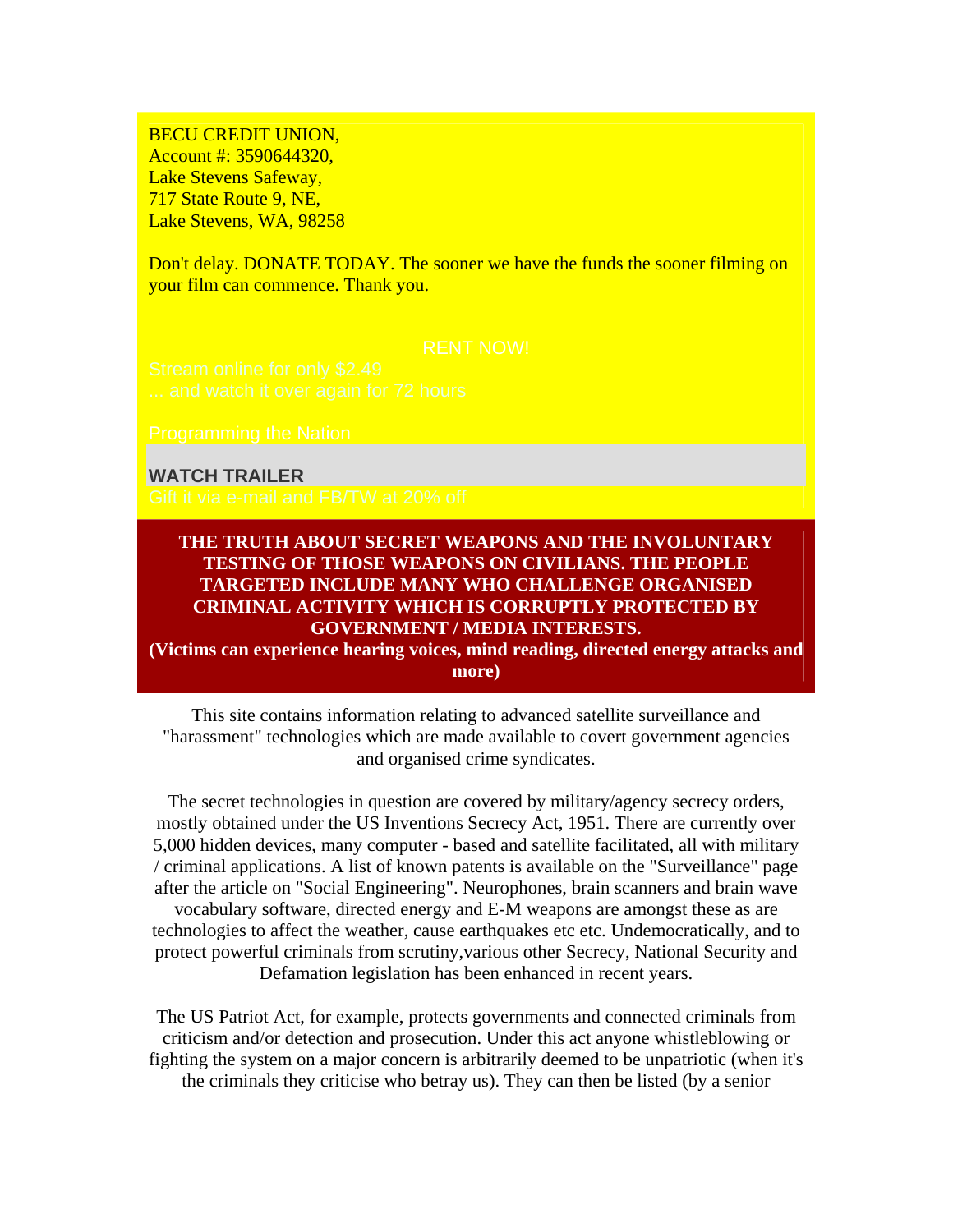politician or at the request, through them, of a connected criminal) as a security risk and harassed covertly; using secret technologies. In fact a Dep't Of Defense Directive, Directive 5240 1-R, 1994, gives open permission for those under surveillance to be used for remote experimentation. It's no coincidence that this particularly undemocratic and evil move was followed in 1996 by a significant increase in the number of satellites deployed for the purpose of civilian surveillance and harassment. Over 20,000 satellites currently target and silence countless people worldwide (est. 500,000 plus) as a result of such bad laws. The victims are not openly confronted as that would remove any feigned excuses and leave the perpetrators open to all manner of accusation. Instead the methods used are covert; employing high tech' to remotely torment and deceive victims without leaving evidence. Often targets are tricked into believing they are having psychic, medical, psychiatric, religious or even alien experiences (which they are not). This leaves them discredited as they vainly seek help from ignorant or complicit authorities (police, MPs, doctors, media etc). This leaves them neutralised and possibly even silenced on the issue they originally raised. This, along with various research aspects, is the purpose of the exercise.

The situation is getting worse not better with more and more secretive, undemocratic legislation being sneaked past the unwary public all the time. State treachery and terrorism are behind it yet it is all hidden under the guise of "the war on terror". For example, the US gov't just passed the National Defense Authorisation Act, 2012, giving the President (and others) the power to target and silence anyone questioning State corruption. When this is done openly in other countries the US is the first to condemn such evil yet when they are guilty of the same they do it in secret and no-one dares to criticise lest they join the ranks of those they persecute. So much for gov't of the people, for the people and by the people. The criminals who do such things abuse their authority, betray our trust and secretly mock the democratic ideals they publicly support. They don't serve us, they simply help themselves and their criminal associates. By using stealth they can feign ignorance and hide their true nature from most.

Eg. In the USA over 300,000 NSL's (National Security Letters) have already been issued. These allow the agency targeting of innocent civilians whose objections to corruption / crime in high places have been deliberately skewed or misinterpreted as a threat to powerful people. Once placed in a program people can be abused and experimented on, from a distance (using satellites / high tech'). This effectively silences and discredits them while providing agency researchers with guinea pigs for experiments in control, brain function, dreams, health, robotics and much more. Post 9/11, \$750 billion per year has been spent on satellite weapons used for human experimentation / targeting. Most of this has found it's way from gov't coffers to about 80 defense contractors who are also culpable for the crimes against humanity that are addressed on this site.

Through this site the author seeks to provide a community service; to inform the general public and encourage forthright but peaceful protest against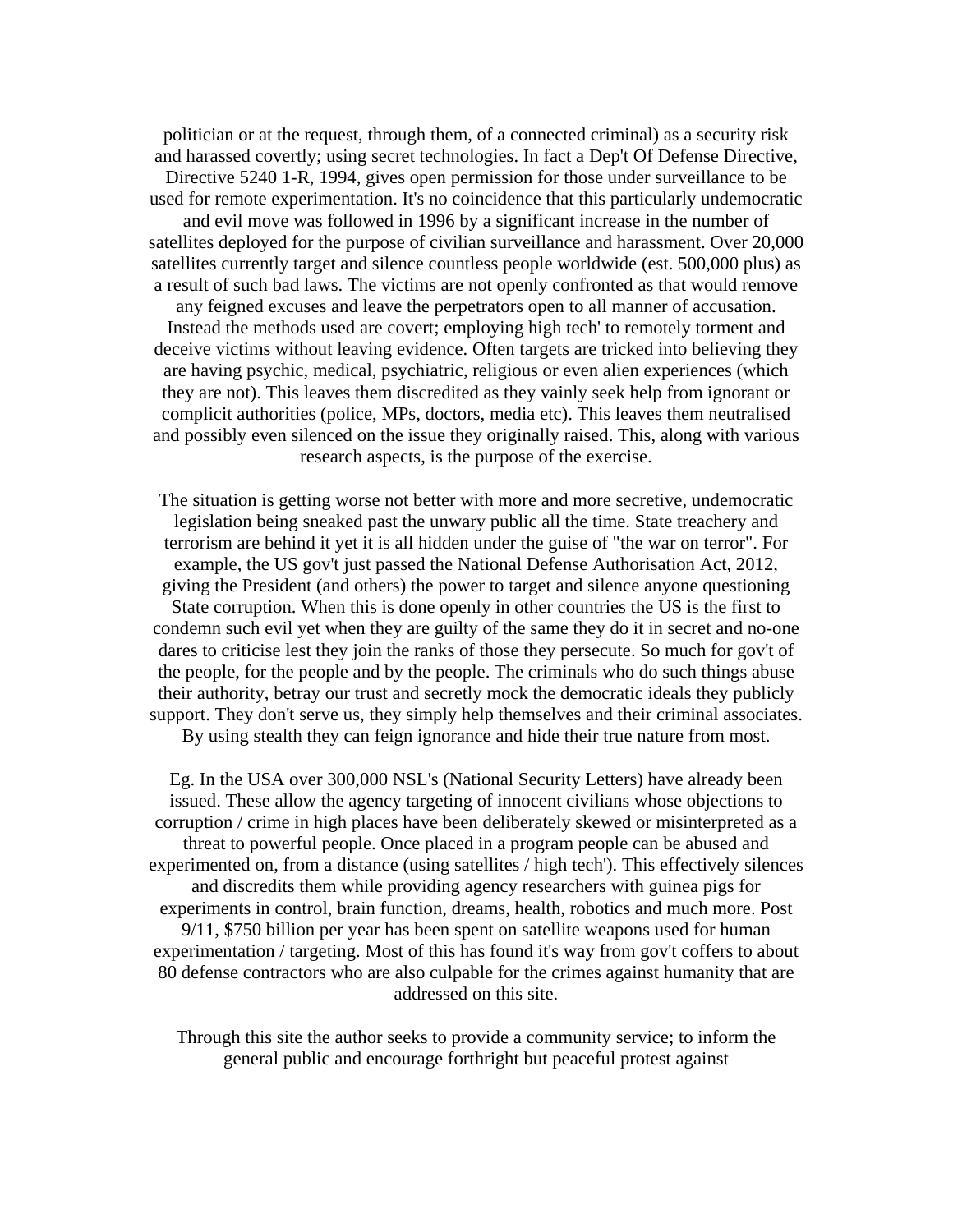the corporate/military/government crimes outlined herein.

I should also add that whilst the topic of violence (as a sad reality) was addressed in my fictional novel, "In the year 2252", at no stage and in no way was it my intention to encourage violent responses to the real life criminal conduct of corrupt members of corporate/government/military organisations. Passive resistance to oppression is the only acceptable method ... but resist we must.

### **Contact:**

Paul Baird Email: p.baird@surveillanceissues.com (please put 'surveillance' in the subject line) Guestbook: Leave a message

# **NOW AVAILABLE** Copies of 'Satellite Tyranny' by Paul Baird, a compilation of the articles on this site, can be obtained from -

Diane Frola Earthlink Publishing (Aust) Pty Ltd PO Box 738 Jimboomba QLD 4280 Australia Phone: (07) 5548 7205 Email: auforn@bigpond.com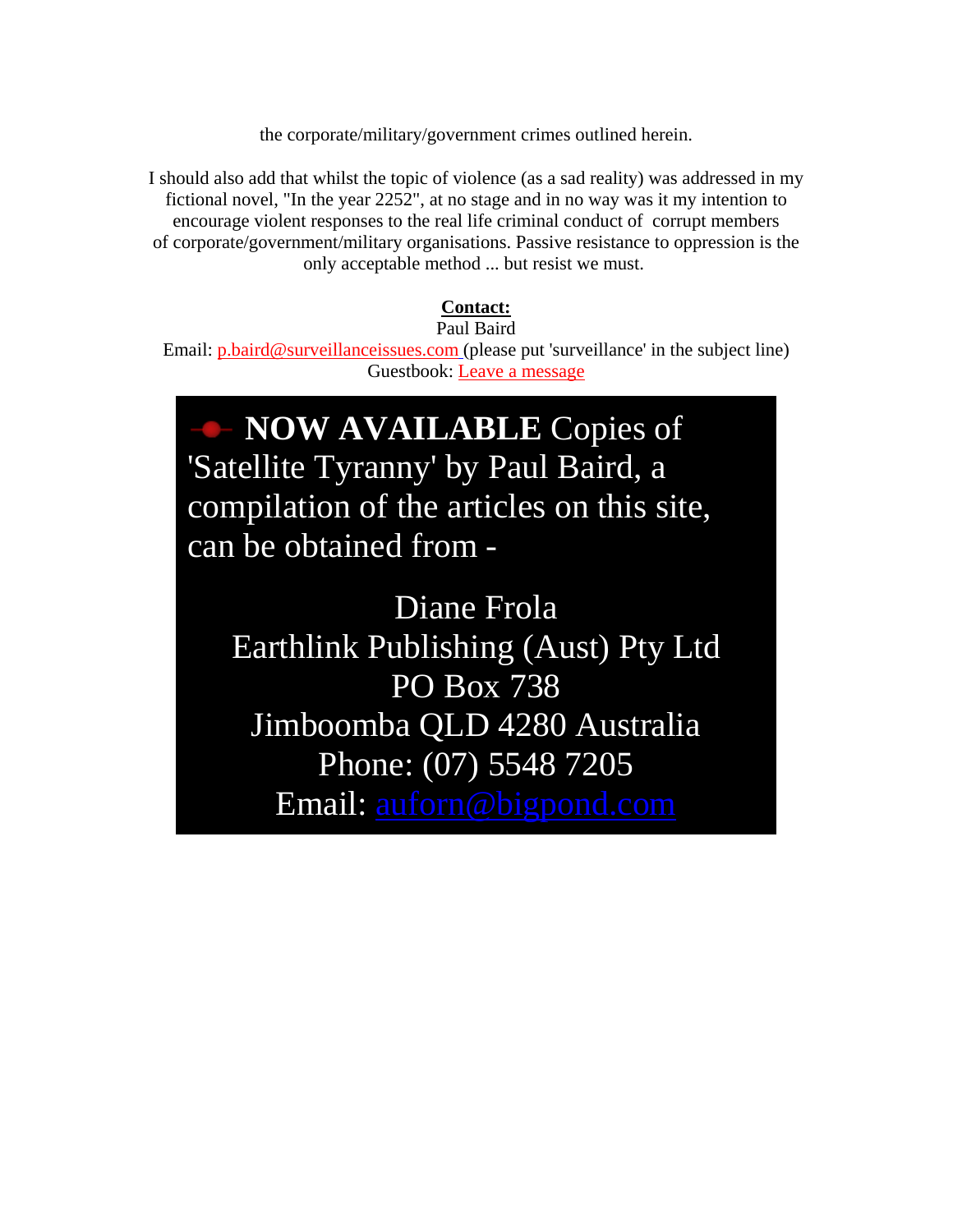*They*  **can watch**  *They* **can listen** 

**WHO ARE** *"TH EY"***?** 

**CRIMIN**

**ALS ! (Corrupt "Business men" / Oppressiv e Governme nt Agencies / Media "Invaders ")** 



*NB: The satellites are not available to law enforcement agencies. Instead they protect illegal operators (like drug traders and corporate criminals) who in fact spy on law enforcers, lobbyists etc. They also facilitate remote, non-consensual* 

reading, please select a link below

**Categories of Surveillance/Harr assment Technologies**

- **Satellite Spies**
- Illegal **Experimentati** on on Humans
- The Sons of Satan
- **Brainwashing** and It's **Consequences**
- AN OVERVIEW ON SECRET SURVEILLA NCE AND HARASSME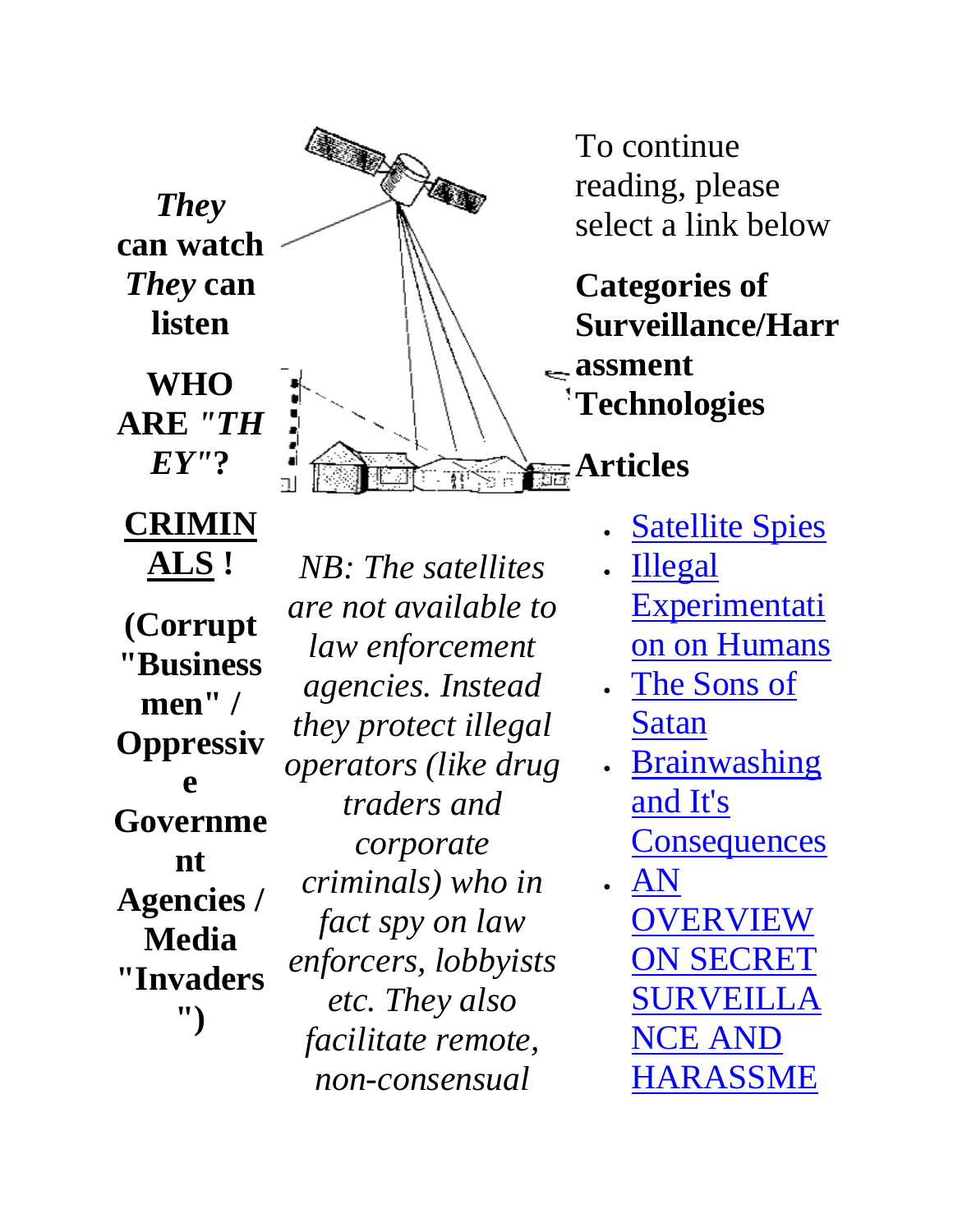*human experimentation by the US military, the CIA, Office of Homeland Security and so on. In fact when asked who was centrally responsible - the military, defence contractors, the agencies, the media, or the mafia - one senior AFP executive replied: "Well, they all have access don't they".*

NT **TECHNOLO** GIES

• SPIES – VILLAINS NOT HEROES

**Surveillance** 

**Surveillance** Results

**Case Study** 

**References** 

Links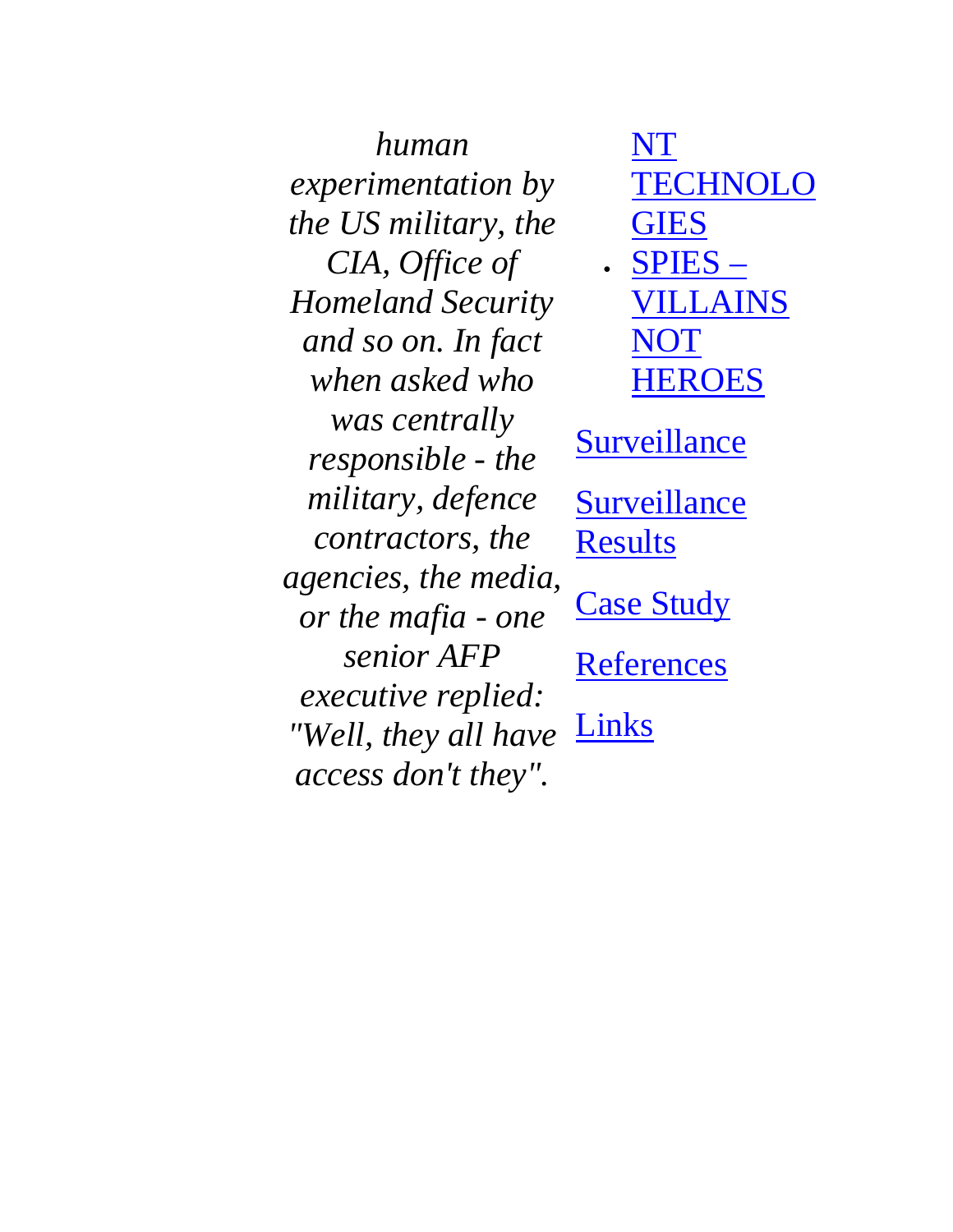## **Electronic Eavesdropping Technology**

**- (Audio Surveillance)** 

- Radiating devices  $\&$  receivers (e.g. miniature radio  $\&$  ultrasonic transmitters)
- Non-radiating devices (eg wired surveillance systems including phone taps and concealed microphones)
- Tape recorders
- Laser-facilitated listening devices, rifle mikes and other "remote " equipment (incl. satellites)

N.B. Even phones can be made "hot on the hook" i.e. turned into microphones when not in use.

### **Conducter Contract Ave** Optical/Imaging Technology

**- (Visual Surveillance)** 

- Photographic techniques (incl. zoom lens and infra red cameras)
- $\blacksquare$  Television (e.g. closed circuit)
- $\blacksquare$  Night vision devices (e.g. image intensifiers)
- Satellite based viewing (up to and including the monitoring of writings as they are written; indoors)
- $\blacksquare$  Aircraft facilitated viewing

### **Computers & Related Technologies**

### **- (Data Surveillance)**

- **Microcomputers decentralisation of machines and distributed processing**
- Computer networks
- Software (eg. expert systems)
- Pattern recognition systems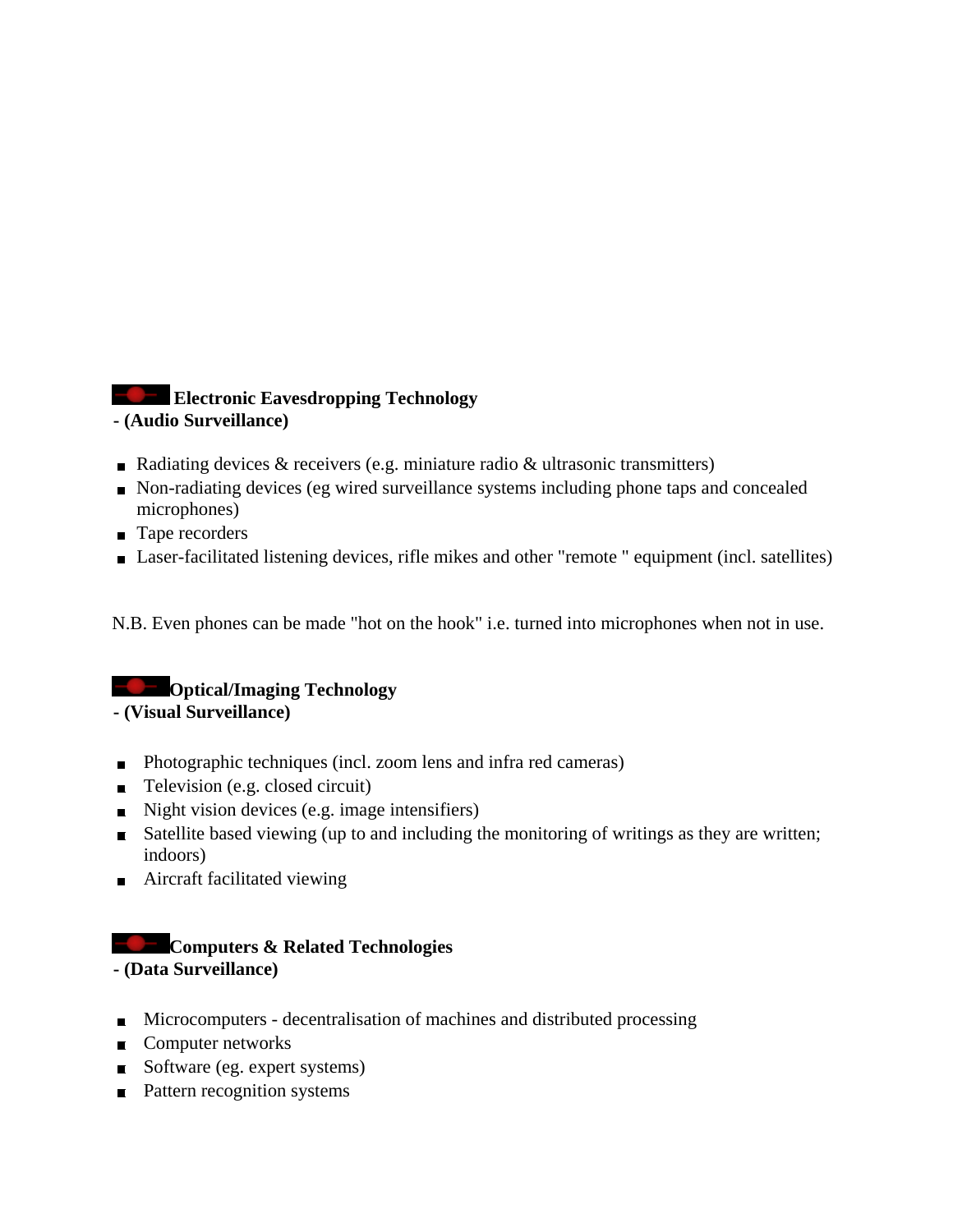Voice Activated  $&$  thought activated computers (incl. "remote" equipment)

N.B. In many countries the military operates tracking stations; assisting the giant American **N**ational **S**ecurity **A**gency. The NSA covertly monitors **every** call, fax, e-mail, telex and computer data message. The relevant computers search for key words/phrases. Anything/anyone of interest is drawn to the attention of agency operatives. This can lead to a large scale personal surveillance operation by the NSA or other agencies; like the CIA and their criminal connections. The current system is called ECHELON.

### **Sensor Technology**

- $\blacksquare$  Magnetic sensors
- Seismic sensors
- Infra red sensors
- **Strain sensors**
- Electromagnetic sensors (incl. brain wave sensors)

### **Constitution Other Devices and Technologies**

- $\blacksquare$  CB radios
- Vehicle location systems (incl. satellite tracking)
- **Machine readable magnetic strips**
- **Polygraphs**
- Voice stress analysers
- $\blacksquare$  Laser interception devices
- Cellular radio
- Anti personnel weapons sonic and phasar weapons as well as psychotronic weapons; which target the nervous system. (These have been trialed in riot control in France etc)
- Scalar wave weapons (scalar waves emanate naturally from living organisms and the earth itself).
- Infrasound weapons inducing various forms of illness from remote sources (Also used on dissidents in France)
- Neurophones and similar (more advanced) technologies Satellite or ground based. These can deliver aural harassment via microwaves or lasers aimed at the target.
- Visual harassment laser systems. These deliver blurred vision, holographs and so on to disorientate the target and/or experiment; victims' reactions being monitored to study how best to "control" targets.
- **Brain wave monitors/analysers (remote sensing). These newer technologies actually allow** the target's thoughts to be interpreted.
- "Over the horizon" technologies These facilitate ground-based methods of harassment (eg The Alaskan HAARP project which bounces signals off the ionosphere).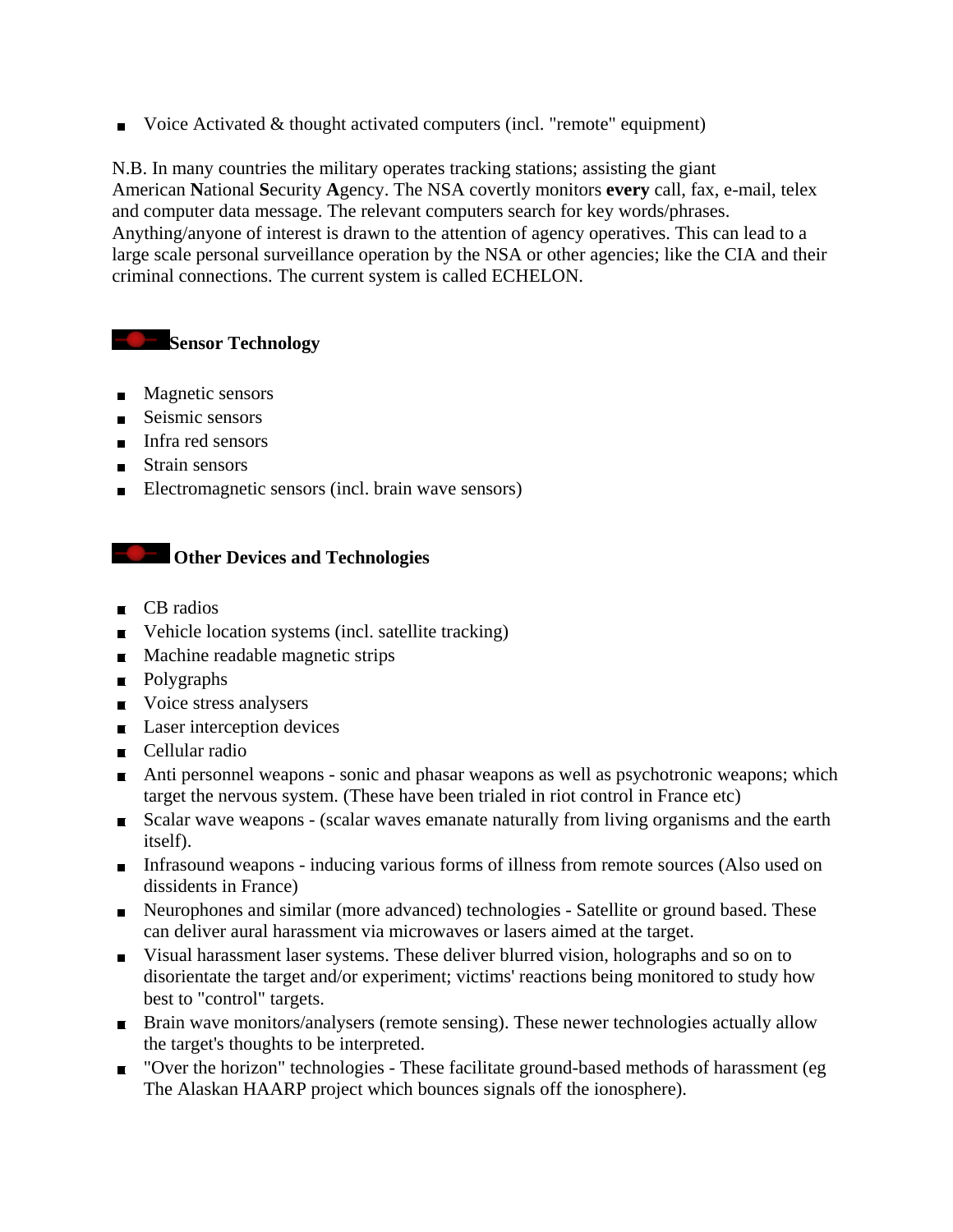N.B. There are literally hundreds of ways of tracking the earth's inhabitants which are available to corrupt agency officials and their criminal contacts (e.g. the mafia). The last seven are examples of devices used to covertly menace political targets who do not have a public profile. Most can be satellite based and**anyone** can be targeted provided they have neither influence nor contacts in public life. Government secrecy provisions help to prevent public disclosures regarding these technologies. However, there is more than an element of corruption / complicity evident amongst politicians, journalists and other public figures who are aware of what goes on. Others are afraid to interfere.

#### **Further Information**

It is evident that countless people (world wide) have already lodged complaints about the following technologies. They are available to government agencies, defense contractors and "organised" crime figures.

#### **The Neurophone**

Although the offered explanations for "Hearing Voices" can include everything from trickery to hidden transmitters to tinnitus to psychic/haunting experiences to possession or encounters with God/aliens (to so - called schizophrenic episodes) by far the most common REAL reason is covert Neurophone harassment as arranged by government agencies and/or other criminals.

US Patent # 3,393,279. July 16th, 1968

US Patent # 3,647,970. March 7th, 1972

The Neurophone was developed by Dr Patrick Flanagan in 1958. It's a device that converts sound to electrical impulses. In its original form electrodes were placed on the skin but with defence department developments, the signals can be delivered via satellite. They then travel the nervous system directly to the brain (bypassing normal hearing mechanisms). Dr Flanagan's "3D holographic sound system" can place sounds in any location as perceived by the targeted / tortured listener. This allows for a variety of deceptions for gullible victims.

Today, the CIA, DIA (etc) use satellites and ground - based equipment to deliver verbal threats, deafening noise and propaganda; using neurophone technology. Anything from TV's/radio's appearing to operate when switched off through to "Voices from God" and encounters with "telepathic" aliens are all cons using neurophone technologies to torment, deceive and (most importantly) discredit agency/criminal targets. Naturally, the system can mimic anyone's voice and automatic computer translations (into any language) are incorporated.

Anecdotal evidence indicates that people like David Koresh, Martin Bryant and others could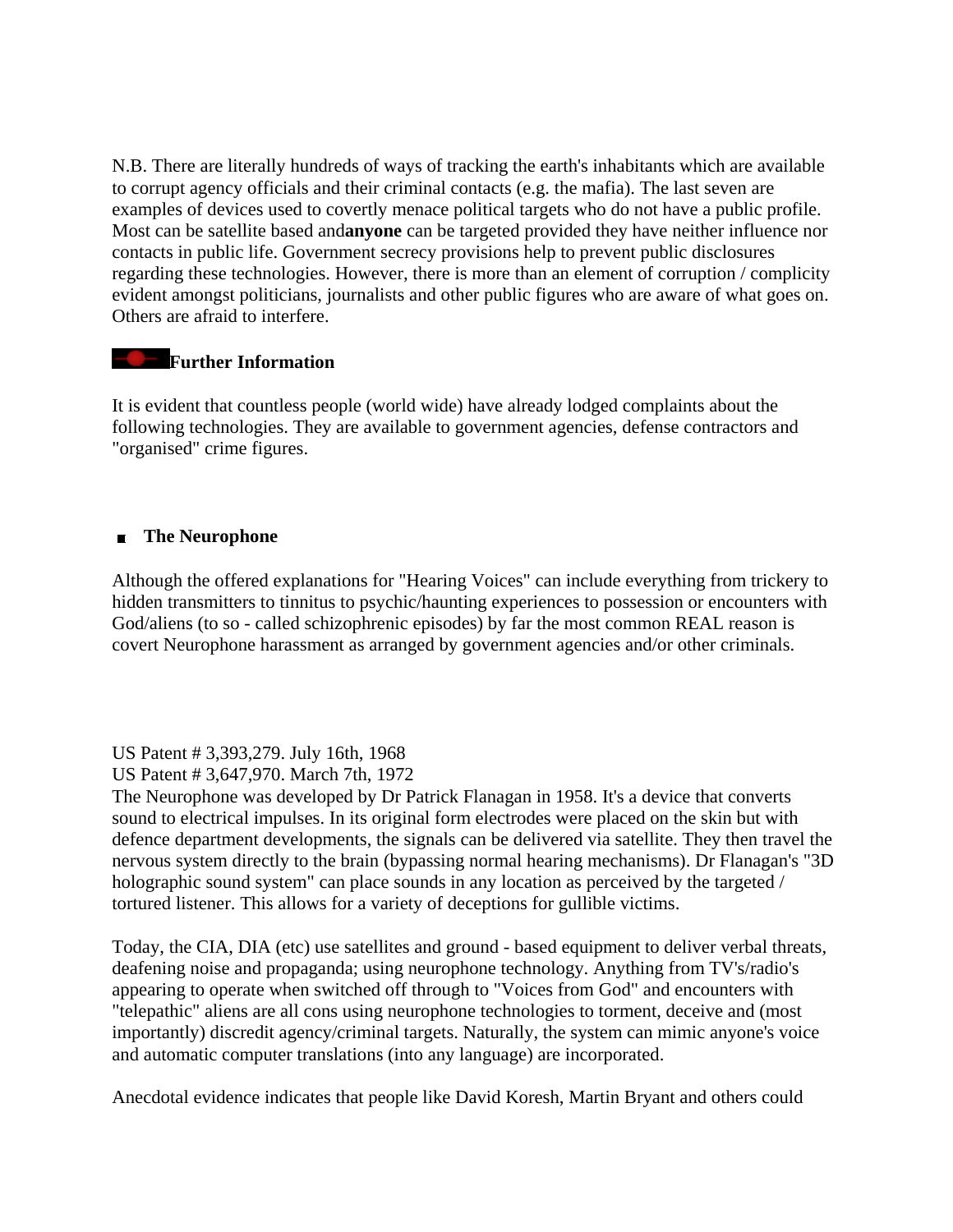have been programmed then remotely triggered (or tricked) using harrassment technologies like the neurophone. (Although most of the targets are intelligent and law-abiding). For example, John Lennon's killer, Mark Chapman, reportedly heard voices before and after silencing the agency-hounded peace advocate. "God" apparently told him to confess verbally.

To explain why others physically moving into the path of the laser (or whatever) do not pick up the signals, please note the following "possibilities"... a) Kirlean photography may be an ancillary system so it's attuned to the targets personal energy field (their unique EM waves). b) The magnetite in our brains can act as a detectable fingerprint.

c)Equally each of us has a unique bioelectrical resonance frequency in our brains. EMF Brain stimulation may be encoded so that pulsating EM signals sent to the targets brain cause audiovisual effects which only the target experiences. This, to me, is the best explanation.

d) The individuals "vibrational pattern" could be used as a signal filter like a radio receiving only the sound modulating the frequency of the station it's tuned to.

e) The monitors simply adjust the volume downwards when you're in a position where the signal could hit someone else's body. Even if they heard it (briefly) they'd attribute it to another voice in the crowd etc.

As with the final proof, the definitive answer lies in the actual blueprints; secreted in the bowels of the Pentagon or some similar facility. Nonetheless, there is no report of ANY intercepted neurophone signals. If it wasn't so effective it would not have been used to facilitate silent communications between U.S. government agents/military personnel.

### **Psycho-Acoustic Projector**

U.S. patent #3,566,347, (23/2/71) A device/weapon which can actually deafen the target.

### **Silent Subliminal Messages**

US Patent # 5,159,703. October 27th, 1992

Inventor - Dr Oliver M. Lowery

Non aural carriers in extreme audio frequency ranges are amplified or modulated with the desired material and propagated acoustically for direct inducement into the brain. This is an excellent method of influencing people without their knowledge. An alert reader would recognise how this could create coincidences and stir up conflict; especially if what's fed to one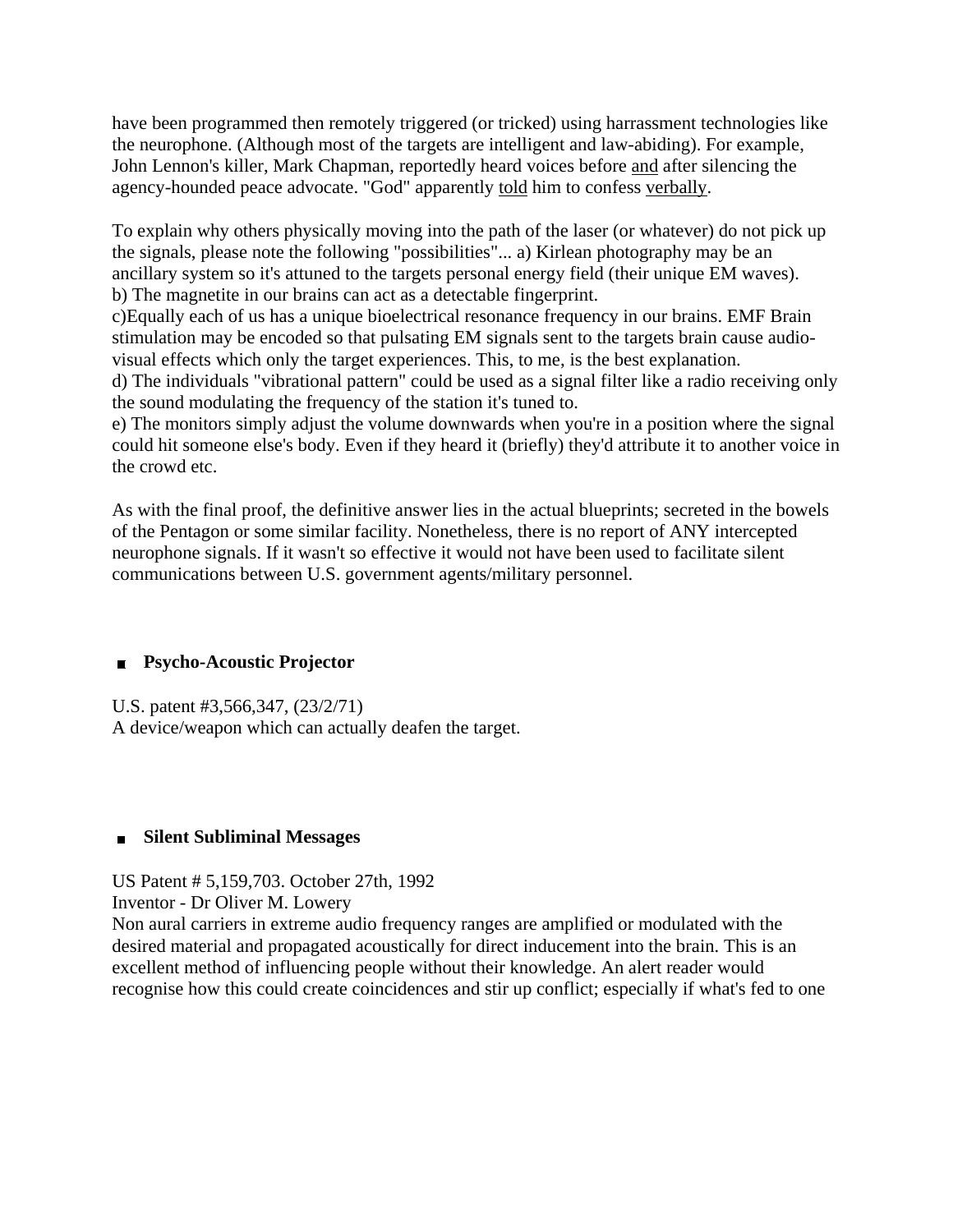person corresponds with what's gathered (via surveillance) from another. It can also help to create coincidences of the sort the media creates (through surveillance feedback) only in reverse... where the subjects are fed information prior to the event (eg. a news story) and coerced into believing they are psychic.

Patented devices known to facilitate subliminal message delivery are too numerous to list. However, examples include: - Auditory subliminal message system and method. U.S. patent #4395600, Rene Lundy and David Tyler, 26/7/83. A system to mix messages into background music (ala the subliminal transmissions used in some U.S. department stores to prevent shoplifting or boost sales).

- Subliminal message generator. U.S. patent #5,270,800, Robert Sweet, 14/12/93. To be used with TV, cable TV and computers. (A visual medium).

- Superimposing method and apparatus useful for subliminal messages. U.S. patent #5,134,484, Joseph Wilson, 28/7/92. Relates to video signals. The subliminal data can be from a prerecorded or live signal.

And yes... the entertainment industry can use such technologies to boost sales of CD's, movie tickets etc. As intimated earlier, the criminals involved not only operate in media/political circles, they seek total control of everything. In time they may win due to suppression of information and their terrorist tactics.

N.B Sound can also be induced by radiating the head with microwaves. One unpublished application was the Gulf War but, more times than not, the targets are mostly innocent/oppressed civilians trying to exercise their basic rights to free speech in so-called western democracies.

### **Methods and Systems of Altering Consciousness**

US Patent # 5,123,844. June 23rd, 1992 US Patent # 5,289,438. February 22nd, 1994 These systems stimulate the brain with different frequencies and wave forms to alter the subject's state of consciousness.

Electro Magnetic Field (EMF) monitoring/interference is one of the most insidious and secretive of all methods used by the agencies.

N.B. Similarly, EEG cloning feeds back the results of EMF monitoring in an attempt to induce emotional responses (e.g. fear, anger, even sleep etc.).

This could possibly work on certain members of a crowd or audience....again this could facilitate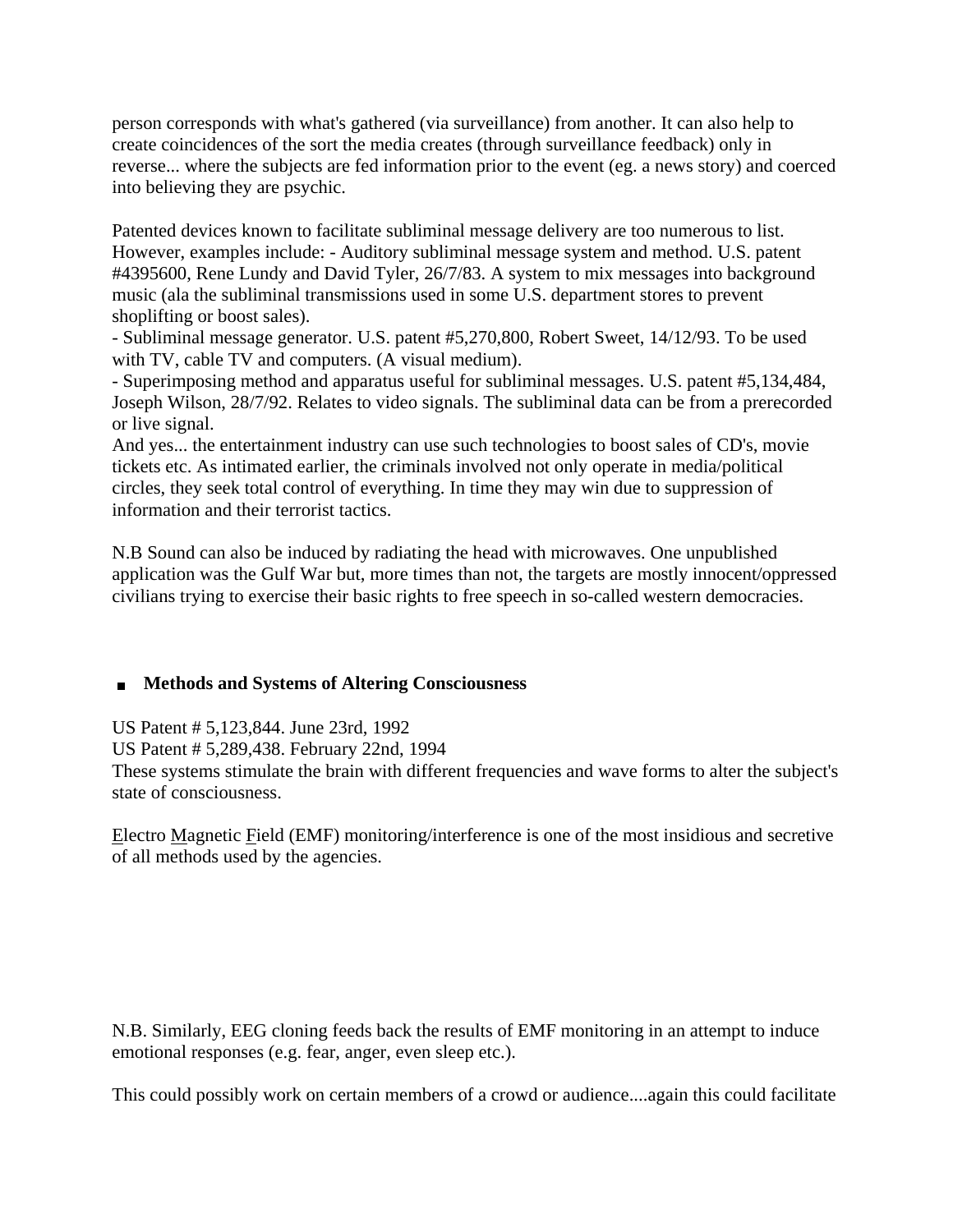scams etc.

Dr Ross Adey concludes that all aspects of human behaviour can be affected, even controlled. He used 0.75 milliwatts per square centimetre of pulsed, modulated microwave at a frequency of 450 MHz.

Notably the Alaskan HAARP project (featuring the B.J.Eastland patented technology - U.S. patent #4,686,605, 11/4/87 - "Method and Apparatus for altering a region in the Earth's atmosphere, ionosphere or magnetosphere". AND others) also facilitates experiments in the disruption of human mental processes. It's the largest, most versatile radio frequency radiation transmitter in the world also allowing experimentation in weather "modification", wireless, electrical power beaming and communications "disruption". Its systems like this which could one day see attempts made to brainwash/control entire populations. And that is just as feasible as a wholesale nuclear holocaust.

#### **Microwave Weapons**

Twenty years ago a scientist, Allan Frey, found that if a microwave carrier were to be sliced and carried audio modulation, that modulation could be heard by someone in the signals path. The thin pulses of radio carrier wave cause currents to flow through the nervous system - the result is a remote transmission; no wires or contact is needed.

"A hearing system" U.S. patent #4,877,027, 31/10/89. Wayne Brunker. "A hearing device" U.S. patent #4,858,612, 22/8/89. Philip L.Stocklin.

Eg. The latter involves microwaves aimed at the auditory cortex. A mike turns the sounds to electrical signals which are treated so as to provide multi frequency microwaves which are applied to the brain area. Whatever sound the mike picks up (like a voice) is relayed to the target.

The first known experiment with microwaved voices was conducted by Sharp and Grove in the early 70's. However, the Defence Intelligence Agency and ARPA (The Advanced Research Projects Agency) are principally to blame for the abuse of such technologies since. eg Project Pandora etc. The CIA's Langley Research Centre as well as an army of "mad" scientists working in Energy/Defence department labs across the U.S. are also responsible.

As with the NASA Apollo program, many of those originally involved were ex Nazi or Russian Cold war scientists (even WWII Japanese) recruited, regardless of their earlier crimes, to commit more crimes, this time for the U.S.A.

It's worth noting the reported experiments carried out in bygone days included The MKULTRA (mind control)/LSD experiments, germ and nuclear fallout testing (on military and civilian personnel), electro-shock treatment on institutional victims and so on. The U.S. Energy and Justice departments are now involved in such programs so the U.S. can escape violation of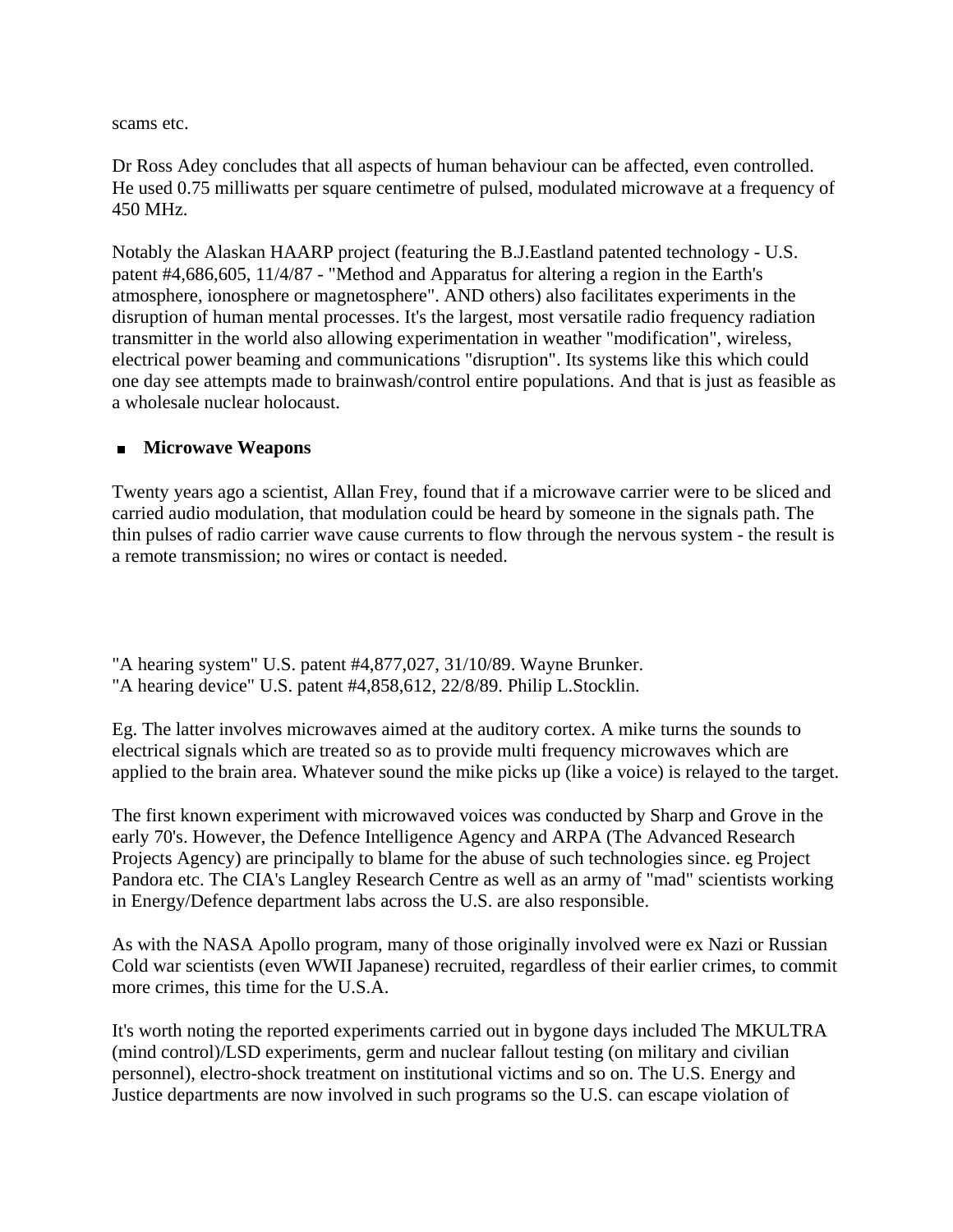international defence/agency treaties. That's also why the "D" for "defence" was dropped from DARPA.

In any event, once a technology is labelled "Top secret-classified" they can use it any way they like on anyone. God Bless America.

### **Brain Wave Monitors / Analysers**

Lawrence Pinneo, a neurophysiologist and electronic engineer working for Stanford Research Institute (a military contractor) is the first "known" pioneer in this field. In 1974 he developed a computer system which correlated brain waves on an electroencephalograph with specific commands.

In the early 1990s, Dr Edward Taub reported that words could be communicated onto a screen using the thought-activated movements of a computer cursor.

(Currently under secrecy provisions; "Classified")

In 1994, the brain wave patterns of 40 subjects were officially correlated with both spoken words and silent thought. This was achieved by a neurophysiologist, Dr Donald York, and a speech pathologist, Dr Thomas Jensen, from the University of Missouri. They clearly identified 27 words / syllables in specific brain wave patterns and produced a computer program with a brain wave vocabulary.

It does not take much thinking to realise that the US agencies have access to a perfected version of this technology. In fact the relevant computers have a vocabulary in excess of 60,000 words and cover most languages.

In fact, the NSA's signals intelligence monitor the brainwaves of their targets by satellite and decode the evoked potentials (3.50Hz 5 milliwatts) that the brain emits.

So, using lasers / satellites and high-powered computers the agencies have now gained the ability to decipher human thoughts - and from a considerable distance (instantaneously).

### **How is it done?**

The magnetic field around the head, the brain waves of an individual can be monitored by satellite. The transmitter is therefore the brain itself just as body heat is used for "Iris" satellite tracking (infrared) or mobile phones or bugs can be tracked as "transmitters". In the case of brain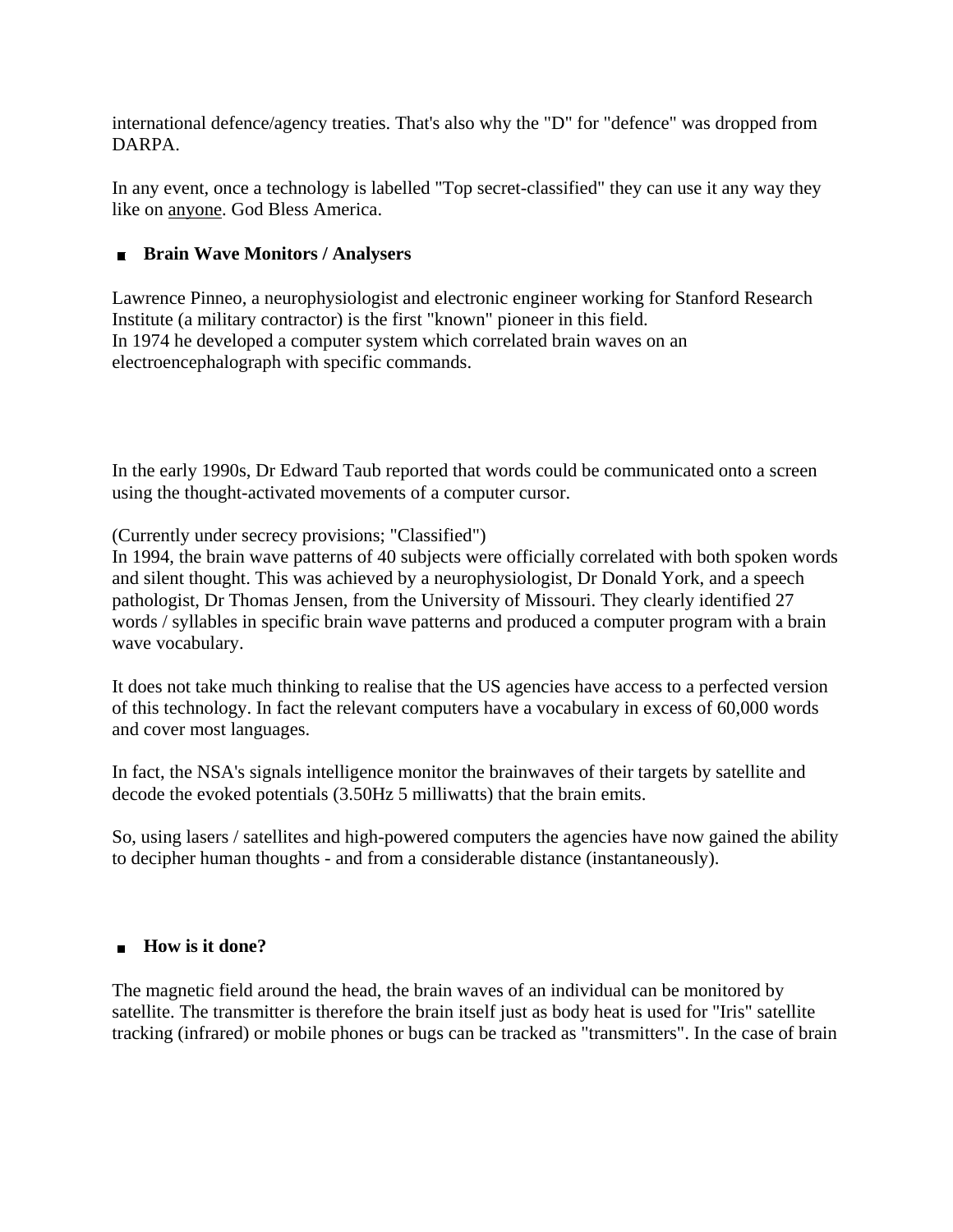wave monitoring the results are then fed back to the relevant computers. Monitors then use the information to conduct a "conversation" where audible neurophone input is "applied" to the victim.

Human thought operates at 5,000 bits/sec but satellites and various forms of biotelemetry can deliver those thoughts to supercomputers in Maryland, U.S.A, Israel, etc which have a speed of over 300 trillion bits/sec which means just one (Blue Gene) supercomputer can process more information than ten times the entire world's population. These, even today, monitor millions of people simultaneously. Eventually they will monitor almost everyone...worse than any Orwellian "Big Brother" nightmare you could possibly imagine, only it will be a reality. Yet our world leaders, who know this, do nothing.

UPDATE (2005) - IBM's Blue Gene computer can reportedly process 227 trillion flops per second. Even if each calculation involved only one 'bit' of information, one such computer could process more information than five times the earth's total population... With supercomputers taking overt brain downloads within 40 years, total computer consciousness looms as an open threat for the future of mankind, just as, secretly, it already torments those victimised as covert targets of high tech brain monitoring technology.

Usually the targets are aware their brain waves are being monitored because of the accompanying neurophone feedback. In other words, the computer repeats (echoes) your own thoughts **and** then the human monitors comment or respond verbally. Both are facilitated by the neurophone.

NB Whilst the live/human comments are individualistic and unrelated to the victims own thought processes oftentimes the artificial intelligence involved will parrot standard phrases. These are triggered by your thoughts while the human monitors remain silent or absent.

To comprehend how terrible such a thorough invasion of privacy can be - imagine being quizzed on your past as you lie in bed. You eventually fall off to sleep, having personal or "induced" dreams, only to wake to the monitors commenting / ridiculing your subconscious thoughts (dreams).

If the ability to "brain scan" individuals expands from the million or so currently under scrutiny to include ALL inhabitants of the planet (as per the Echelon surveillance system which already monitors ALL private/commercial telecommunications) then no-one will ever be able to even think about expressing an opinion contrary to those forced on us by the New World Order. There will literally be no intellectual property that cannot be stolen, no writing that cannot be censored, no thought that cannot be suppressed (by the most oppressive/invasive means).

### **Conclusion**

The combined use of these technologies enables remote torture and interrogation. (Memories are triggered by neurophone questioning and the brain wave analysers deliver the answers). Any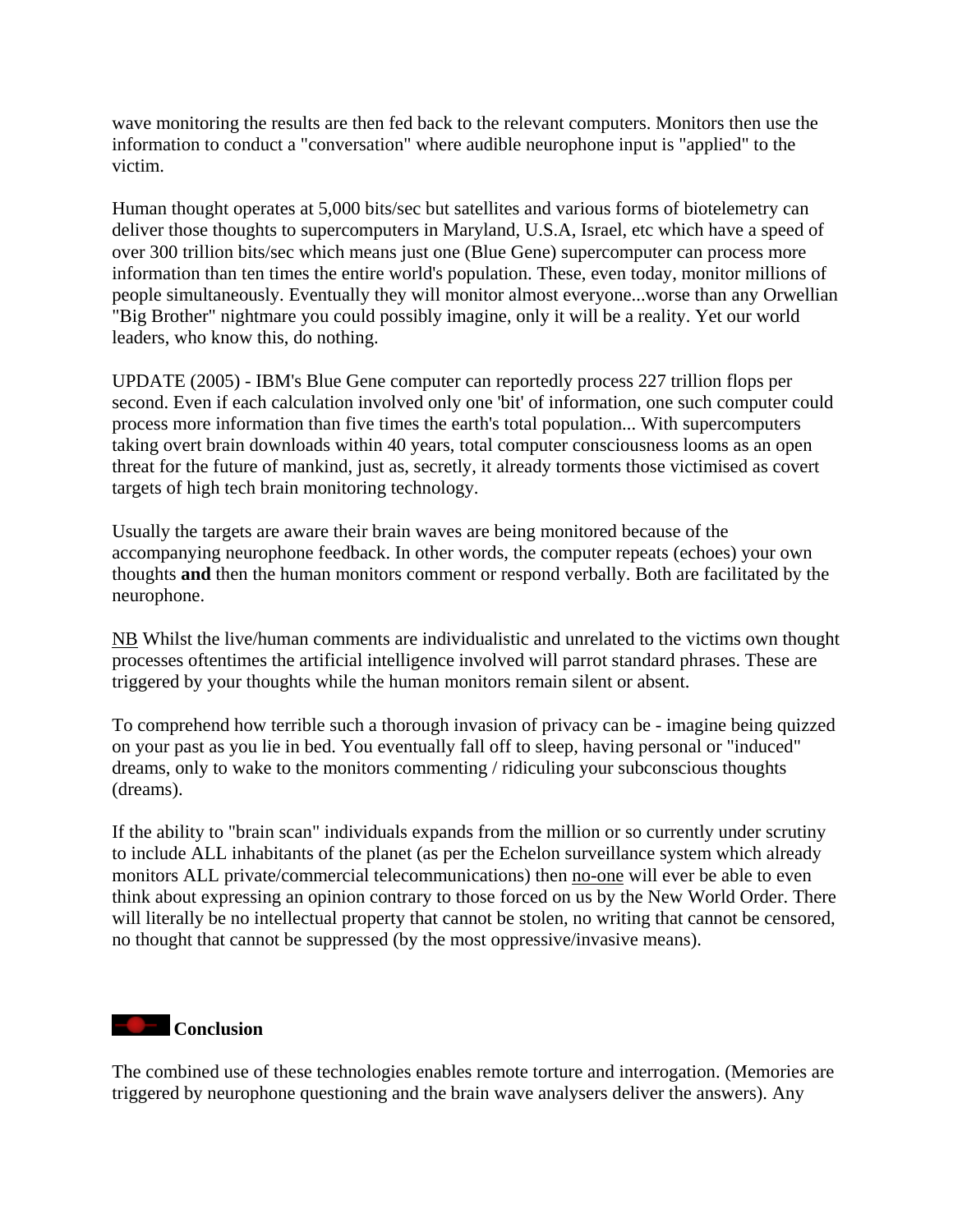nebulous arguments about US national security and the need for classified research on human subjects speak for themselves. (The writer has a copy of a White House internal memo, signed by Bill Clinton on these matters).

Remember that in the past CIA mind control experiments have involved LSD as well as electroshock treatment.

The MK Ultra (Mind Control) program itself is infamous as are the instances where implants have been detected by X-Ray etc. Also there are those experimented on under the the cover of 'Alien visits'. Today, Neurophone and mind reading technologies are at the forefront of similar programs. In many ways these new technologies are an even more sinister means of conducting illegal human experiments.

Colonel John Alexander, advising head of NATO'S non-lethal weapon initiative, is the main proponent of these technologies. He favours all manner of devices which can, from a distance, induce illnesses, read minds and covertly harass innocent targets. If he could he would implant a microchip in each newborn child and initiate a mind control programme designed to brainwash the entire planet or at least those not fully in tune with their New World Order. Even to entertain such a thought is criminally insane yet he has said such things in public. In fact Scientific American magazine and the major Scandinavian newspaper, Helsingen Sanomat, have suggested all people will be implanted with a DNA microchip in the future. E.g Prince William has already been implanted (for "location" purposes?) while some U.S Military/Agency personnel, including NASA astronauts, have been implanted so as to study their thoughts/emotions etc. Think of the possibilities for robotics and cloning in the future.

Remember, these technologies (developed for times of war / terrorism) are (post cold war) being used today on lobbyists, intellectual dissenters and peaceful activists; to discredit and silence them. (So much for democracy.) Notably different methods are often used on different victims within a certain area (city) so as to avoid providing a pattern for investigators to observe. This also provides a cross section of political targets for their experimental programs.

It is also noteworthy that some of the victims are ex-agency / military personnel who have rebelled or tried to blow the whistle on corrupt practices within these organisations. Some of these report that not only have the thoughts and emotions of millions of targets been catalogued by military/intelligence agencies but all such agencies have political/mafia/media links due to both infiltration and association. Many of the actual monitors/harassers are also recruited from the worst possible sources.

These people also report that experiments in controlling voters by these remote methods were tried in Haiti, Bosnia etc AND that in 1994, the U.S D.O.D proposed using such technology on all individuals opposing their views(and competitors etc). The DIA would know.

N.B. These technologies are invariably used in conjuction with satellite (audio / visual) surveillance; creating the effect of an electronic POW concentration camp. Mental rape is only one of the many crimes committed in this mobile environment. E.g scientists, writers, political/military leaders etc can have their intellectual property stolen at the source. Without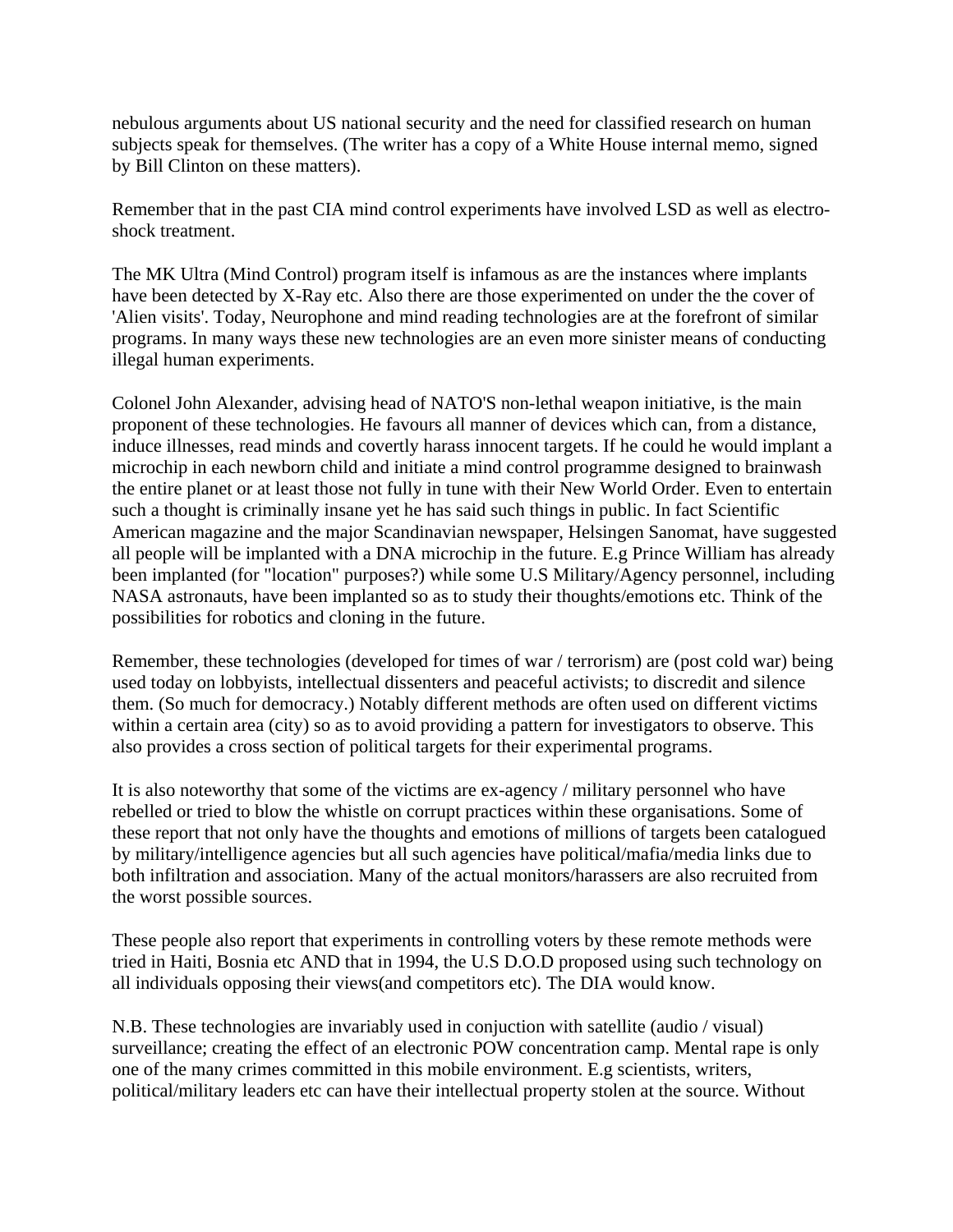doubt the computers store and analyse the intelligence gathered by surveillance/harassment technologies. Their vast memories allow detailed studies of how the human mind works so as to learn how to influence and/or control people. Duplicating these processes for robotics and other artificial intelligence purposes is another sinister goal.

The US and other world governments are guilty of fostering gross human rights abuses by using these methods. Their covert operators can now do their worst without fear of detection. The cost is justified by the control gained and the experimental results achieved. Of course, (as with the space program and military expenditures in general) the funds used could be better spent solving real problems like hunger, disease, poverty and crime.

### **Recommendations**

- Agencies such as the CIA, ASIS and ASIO should be accountable to appropriately selected committees etc.
- Military units, like Australia's DSD and the U.S. DIA, should not have the right to access satellite (or other) technologies to spy on or harass law-abiding citizens; especially in their own country. Equally they should not assist foreign governments with 'Big Brother' systems like Echelon, except where assisting with law enforcement activities (which they do not).
- Federal Police should be able to access oscillating scanners and EEG machines like SQUID (Superconductor Quantum Interface Detector) through the defence department or appropriate facilities. These can detect the relevant frequencies and this provides proof.
- There needs to be a United Nations Satellite Committee to oversee developments in satellite technology from a humanitarian perspective.
- UN weapons inspectors should include non-lethal weapons and satellite weaponry on their checklists.
- The International Criminal Court should deny veto rights to the US government. The threat of class actions against US government departments may then lead to the end of these atrocities.

### WHAT'S BEING DONE ABOUT IT

(i) Pres. Bill Clinton issued a memo and an Admin' order of governmental Federal Policy change but it was not implemented before he left office. It related to "Strengthened protection for human subjects of classified research", 27th March, 1997. (May 13th, 1997....Federal register). His wife, Hillary Clinton, later as US Secretary of State (responsible for the agencies), made no further attempt to stop the atrocities in question.

(ii) Senator John Glen introduced the "Human research subject protection act" (s.193, 105th congress, Jan 22, 1997). As an ex astronaut he knew full well how necessary this was but the bill was not passed.

(iii) The European Parliament recently passed resolutions calling for a world convention to ban all weapons used for human experimentation/manipulation. (see Resolution on the environment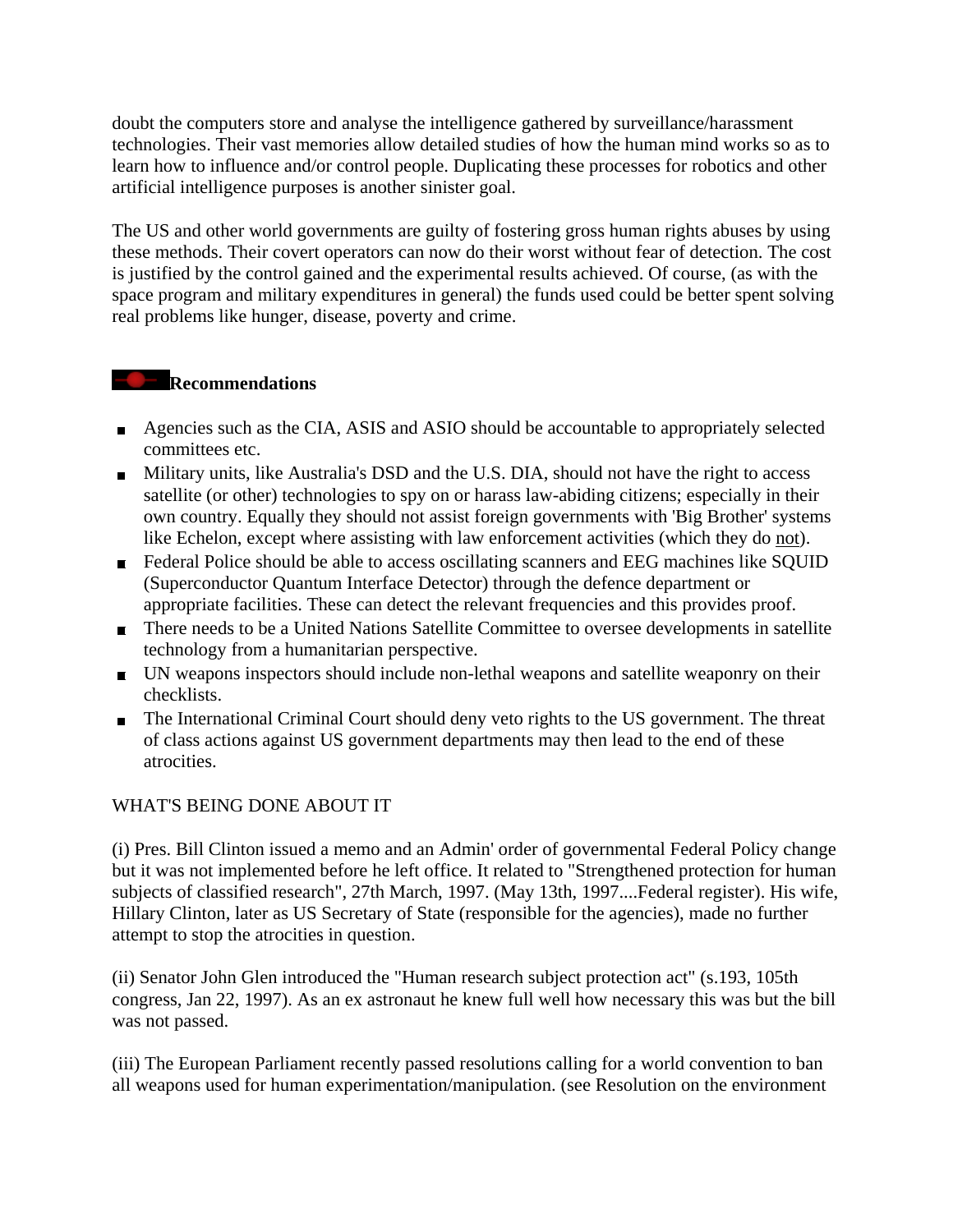also called for a convention introducing a global ban on any weaponry enabling manipulation of human beings. The International Committee of the Red Cross also expressed its concerns in July '94.

(iv) UNIDIR (The United Nations Institute for Disarmament Research) has issued a media guide to disarmament esp. re weapons of mass destruction. Non-lethal weapons are listed and the list includes mind control weapons. Resolutions, treaties, international conventions/laws must quickly be introduced to bridge the gap between rapidly advancing (and usually 'classified') technologies and inadequate laws. UN weapons inspectors should then seek access to government (et al) facilities (worldwide - including the U.S.) to eradicate these evil weapons.

(v) ON 28TH DECEMBER 2003 THE MICHIGAN GOVERNOR SIGNED PUBLIC ACTS 256 AND 257 (EFFECTIVE 1/1/04). THESE OUTLAW THE USE OF ANY EM WEAPON ON ANYONE. PENALTY - 15 YEARS-LIFE.

(vi) US Rep Dennis Kucinich (D-OH) introduced a bill "The space preservation act of 2001" (HR 2977). This was an attempt to ban all weapons in space, including the ones referred to on this site. The congressional record shows that "Mind Control", "Psychotronic" and "Mood Management" weapons were referred to in HR 2977 but the bill had to be reintroduced as HR 3616 as a watered down version that excluded such terms. Like the earlier attempts by Pres. Clinton and Sen. Glenn this failed to shore up the loopholes which allow non-consensual human experimentation by the agencies and the military. And, like most things kept from the public, these secretive crimes, allowed by the deliberate placement of bad laws, are undemocratic, abhorrent and inspired by an inhumane, elitist mentality that the Nazis and Dr Mengele himself would be proud of.

The ACLU (American Civil Liberties Union) filed a lawsuit in early 2012 against the US government ( Obama administration) concerning the covert targeting / killing of individuals by the agencies; with executive approval or orders.

However these are only promises recognising the problem. None have yet bore fruit. The use of most "non-lethal" weapons contravenes the spirit of all privacy laws and criminal codes as well as every relevant code and convention in play internationally; including The Declaration of Human Rights. The International Covenant on Civil and Political Rights. The Geneva Convention and The Nuremberg Code. The perpetrators are guilty of crimes against humanity. Those supporting them are engaging in class warfare of the worst kind.

#### **HEROES**

Some of the martyrs to the cause are listed below. These people, all of which spoke with authority and inside knowledge, were all murdered for blowing the whistle on covert satellite harassment....

\* Bill Roy, ANU lecturer and Chief Technician, Canberra Black Mountain Tower. He was planning to enter politics and tell the world the truth about satellite surveillance / harassment. He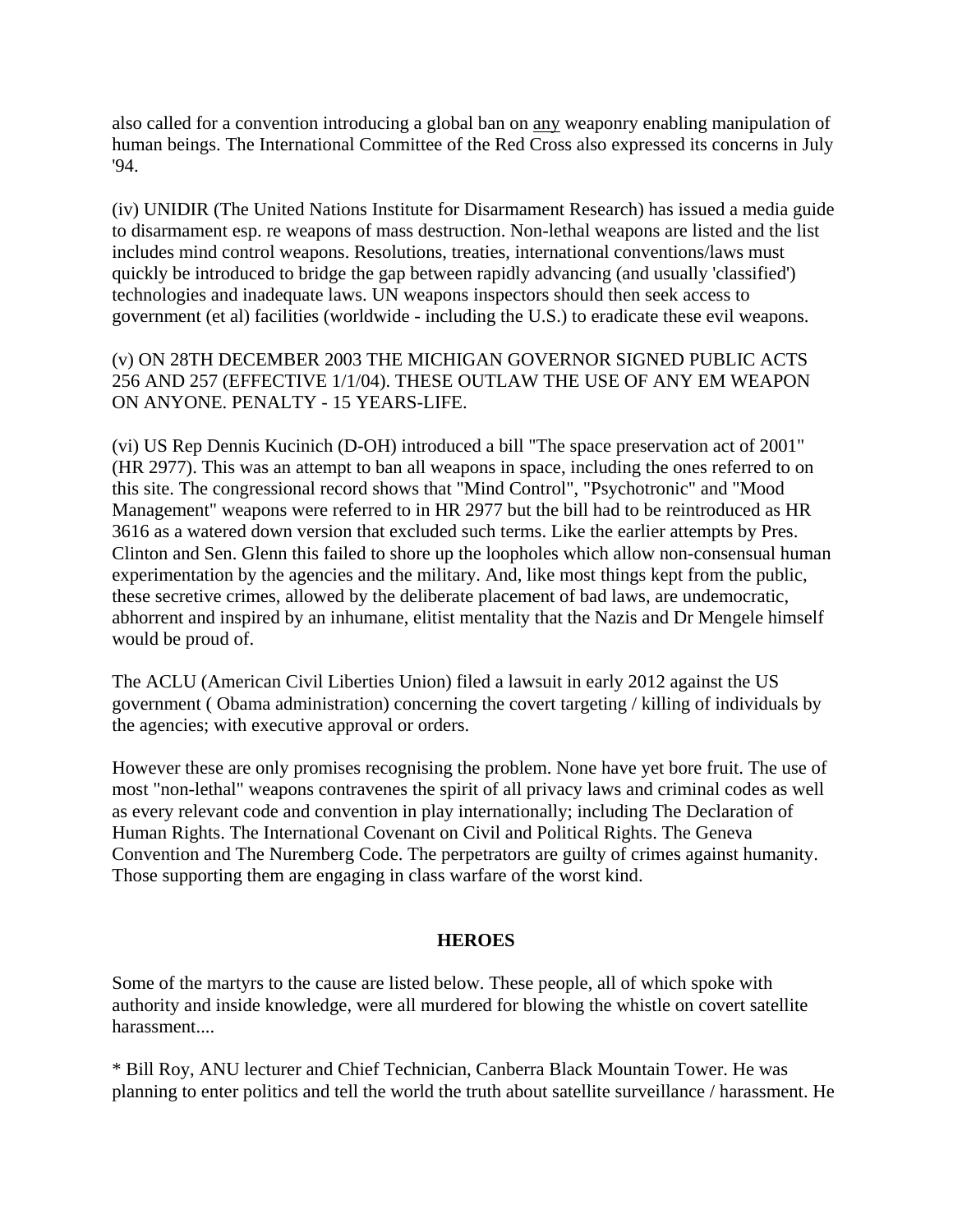was run down while on his bike, alone in the Uni' grounds after dark.

\* Dr Fred Bell, Physicist and ex DOD employee. He was speaking publicly about evil attacks on citizens using classified technologies. He was murdered in his hotel room just after speaking on Jesse Ventura's Conspiracy show on TruTV.

Ironically, he was the great grandson of Alexander Graham Bell who invented the "telephone" while he himself was killed for telling people about "neurophones", amongst other things.

\* Ted Gunderson, Ex FBI agent. Ted was an effective activist that assisted many and worked tirelessly to resolve this situation. He died suddenly in suspicious circumstances.

\* Alistair Stuart, a Psychiatrist. He was discredited then murdered in his home for highlighting the number of political / agency targets who were falsely committed to mental institutions in order to silence them.



### **HAARP**

An array/farm of antennas in Alaska; an example of ground-based technologies that can affect both living organisms and the planet itself. By firing radio frequencies through the antennae the ionosphere itself can be altered. The heating effect can alter the weather,change jet streams, cause global warming etc. It can also affect the earth, causing earthquakes etc. In addition, the radio frequency energy can seriously harm humans. For example, the modulated signals can couple with the human brain altering the targets' brain chemistry and emotional state. This, like satellite-based technologies, can also alter studies/results covertly.

> **Satellite Spies The Shocking Truth**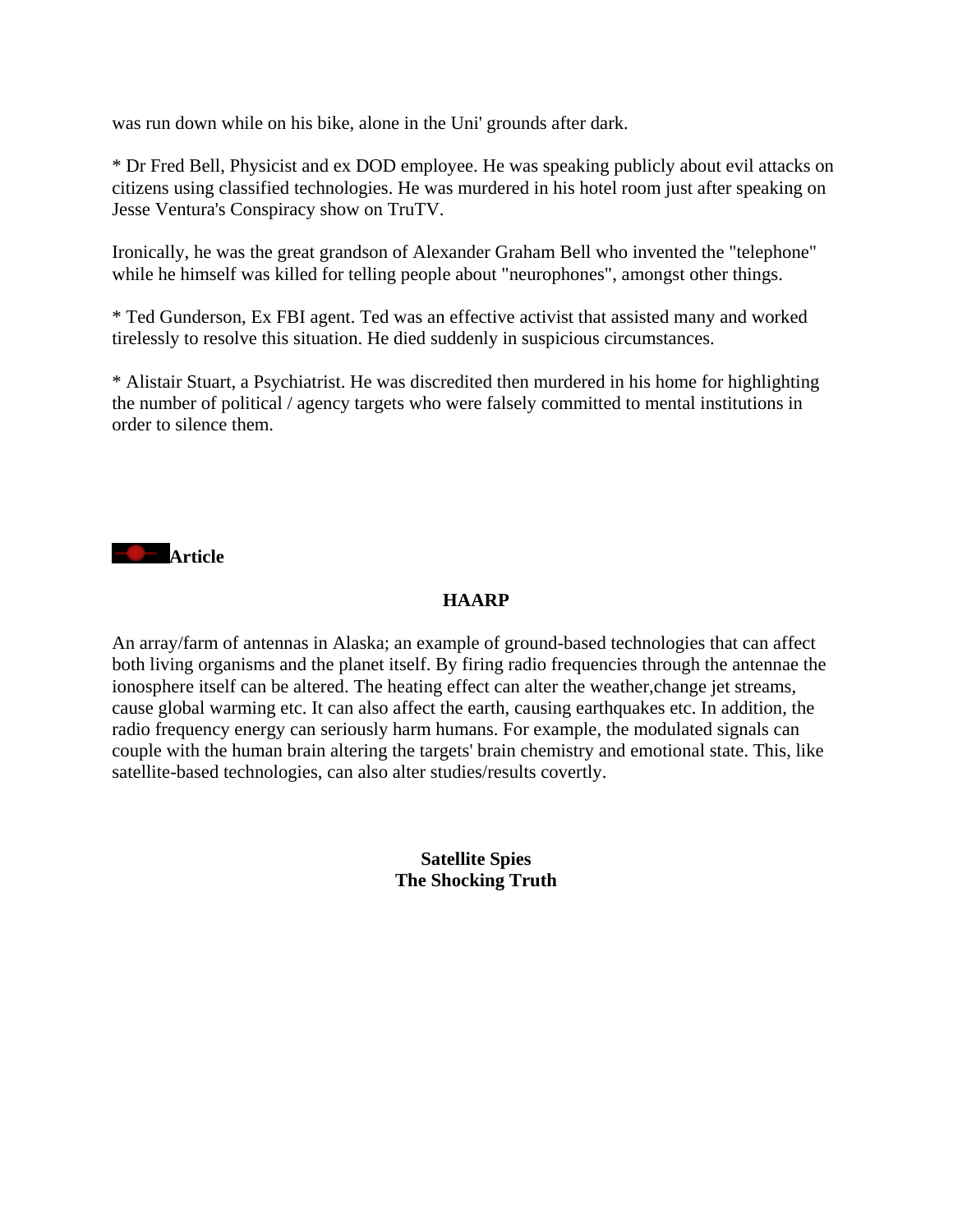

#### SATELLITE SPIES - THE SHOCKING TRUTH

POTENTIAL GOOD USE **TECHNOLOGY ACTUAL CRIMINAL USE FCHBLON SADULTES** To intercept conversations, To monitor and stop terrorists and other (NSA satellite/computer cmails etc. To stoal ideas criminals and harass targets (writers, monitoring of all whistleblowers etc) telecommunications worldwide) AUDIO-VISUAL To gather blackmail-To escatter and stop temerists and other **SATELLITES** friendly material; to oppress criminals (Allowing 24/7 surveillance targets and other citizens, to of anyone, even in their or splusos bosti media/political criminals homes) To spy on political targets To monitor and stop **INTERACTIVE** temorists and other **JRANSECTOR DEVICE** eto by finding, locking onto and tracking those victims criminals. (Sat-based - Pat US so as to terroriso tomare 84893815 16-1-90 L. Rowan) them. To abor targets moods by To help the emotionally METHODS OF ALTERING distroused or ninte and gettelands. exhibit certain rhythms **CONSCIOUSNESS** (angry, sad, sleepy etc); (Sat-based - Pat US #5123899, 23/6/92 J. Gall + EEG cloning/fredback Pat US #5289438, 22/2/94 J. Gall) To help interrogate To read the minds of **BRAIN WAYE** criminals **ANALYSERS** (Remote targets; to rob, rape, terrorise and oppress. neural monitoring & electronic brain linking, via completely yet covertly. Experiments in mind sat - Pat US #6011991. control. AI & cloning are 1/4/00 A. Mardirossian) also carried out To communicate with the To make the target hear **NULROPHONES** deaf, stroke victims etc. (Sat-based - Pat US voices via the laser/MW/R wave direction #3393279 16/7/68 P. Flanagan + Pat US of sexand that's been converted to electrical #3647970 7/3/72 P. impulse to go straight to the Flanagan) negets brain NOTE: Alene, or in conjunction with pablimisal and visual technologies, as well as role playing etc, these technologies can be used for trickery including apparent schizophrenic episodos, paranomal or "alien" encounters and much more.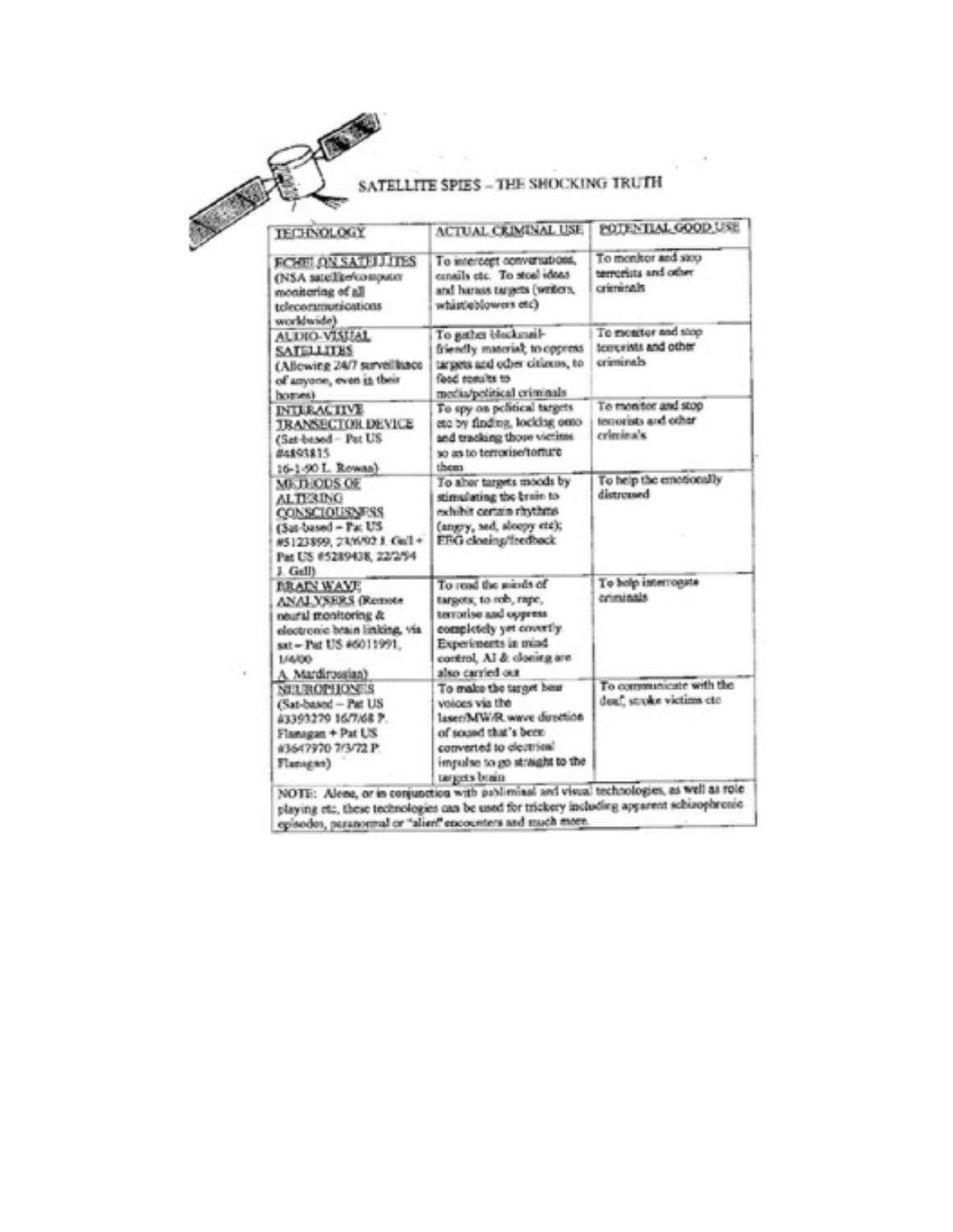

#### **THE EACTS**

- . These technologies are not freely available to bosest insteadorcers, only to spice and other criminals; their "associates".
- These "associates" include military madasca, publical puppers, News Nazis and other organised crime figures (e.g. almost the order catertainment industry is a protected organized crime operation).
- · The apparent respectability of many public figures is only an illusion, like the false impression that world events are random. Images and scenarios are menufactured to deceive the public and sorre the compt masters of the agencies.
- · The agencies stock in trude includes lies, numours and turnor. Speek (ghost) writers are planted and recruited in politics, the media etc. Most public figures will say, do, read, sing etc whatever they're told/paid to. They don't care about the source (often surveillance) or torgets (innocent victims).

#### **THE TARGETS**

- \* Anyone challenging powerful criminals ideologically, politically etc is targeted.
- · These criminals run lucrative, protocted operations, the drug trade, arms trade, systematic theft of intellectual property, burnan experimentation, terrorism etc.
- · You cannot criticine wermongers, drug barons or other oppressors without нератодного в

#### THE SECRECY

- · "National Security" and official secrets legislation protect the perpetrators.
- · Media complicity keeps the information out of the public domain e.g. one IRM How gove occupater can process more information than six times the worlds total population (227 trillion calculations per second).
- · Others who know all of this are silenced; through anodline oppression or worse.
- · The criminals responsible delude themselves by equating their best interests with those of society in general. They thereby justify (to themselves) the mistreatment of thre thinkers who question their crimes using the technologies listed over the page. All of those is volved belong in prison.

FOR FURTHER INFORMATION SEE you're nevellancelines com-



Click the images above to view the larger version.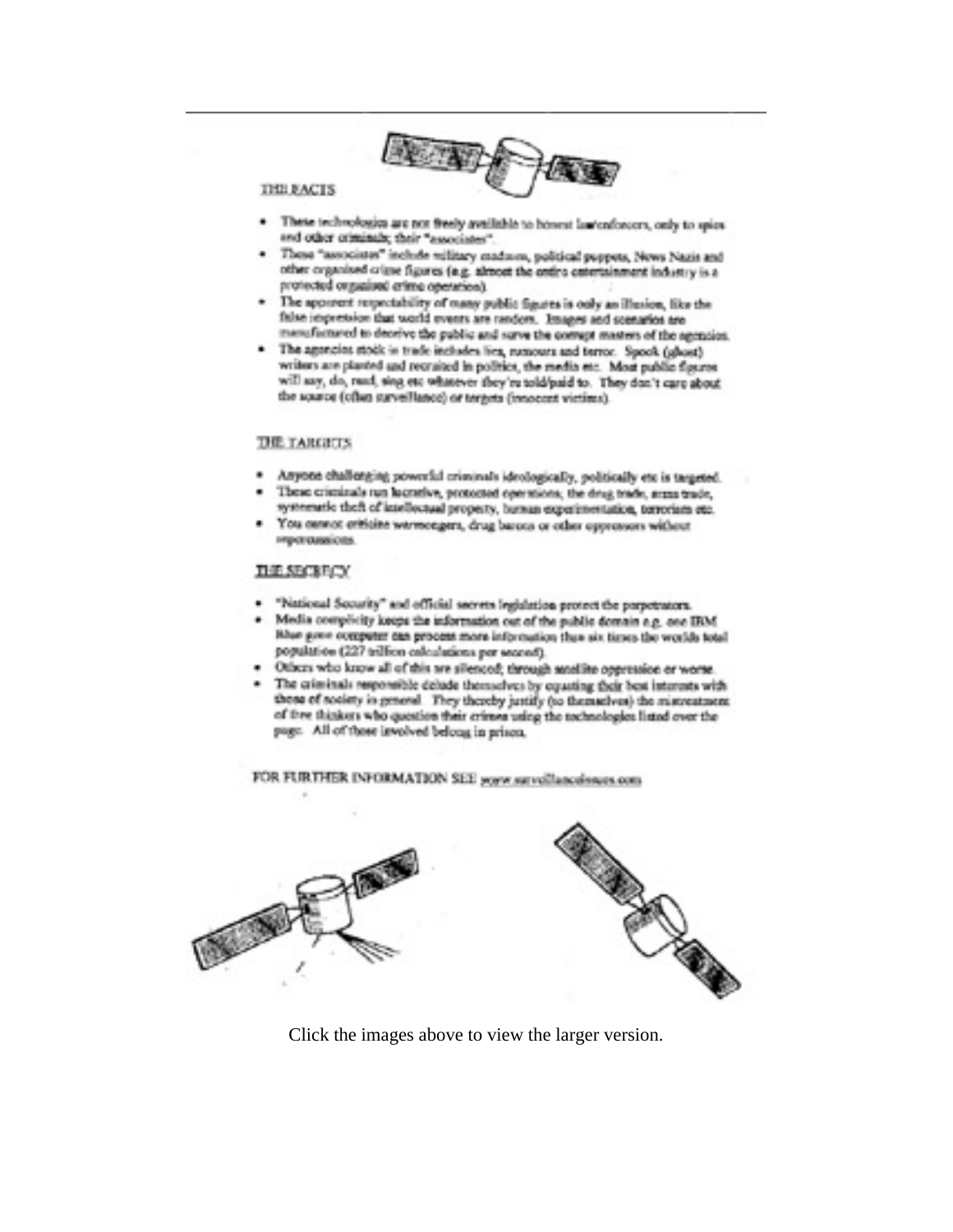

### **Illegal Experimentation on Humans Proof of Anti Personnel Technologies Developed through Illegal Experimentation on Human Targets By Paul Baird Exposure. Vol5. No4. 1998. pp 34-35**

These technologies were tested (involuntarily) on civilian personnel using remote satellite tracking and over-the-horizon technologies. Today they are also used by covert government agencies to oppress political targets. (It is a strong possibility that they are also "available" to certain defence contractors and organised crime figures.)

It's a matter of US Congressional record that in the 50's and 60's the CIA conducted behaviour or mind control experiments using LSD etc. on innocent victims. Only the most naive would claim that the "control" testing stopped…they merely changed their methods and focus. The world also knows that US radiation experiments yielded tens of thousands of victims; vindicated, though rarely compensated. Indications are that the latest round of weapons testing will produce even more victims. Tens of thousands worldwide have already lodged complaints. The truth must be faced and publicised!!!

### **PATENTED TECHNOLOGIES**

### **The Neurophone: U.S. Patent #3,393,279.**

July 16th, 1968. Inventor - Dr Patrick Flanagan (Invented 1958).

**Description:** A device that converts sound to electrical impulses; allowing information to be transmitted to the brain by means of radio waves directed at any part of the body (skin). In other words, recorded or live messages, noise, music can be directed at an individual and, through the nerves, the signal will be carried (involuntarily) to the brain, bypassing the inner ear, the cochlea, and the 8th cranial nerve.

**Purpose:** Practically, the Neurophone could be used to communicate with the deaf but, more often, it is used to terrorise political/military targets. The tracked individuals hear recorded/live threats, propaganda etc, which those around them do not hear (delivered mainly via satellite laser). This harasses and discredits the targets; especially if the problem is communicated to those unaware of the relevant technologies.

### **Advanced Neurophone: U.S. Patent #3,647,970.**

March 7th, 1972. Inventor - Dr Patrick Flanagan. (Invented 1967).

**Description:** This Neurophone incorporates an electronic circuit duplicating the encoding of the Cochlea and 8th cranial nerve themselves. The NSA placed a secrecy order on this development for over 5 years because of the military applications of the technology. Further Neurophone advances include the development of the time recognition processor, improved memory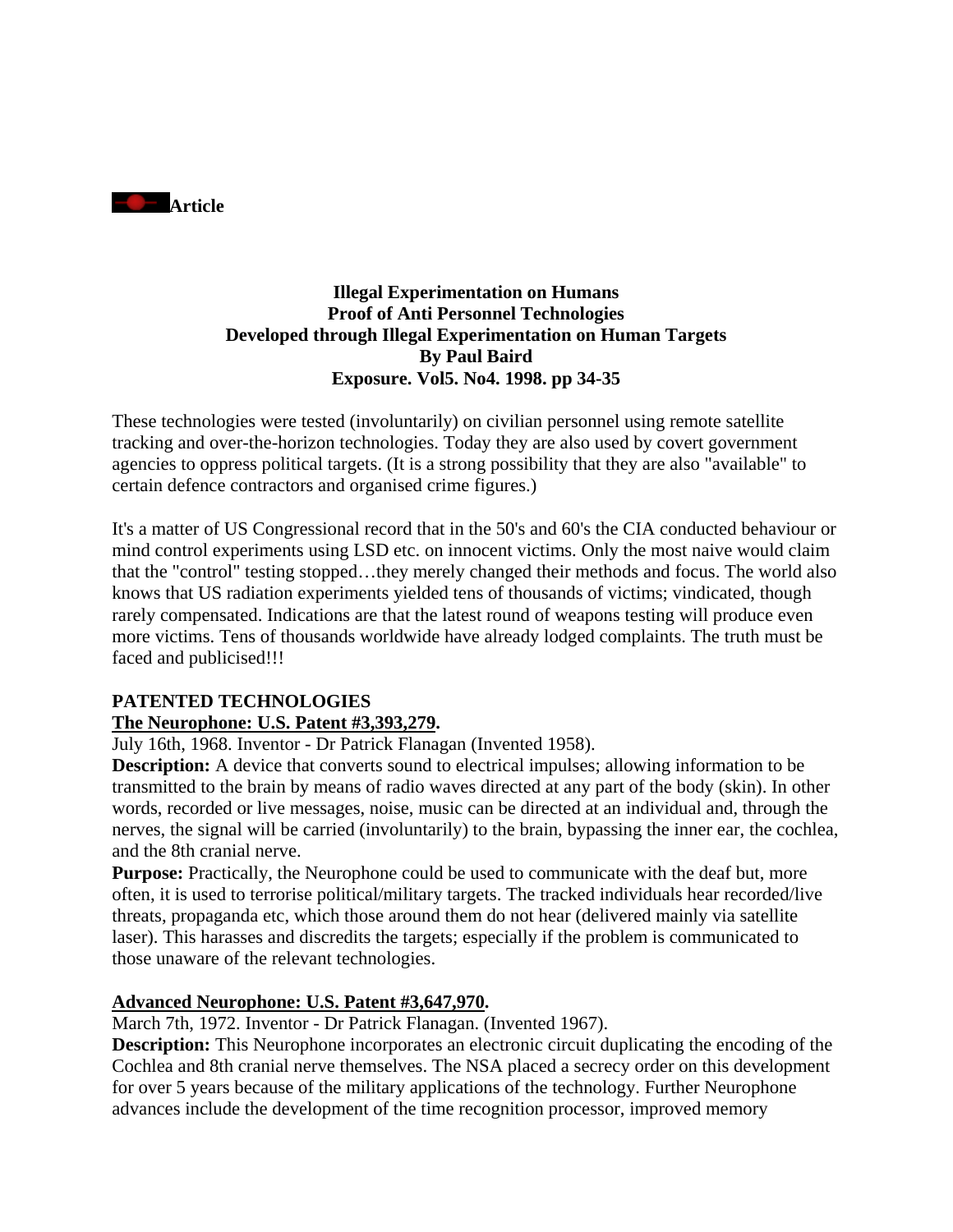applications and the advances in satellites incorporating neurophone technologies. **Purpose:** As Above

### **Psycho - Acoustic Projector; U.S. Patent #3,566,347.**

February 23rd, 1971.

**Description:** A high directional beam, radiated from a number of transducers and modulated by a speech, code, or noise beat signal. It may take the form of a radiator mounted on a vehicle, aircraft or satellite.

**Purpose:** To produce aural/psychological disturbances and partial deafness.

### **Methods & Systems for Altering Consciousness :**

- 1.**U.S. Patent #5,123,899. June 23rd, 1992. Description:** A system for stimulating the brain to exhibit specific brain wave rhythms and thereby altering the subjects' state of consciousness.
- 2.**U.S. Patent #5,289,438. February 22nd, 1994. Description:** A system for the simultaneous application of multiple stimuli (usually aural) with different frequencies and waveforms.

**Purpose:** To disorientate/manipulate a target.

### **Silent Subliminal Messages:** U.S. Patent #5,159,703.

October 27th, 1992. Inventor - Dr Oliver M. Lowry.

**Description:** A communication system in which non aural carriers (in the very low or high audio frequency range or the ultrasonic frequency spectrum) are amplified or frequency modulated with the desired "intelligence", and propagated acoustically or vibrationally for inducement directly into the brain. This can be done "live" or recorded/stored on magnetic, mechanical or optical media for delayed/repeated transmission to the target. Sound can also be induced by radiating the head with microwaves (in the range 100 to 10,000 mhz) that are modulated with a waveform consisting of frequency modulated bursts.

**Purpose:** To instruct or pass messages; in theory. In reality it's used to torment political/military targets. (One unpublicised application was the Gulf War)

### **OTHER KNOWN TECHNOLOGIES CURRENTLY UNDER SECRECY ORDERS**

**Brainwave Scanners/Programs:** First program developed in 1994 by Dr. Donald York & Dr. Thomas Jensen.

**Description:** A personal scanning and tracking system involving the monitoring of an individuals EMF via remote means; eg. Satellite. The results are fed to thought activated computers that possess a complete brainwave vocabulary.

**Purpose:** Practically, communication with stroke victims and brain-activated control of modern jets are two applications. However, more often, it is used to mentally rape a civilian target; their thoughts being referenced immediately and/or recorded for future use.

**Note:** In conjunction with Neurophone technology, this is a mechanism for remote interrogation/torture via satellite.

### **EEG Cloning:**

**Description:** A system whereby the target's EMF is monitored remotely and EEG results fed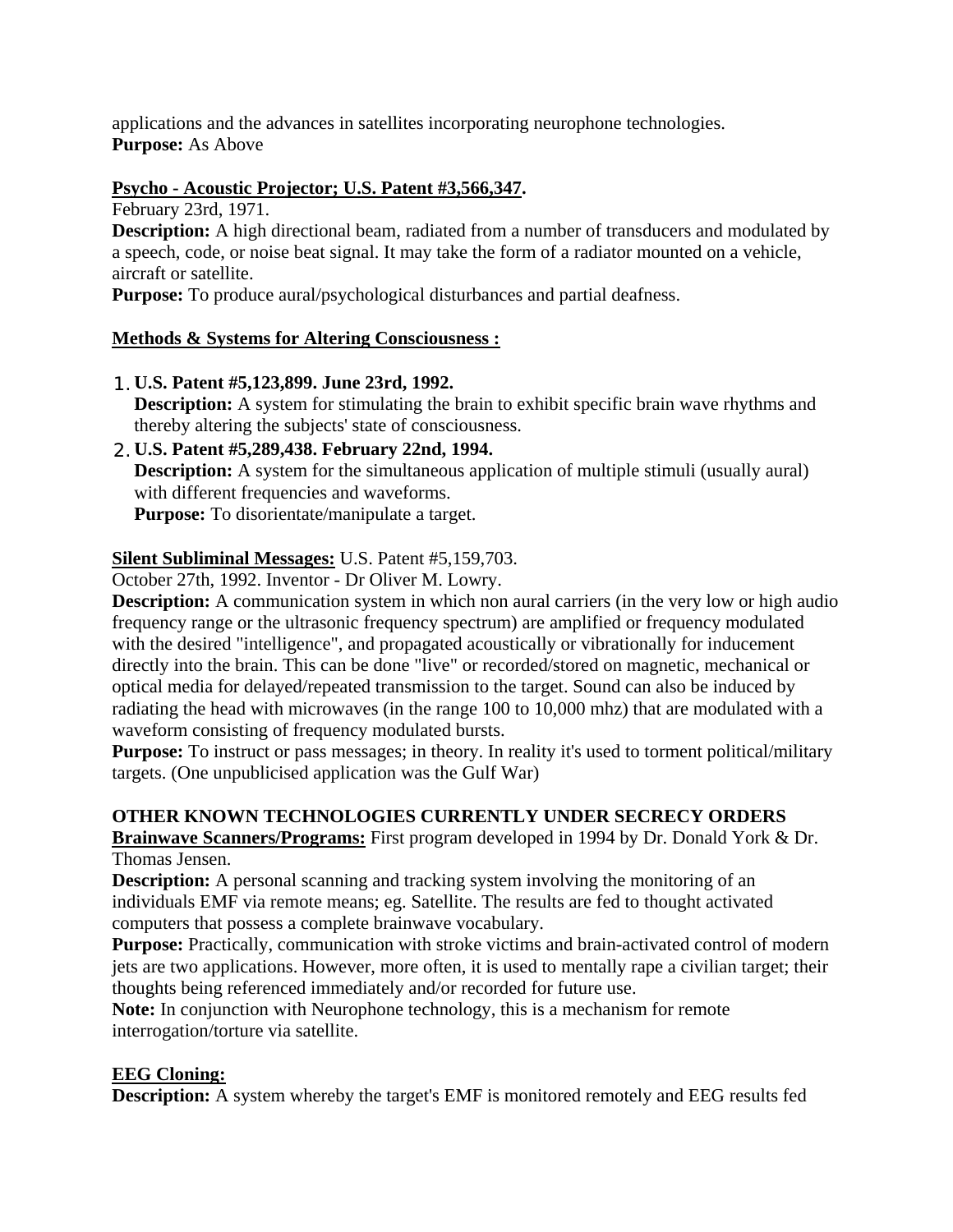back to them (or others) to mimic emotional patterns; eg. Fear, anger etc. **Purpose:** To induce emotional/psychological responses. For example, the feedback of Delta waves may induce drowsiness since these are familiar when in deep sleep.

### **CONCLUSION**

This entire bracket of weapons was referred to by L.Brezhnev in 1978 when he told US President J.Carter that there should be a unilateral ban on certain secret weapons "more frightful than the mind of man has ever conceived". And clearly there are many others that we are yet to learn about; including advanced forms of infrasound weapons that can induce organ damage/illness from remote sources (esp.satellites).

What's needed includes the following:

- 1. A UN Satellite committee and non-lethal weapons inspectors.
- 2. An International Criminal Court prepared to handle class actions brought by the victims.
- 3. A growth in public awareness regarding the testing of experimental technologies.

Finally, it may also be worth noting the comments of one senior investigator from NASA'S Inspector Generals Office. Having conceded the existence of such technologies and commenting on the evil uses to which they are put he advised: "I suggest you pray".

### **PATENT REFERENCES**

- 1.Mind Control: Neurophone www.nettimakako/mind/neurop.htm .
- 2.www.mk.net/mcf/resrc-hm.htm #3 Lee Books
- 3.The military use of electromagnetic,and mind control technology, Armen Victoria (PO Box 99, Westport District Office, Nottingham, N.G.8 3NT UK)



### **The Sons of Satan By Paul Baird 'Hard Evidence' Vol. 4 No. 1 Jan-Feb 2004 Pages 18-25**

### **Introduction**

Despite the defensiveness of groups suspected of having a secret agenda people will always believe that wherever there is concealment there could well be a conspiracy. Equally, if too many people are involved, you could have dissention due to conflicting views. This could lead to ultimate failure…Successful "plotting" therefore seems to be effected when certain privileged groups, clubs, fraternities or societies of like-minded, and wealthy,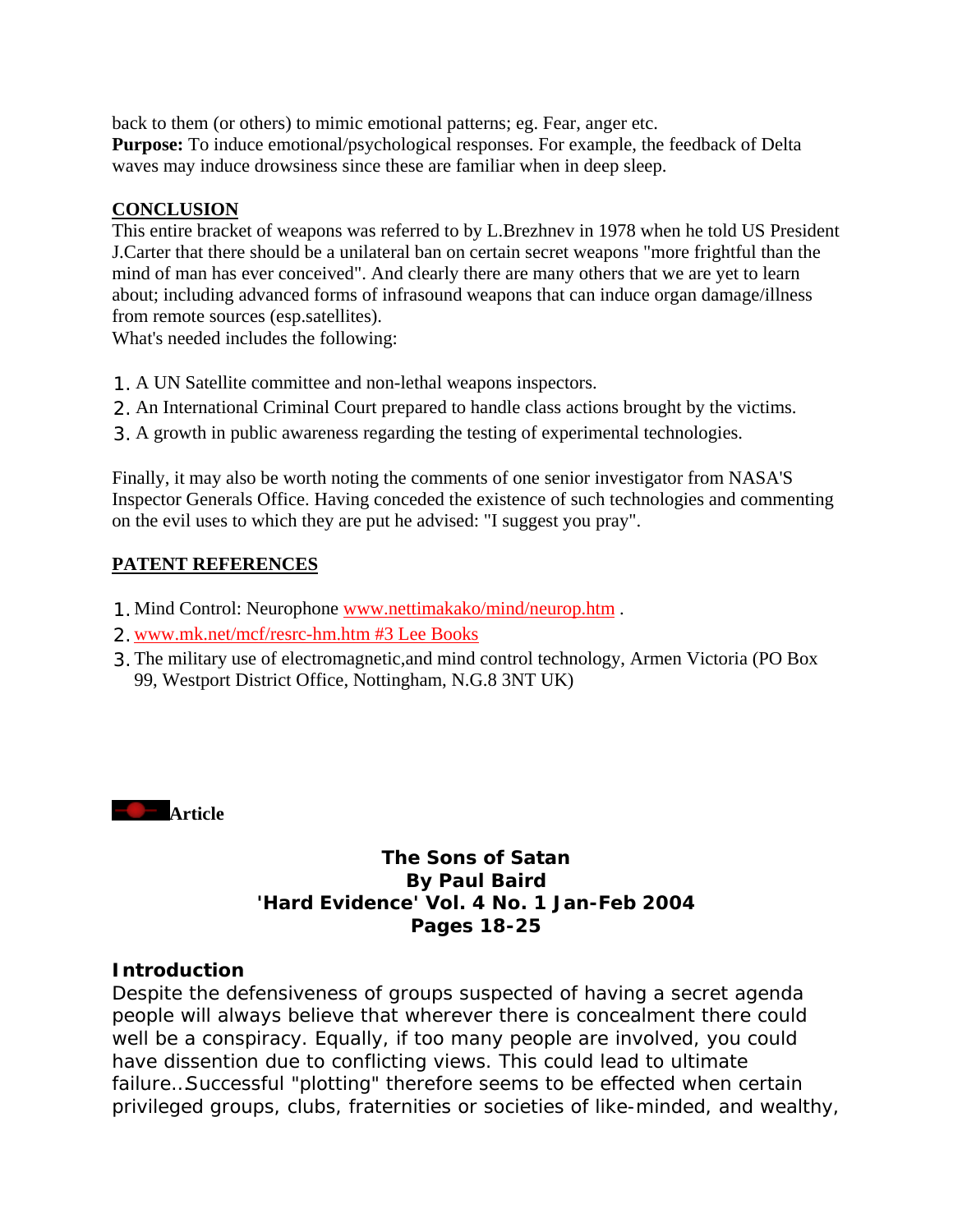individuals band together to direct people and events to suit their own vested interests. Unfortunately such groups promote inequality, prejudice and often crime by their actions. These problems are the focus of this article.

### **SECRET SOCIETIES**

The higher profile groups, like political parties, religious organizations and so on, govern, to a certain extent, openly. They have large numbers of members. However the smaller, less well known, groups are often the worst in terms of prejudice, promoting their own through the ranks of any hierarchy, be it political, judicial, bureaucratic or whatever. By so doing such groups infiltrate and impose their views, standards and lifestyles on others in an underhanded, clandestine manner. Some have a finger in every pie. Along the way they alienate and destroy many who question or oppose their selfish goals. The groups or societies in question also seek to protect their operations using subterfuge and lies to enlist the unwitting help of those around them AND other criminal connections. The ostensibly innocent often damn themselves by their silence, their apathy, their fear.

For good or bad some of the better known clandestine societies include:- The Bildeberg Club, The Club of Rome, The Illuminati, The Mafia, The British Round Table, The Knights Templar, The Freemasons, The Trilateral Commission, The Council of Foreign Relations, The RIIA, The Travistock Institute, The KKK, The Skull and Bones Society and The Project for the New American Century. Many World leaders are members of these influential organizations. For example, failure to attend the annual Bildeberg Club meeting is said to all but ensure failure at the next national elections.

Additionally, there is an ever more worrying proliferation of criminally based networks of paedophiles, satanists, cultists, illegal researchers and so on. Each watches out for its own members and thereby allows them to prosper and multiply. The more of them there are in any field of endeavour, any sphere or sector, the more acceptable their ways and so the greater their influence. Many use various forms or terrorism to achieve their goals…

### **A SUBTLER TERRORISM**

In the Middle East, the perceived hub or terrorism for us in the West, many brand the US as "The Great Satan". This is as much for their oppressive stance in the zone as for their perceived immorality. Certainly there's no denying that The New World Order is an American concept. Likewise, we in the west are encouraged to see Islamic/Arabic extremists from that region as devils; fanatics waging a cowardly, "holy" war based on religious differences. Their collective hatred is supposedly directed, indiscriminately, at Jews, Westerners etc. Neither extreme view is strictly correct and even then it only applies to some. However, both sets of leaders are, with their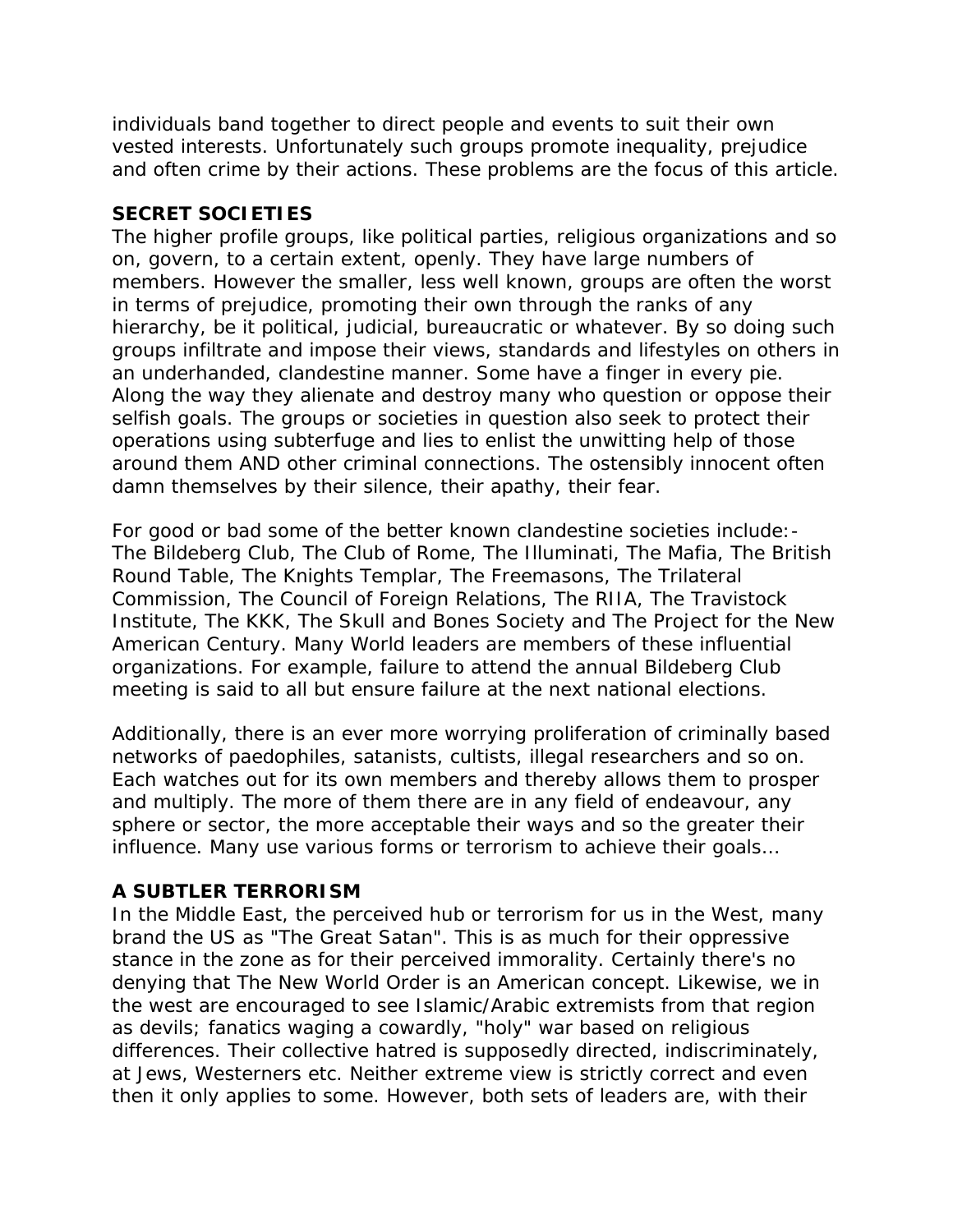allies, guilty of manipulation, provocation and escalation. This has led to numerous, tragic acts of terrorism in recent years; the World Trade Centre disaster, The Bali bombings and so on. Whoever they are/were and wherever they're from they do/did Satan's work.

Now, "terrorism" is defined as the use of violence OR INTIMIDATION to achieve your goals. Therefore, the abhorrent use of psychological and emotional violence, pressure or harassment is just as much an act of terror as a violent hijacking or a suicide bombing. So, bloodless hostage crises, political or state repression/oppression, covert agency harassment, media fear campaigns etc are all acts of terrorism. Accordingly, the unregulated media mafia, the unchecked government spy agencies and so on should all be placed under careful scrutiny during any legitimate "war on terror". However we know why that won't happen. Most people fear corrupt media representatives and covert agency people (e.g. the CIA) more than anyone else, and with good reason. So much so that mere mention of their involvement instills such fear that it's an absolute conversation stopper; evidence of the worst terrorism imaginable. And unlike known terrorist networks they cannot be questioned let alone stopped. Of course, as the truth is always an early casualty anyway, the media/agency/crime figures involved replace it with whatever they choose; pointing away from themselves with suitable indignation and outrage.

### **STATE SPONSORED TERROR**

Many of the US's enemies were trained and armed by the US. This, coupled with subsequent provocation of those enemies, must be recognized as part of the terrorism problem. The provocateur escapes detection then uses the retaliation as an excuse to escalate activity. The fact that money is generated by all of this is both a central and disturbing truth that is being largely ignored. If there was nothing to gain by it then it wouldn't happen. The public are also unaware that covert methods are used. For example…Regular readers of "Exposure" and now "Hard Evidence" will be familiar with the existence of high tech' satellite, microwave and ground based weapons such as thought scanners, advanced neurophones and the like. Unlike the deaf-friendly miraphone, modern neurophone based technologies are weapons used for state-sponsored crime effected by agencies like the CIA, NSA, DIA, and their criminal "business" associates. The technology allows operatives to use advanced computer programs and voice overs to deliver aural harassment/threats etc into the brains of millions worldwide via microwave and satellite. Satellite brainwave monitors and powerful computers (at secret facilities and relay stations) also allow for the deciphering of the targets thoughts, simultaneously. This will be explained more fully later on but suffice to say for now that the mind reading capabilities of the relevant technologies are another conversation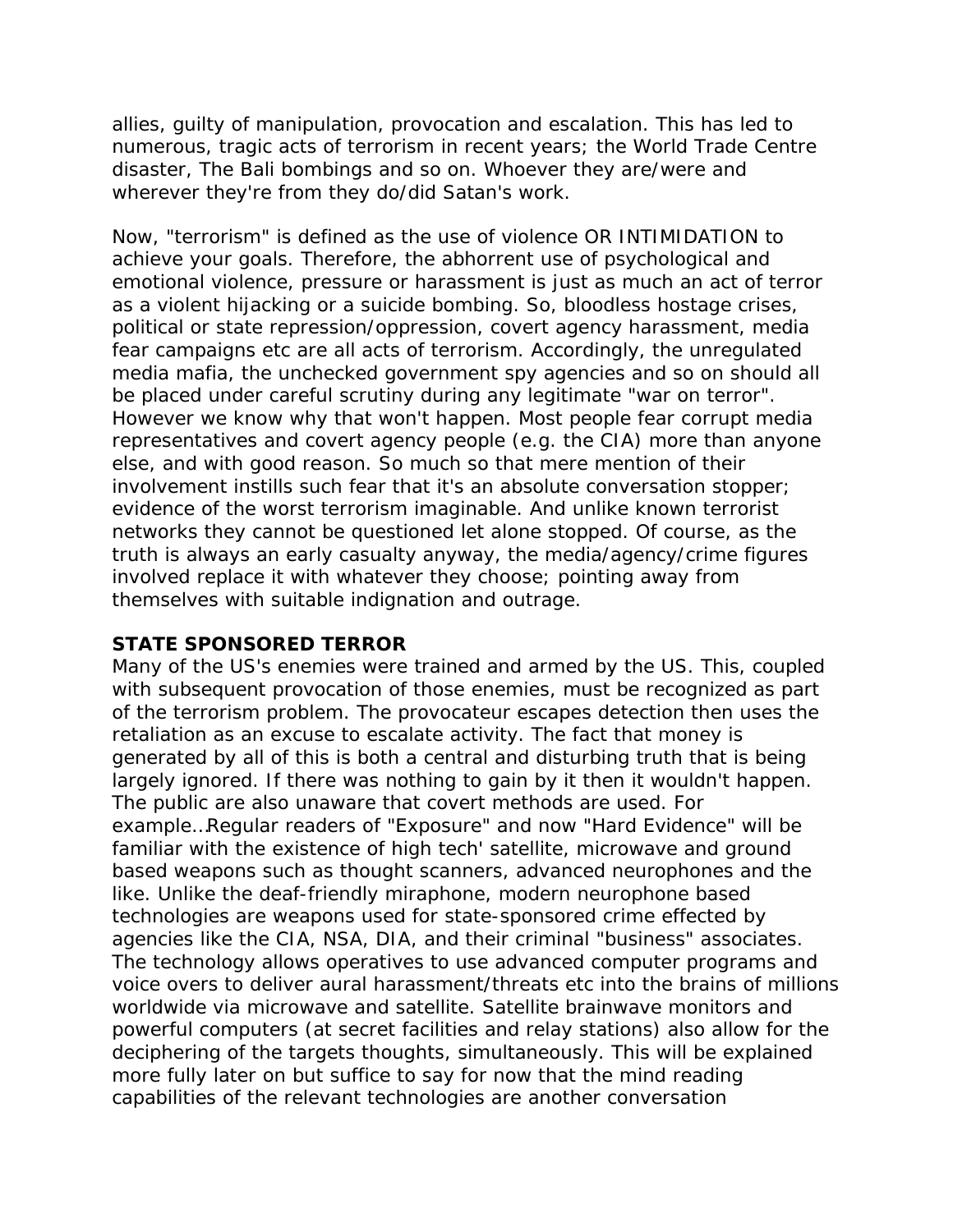stopper…not because of disbelief but because of fear.

The result of applying such techniques can be varied across the community. Prominent persons who hold terrible secrets may suicide, while unstable psychopaths and assassins may be driven to commit murder(s). Meanwhile, protestors, writers, human rights campaigners, whistleblowers etc may be severly traumatized by long term exposure to techno-based torture and oppression. The results can be discrediting. Some can even be wrongly institutionalized. Notably, nursing homes, asylums and jails house many victims. They are easy targets for illegal human experimentation but, interestingly enough, most who are targeted, have a "political" background. To debase anyone is bad enough but to exacerbate the suffering of such people is unbelievably cruel.

Yet another form of all too common terrorism is the media feedback of surveillance results. This is often facilitated by the state through MP's, agency personnel etc, who set up the spying, then relay the frequencies or pass on results. How it works is that any unwelcome (though private) comment leads to a response (directly with live TV/radio or later if not).

Your own words/views/thoughts/actions etc are thrown back at you from the surveillance, usually from the appropriate public figure or sector (with or without their knowledge). It often takes the form of a threat. For example, the writers 91 yr old Aunt, who lives at Parramatta, had a turn and was taken to Westmead hospital. The next day, as I prepared to take the final draft of this article to my typing service (near my Aunts home) I listened to the morning radio news. The no.1 item was about a 91 yr old Parramatta woman (not my Aunt) who'd died at Westmead hospital after a bashing outside her home. Investigation and subsequent reports revealed that the news details were (deliberately) incorrect. "They" search for coincidences, then time and prioritise the reports in an attempt to terrorise their targets. When all else fails they just make it up. The facts are wrong but the intention is clear.

The blame could be with whoever gets the surveillance results (solicited, intercepted etc). That may be a researcher, a writer, editor, stage manager, exec or presenter but all of them know what goes on. The presenter is usually blamed, at least initially. This can lead to the victim looking like an obsessed fan or something; a neat arrangement for discrediting people. Infact many have fallen for this trap. Some have even been wrongly institutionalised as a result of false complaints lodged by criminals/celebrities working for corrupt media empires. Despite the general public's suspicions most don't realise that the media's role in controlling knowledge, perceptions and beliefs extends to this sort of crime (against those who offend their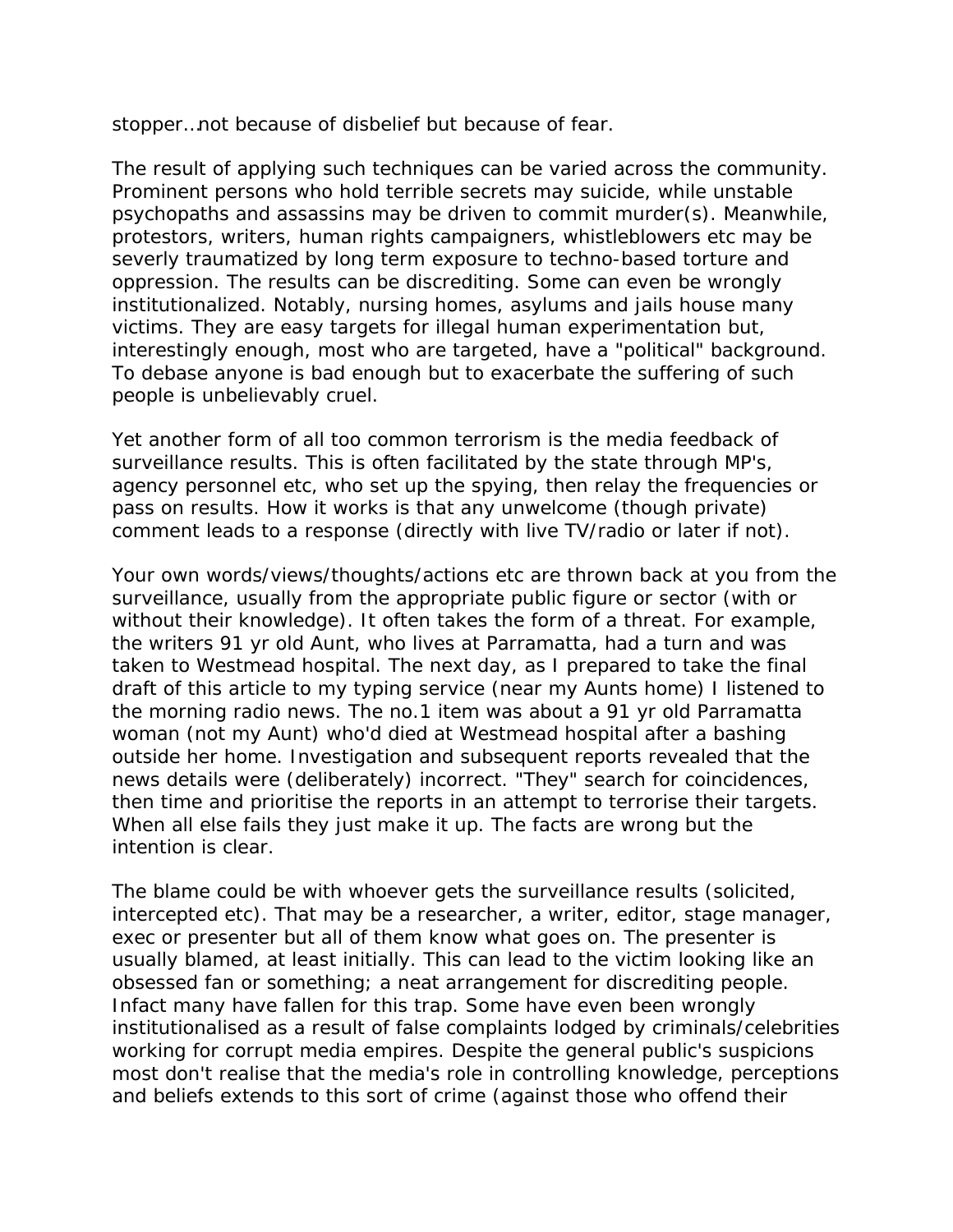criminal associates).

In any event, taking an undue interest in a non public figure to the point of spying on them (yet refusing to talk to them) reveals the foul intentions of all involved in such practices...and those journos that oppose it are unwelcome in mainstream media circles. So only those who are complicit or silent survive. Therefore, to give these media terrorists the benefit of the doubt, to trust anyone in the mass media once victimized in this manner, is to make a serious error in judgement. Lies are spread, recordings made and there is no privacy at all. One example of this involved a female whistleblower contending with corrupt media execs, at channel 7. They lodged a false complaint through their own media "crime stoppers" people with "friendly"/corrupt police. It was said that she was about to rob a bank. This stopped her whistleblowing and she hid in her house for fear of being framed/set up with weapons, drugs etc. The terrible realization that those you should be able to turn to for help are fully culpable themselves is shattering for most. Equally the culprits go into denial and, in any event, are beyond the reach of any frustrated/honest law enforcers who may offer to help.

Getting back to the governments themselves…with the legal/constitutional amendments taking place these days (supposedly only to combat terrorism) we now have a situation where innocent people can be framed/tortured/oppressed by the state with "terrorist watch" type excuses used to suppress the truth. Secretive societies, even groups of criminally connected "mates", can arrange this all too easily through their contacts…and a conspiracy of silence covers it up. It's an excellent way of victimising and isolating people.

To illustrate, recent responses to the September 11, (01) tragedy have seen civil liberties take a battering, bringing democracy itself under fire. Draconion laws have been passed and corrupt agencies are covertly targeting supposed suspects who I'm sure are (usually) nothing more than concerned citizens exercising their democratic rights. By "pretending" to doubt a target and refusing to talk with them agencies (like the CIA, DIA, MOSSAD, MI6, ASIS, ONA etc) can use their arsenal of "anti-citizen" weapons in a trial of how to terrorise/silence/discredit people. Those responsible remain "beyond reproach" using remote space-based technologies etc and quoting "National Security" as their justification for silence and the secrecy orders placed on the weapons themselves. As a result the public don't question this because they don't know the technologies exist.

So…we have a situation wherein patriotic, compassionate people who are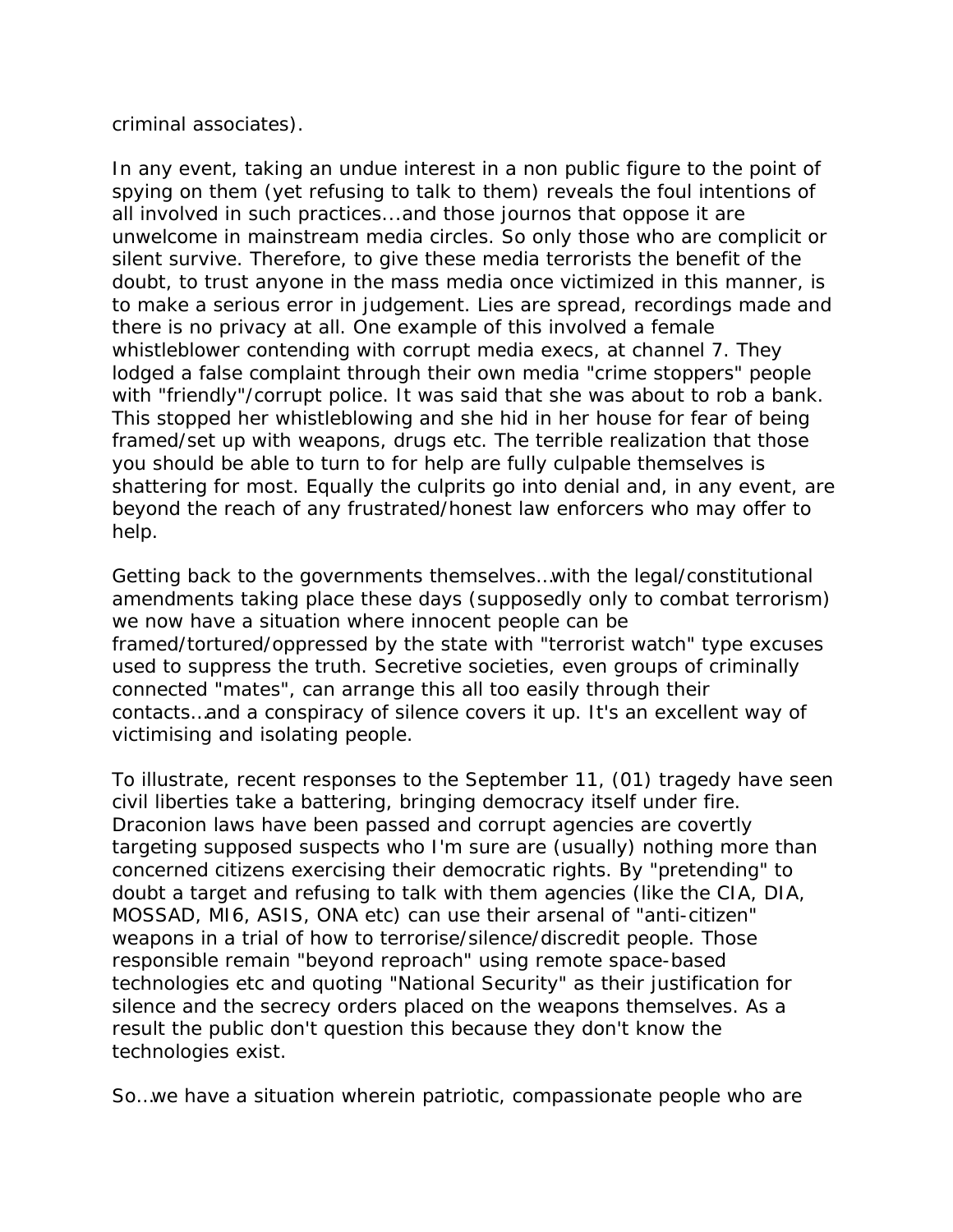raising awareness on important issues can not only be terrorized by government agencies (silenced on behalf of corrupt "business" interests) but they can also be falsely accused to justify the surveillance in the first place. The "Don't talk to them" attitude of the ruling class and associated "clubs" fuels the situation, along with their involvement in harassment directed at the targets who are usually totally innocent, of anything.

In the post cold war era crimes against citizens are becoming a more substantial part of agency operatives work. Protected agency/"business" operations (like the drug and arms trades, prostitution, paedophile networks etc) cannot be questioned without consequences, especially for ordinary, unconnected people. These same people can be offered up for experimental programs where techniques and technologies are employed to study how to control/silence them…The visible results could be anything from minor stress through to institutionalisation or even death. This, of course is in keeping with the M.O. of criminals who trade in human misery and murder (i.e. drug barons, arms dealers, terrorists etc).

This all leads to another question. Isn't failure to act on the part of an individual or agency part of the terrorist cycle? The technology mentioned could solve the terrorist problem but that's not what "they" want. Firstly, the space-based equipment available allows all telecommunications to be intercepted (Echelon), then there's the audio-visual monitoring of "persons of interest" and neurophone/brain-scanning of unconnected targets…So why experiment with whistleblowers and decent people of any sort while ignoring known terrorists? Maybe September 11 type tragedies are allowed or even orchestrated by some vested interest groups with agency connections; loathsome criminals who deliberately stir up trouble and actively work against prevention or apprehension. After all, Big Brother does see all. So, because any "agent" moving in the field would be spotted they use patsies and Manchurian candidates to do their dirty work and take the blame. This applies equally to individual assassinations (e.g. John Lennon's death) and terrorist acts (like September 11).

#### **CENSORSHIP**

To control the flow of ideas and information "they" must control publishing, broadcasting and the mass media in general. So the number of popular, published authors is kept to a manageable level. These, in turn, feed off the plethora of unpublished material and, in the case of harassers, surveillance/agency information as well. This indicates something further about the systems by which organizations remain both prejudiced and hidden. The ugly truth is that freedom of thought/expression is an ideal not a reality. To dismiss writings is one matter. To harass/destroy the writer is another.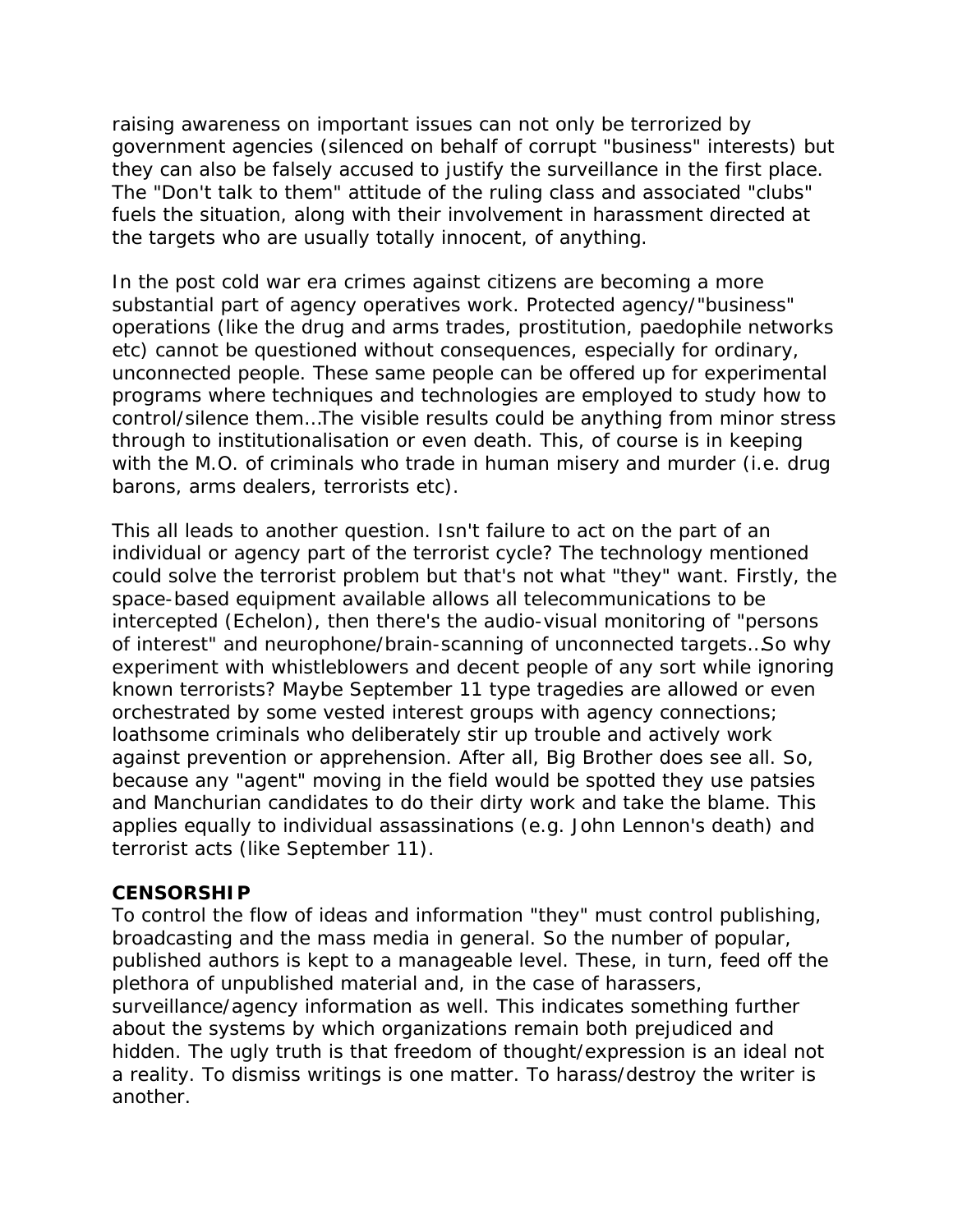Now propaganda can, like consent, be total invention. Control of the mainstream media allows this to happen. Every media outlet is controlled otherwise classified information would be leaked to the general public. So "they" place or hire people to fill crucial roles and thereby ensure this. A good example was the recent Iraqi war, 2003. Debate raged prior to troop deployment, and in fact only three nations were actively involved, but once troops were committed to the fight the media was almost 100% behind the effort; the public reasoning being that our troops needed our total support. However, there's little democracy or common sense in that. The soldiers always have our sympathy/support anyway but the instigators of any conflict, on either side, need to be questioned on their motives before everyone just accepts war as a necessary evil.

The links between the Arabic political leaders and the terrorists, the weapons sales and build ups, the stated intentions etc were all too readily accepted, as presented. The money, the resources, the power up for grabs (on both sides) were matters not fully addressed. Only afterwards were better questions raised about the legitimacy of the whole affair. Why, for example, is there still no concrete evidence for the UN to support the action, even after the event? Why don't they all assist (through member nations) in the rebuilding of Iraq?

Another good example is in the area of dual purposes. Many satellites, for instance, have frightening abilities (to torment, mind rape and kill) but the public only hear about telecommunications, weather and recon capabilities. Similarly, people working as PI's, security guards, journalists, MP's etc can also work for and/or with "them", thereby compromising their legitimate work.

Clearly, suppression of information occurs at many levels, and the world stage really is full of excellent actors. They say all the right things; some even openly supporting charities, causes and so on but they secretly work in a conspiratorial fashion to destroy genuinely good people. As a result the truth may never surface on many matters esp. where those speaking out are emotionally, psychologically (even physically) tormented for their troubles. Public figures contend with threatened public ridicule/exposure (on other matters) for dissenting but non public figures can be tortured etc. Neurophones, brain scanners and directed energy weapons can create a mobile P.O.W situation that's indescribably oppressive. To even question the ruling class's crimes can leave some like modern day Galileos (under house arrest - figuratively) for merely expressing their views. All violence is wrong but State sponsored terrorism (emotional, physical or psychological) is the worst intimidation imaginable, especially when it's media backed.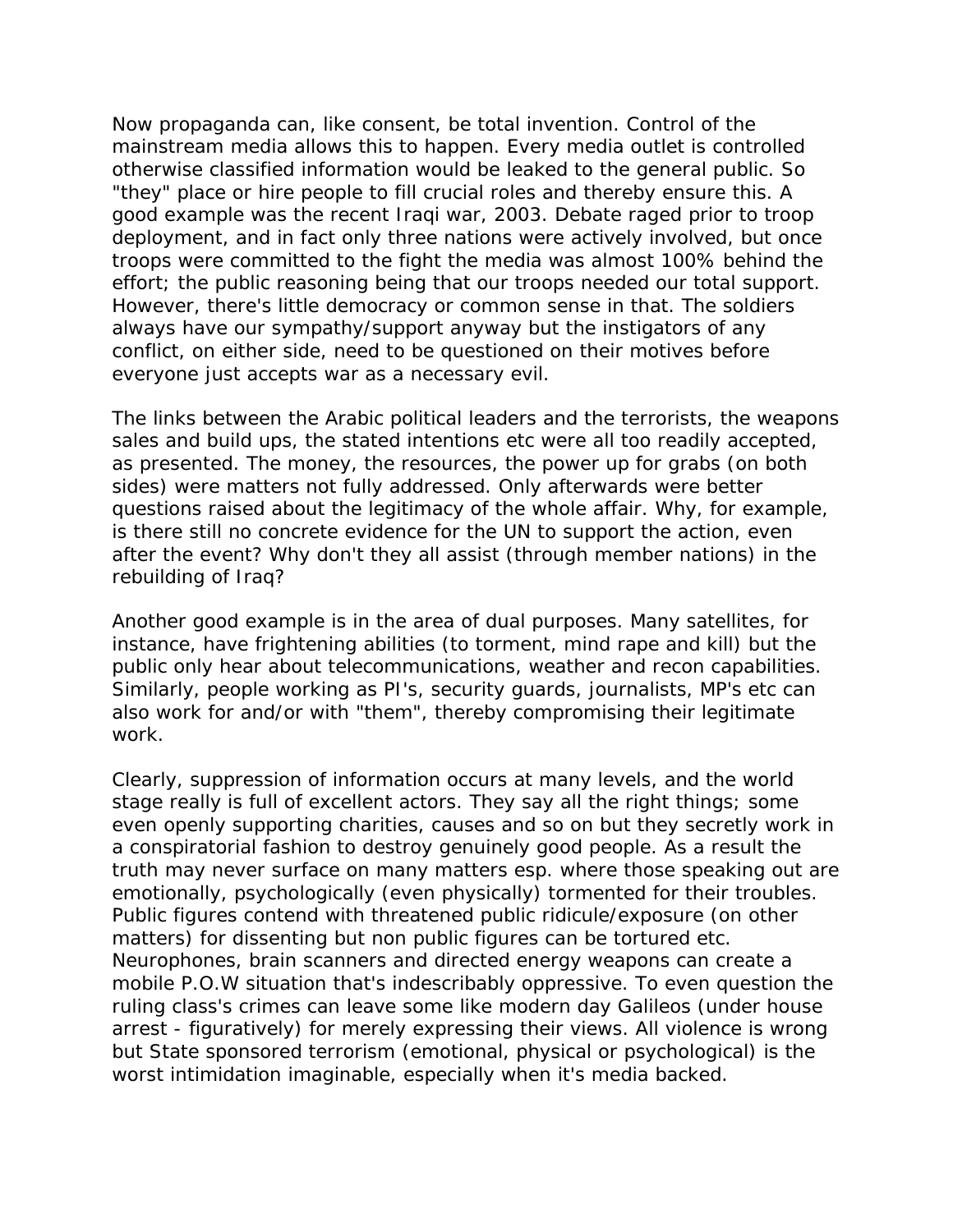It's claimed that the most powerful weapon in the hands of the oppressor is the mind of the oppressed. To control our minds they need acceptance and absorption (by the masses) of all the educational, media, government propaganda that we're exposed to. Those elements of the truth which, like public "acting", conceal the lies and deception are essential to their plans. So, in response, we need to read and see a little less and think a lot more. An example is the illicit drug trade; one of the scourges of most modern societies. Drugs are used to control/occupy both those in public life who indulge and those non public figures who follow their lead but cannot cope or even afford it long term. Following the money/control trail is a good indicator of who it is that's behind it. The most powerful vested interest groups, "societies" and individuals are, like the mass media that shapes our very thinking, linked to and/or controlled by organised crime and corrupt bureaucracies, through their agents/employees. These are the connections that point to the ugly truth.

### **THE HYPOCRISY**

The hardest thing to come to grips with is the breathtaking hypocrisy of our political/media/business leaders. Only complicit or compliant people reach the upper levels of these sectors so we find media identities denouncing terrorists on the one hand while at the same time (and sometimes with "feedback" in the same item) terrorizing their own fellow citizens who are genuinely concerned. Also, Western democracies, esp. the U.S, are guilty of gross hypocrisy on matters like terrorism, torture, harassment, false institutionalization, weapons of mass destruction, human rights, religious persecution and much more. For instance, there are no U.N weapons inspectors swarming over Defence/CIA/NASA facilities searching for evidence of advanced weaponry that's being tested on the citizenry. Yet the very strategies to covertly silence those who are awake to the truth are perfected by experiments - using these very same technologies. The average, decent citizen takes time to grasp the concept as it is evil on a scale that's difficult to accept. "They" count on that.

Individually, psychopaths like Martin Bryant and Timothy McVeigh can be manipulated/steered onto a collision course with their unsuspecting victims by monsters who brainwash/provoke them (using neurophone voices etc) to execute the events for which they take sole blame. Not only is there no authority to investigate the agency criminals behind it, but the public don't understand how, let alone why, such evil is fostered. The technologies are veiled by secrecy orders and the motives blurred by MP's and the media but there can be no excuses.

### **UNDERSTANDING THE TECHNOLOGIES**

Pretend you've never used electricity or watched a plane in the sky. Forget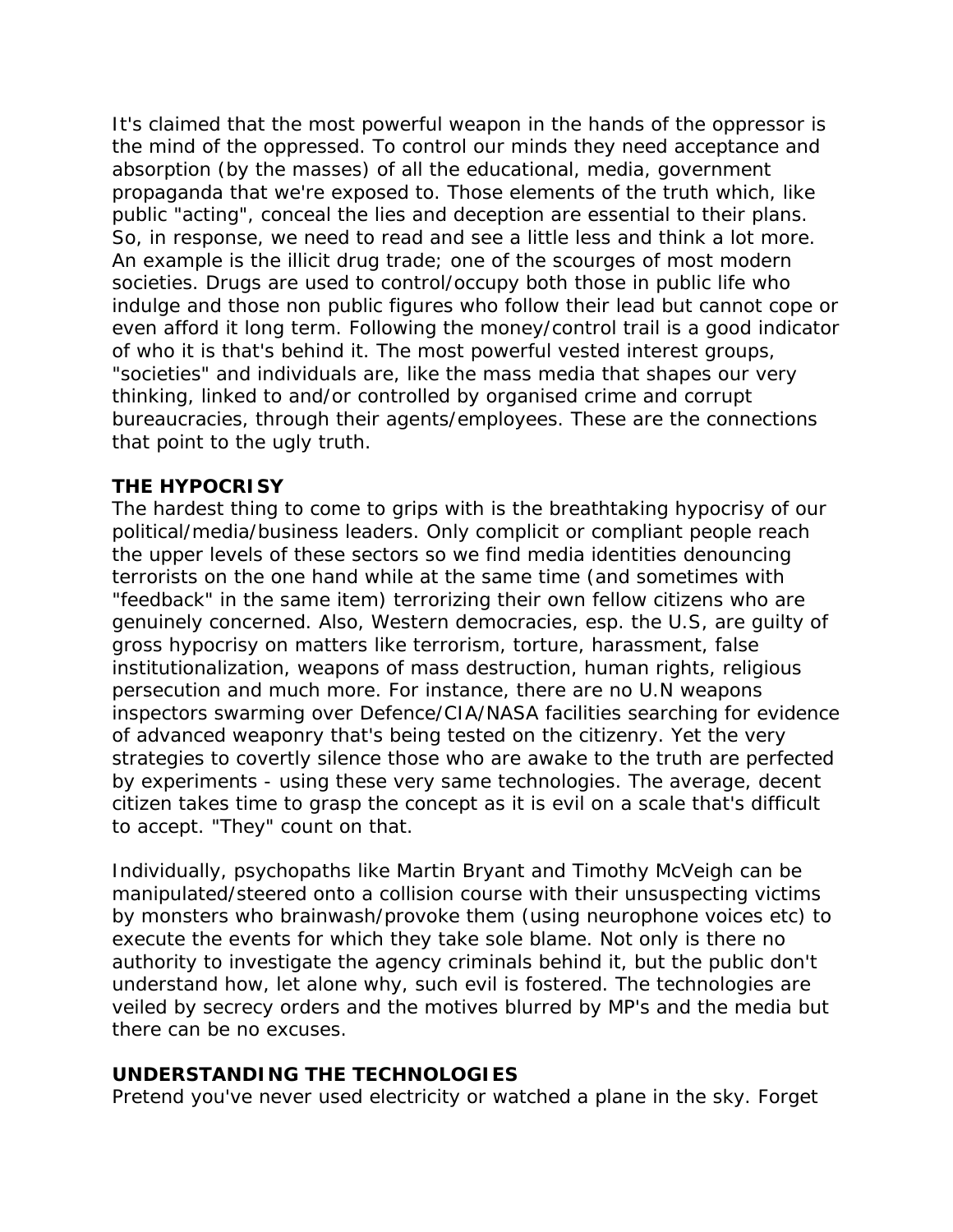all the modern inventions you take for granted. Now, if you were told about them by honest people with knowledge/experience would you believe it? Many technologies have military applications that their inventor didn't envisage. These can have secrecy orders placed on them and then only military bodies/contractors can work on developing and advancing them. Once developed these inventions can be tested and misused under a "National Security" screen of silence. Defence contractors, criminals, agency oppressors…all of these have access but not honest law enforcers or the general public.

For example, DARPA (The Defence Advanced Research Projects Agency) has a program called LIFELOG which records TV viewing, photographs taken etc over a lifetime. Another is ECHELON, the NSA system that monitors all telecommunications worldwide. With Echelon advanced computers highlight communications "of interest" for human operatives. Those involved can then be placed on 24/7 audio-visual satellite surveillance as "people of interest". They can be MP's, personalities, activists, law enforcers, terrorists etc. On top of that the neurophone and brainwave scanning technologies facilitate the torture and mental rape of chosen targets.

Again, to reiterate (for those unfamiliar with what this means) U.S satellites can track/monitor anyone using tags, infrared, brainwaves etc etc. E.g. For brain/thought monitoring the evoked potential emitted by the brain is scanned then decoded/interpreted by U.S/GB/Israeli supercomputers with a brainwave vocabulary. Also neurophones relay noise/voices via microwave/laser delivery systems. The signal travels the nervous system to the brain (bypassing the ears). The two together provide a means of remote torture/interrogation/deceit.

Law enforcers (honest ones) cannot access this equipment but criminals in the agencies, in media circles, in politics etc can. Again, their defence is the "National Security"/"Classified" tag but most of them, as outlined in this article, are terrorists themselves.

### **THE POLITICS OF HUMAN RESEARCH**

We hear more of illegal research involving animals than people yet cancer cures, LSD trials, nuclear weapons testing and so on have all involved human guinea pigs. Even organ donors risk having more taken than they planned for. Horrific anecdotes have been relayed on this alone; stories involving hospitals, morgues, universities etc. In fact, so insidious and deceptive are their methods that "they" use statistics to encourage drivers to indicate their willingness to donate organs on their licenses. Ostensibly, that's fine but where's the guarantee that the donated parts go where they should and what of "the rest"? Interestingly, one recent TV ad for brain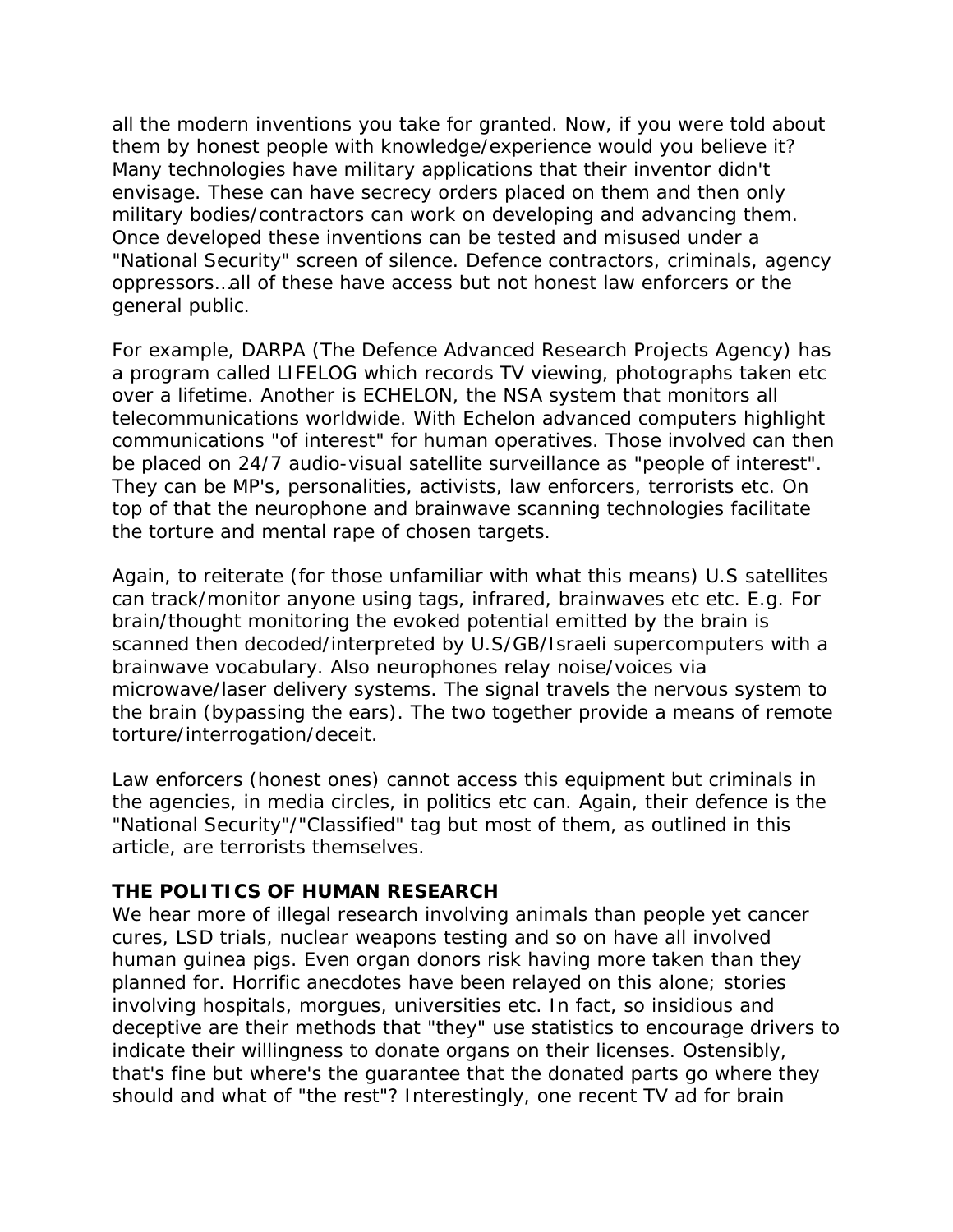tissue donors focused on schizophrenia studies. This also smacks of another "cover" for illegal research. Their reassurances ring hollow.

These days the living guinea pigs for the experiments mentioned in this material are no longer just volunteers, students etc. Instead, people in institutions, helpless and alone, have been used and now anyone offending/questioning powerful criminals can be offered up to those involved in these experiments; studies in controlling other human beings remotely.

Unfortunately there is no human equivalent of the RSPCA. The Citizens Commission on Human Rights (CCHR - Church of Scientology) and CAHRA (Campaign Against Human Rights Abuse) do their best without resources or a public profile but their impact on the problem is minimal. However, sadly, mans inhumanity to man has few limits. Things you wouldn't see done to a dog are done to humans in the name of science, love, religion and the money/control they generate. Thankfully no other species is so "intelligently" organised.

Again, writers of anti-crime works, whistleblowers, in fact any honest/decent people who exercise their rights to freedom of speech, thought, expression etc can be selected, (by their enemies), for these programs. This terrorises, silences and discredits them personally but more so it gives their tormentors opportunities to study methods of covertly influencing (and altering if possible) belief systems, actions etc. They hope to learn how to predict/normalize/control human behaviour. They thereby want to discover how to deal (covertly) with dissenters; people who see through the lies and propaganda and speak out against evil practices.

Other purposes for the "research" may be to enhance methods of computer/human interfacing to the point that computers can almost think like humans. In fact, the US navy's National Research Laboratory in Washington has already conducted extensive research on computer chips with living brain cells. Stolen memories can also be used for robotics, cloning and all manner of mischief including selling results to interested parties.

Long term dream analysis (a personal favorite of psychiatrists we're told) can also be carried out without reliance on the targeted persons recollections. Subliminal suggestions, even false memories (and the warping of surveillance results), can be planted in further attempts to influence human thinking and reactions. In addition, for creative targets, ideas can be stolen or implanted. For others still, fears/attitudes etc can be moulded by the lies they're told and so on.

The goons delivering all of this harassment/torture can also facilitate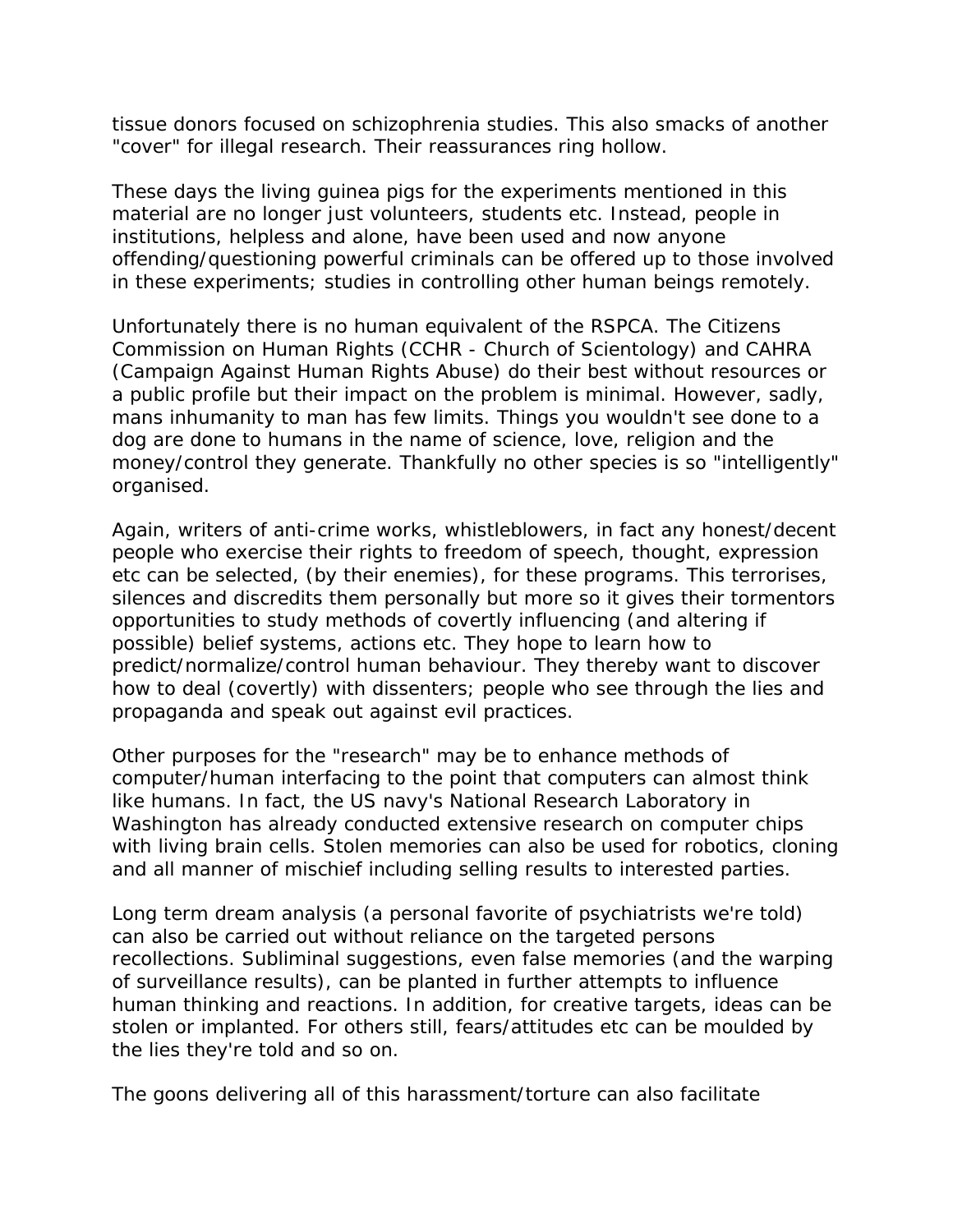ancillary perversions such as gambling on the outcomes e.g. when will a targeted person lose their temper, their job, their partner, their life. Great fun for all concerned especially the filth that set the target up in the first place. In the case of opposite sex monitors still more evil "enjoyment" can be found. There is literally no limit to the level of degrading, humiliating treatment these monsters can dish out.

Cross sections of the community can also be tested as a group; usually without their knowledge e.g. crowd mood management during marches, elections, riots can be arranged/attempted using EEG feedback over a large area. And, of course, defence personnel are subjected to the testing of some very nasty lethal and non/lethal weaponry (on both sides). E.g. neurophones were used on Iraqi soldiers. Chemical, biological, even nuclear weapons can also be tested on troops.

Also, worth mentioning are the people who "disappear" (30,000 a year in Australia alone). You could be forgiven for wondering if some weren't spirited away to some hidden facility for more face to face type research, brainwashing etc. Runaways, custody pawns, murder victims, protected witnesses, criminals, enslaved victims and so on form the bulk of the numbers but I'm sure "science" takes its share. Those few who survive to return to loved ones may be deluded (e.g. by their U.S/"alien" captors) or worse still, programmed (like Martin Bryant) to commit horrendous crimes for reasons only the criminally insane could comprehend (they're usually political of financial reasons).

Although not too many remote targets can be successfully "triggered" to commit crimes like Bryant's they must still endure torture and deprivation of physical, emotional and mental liberty. For example, EM radiation/laser/microwave weapons can mimic signals emitted by the brain and nervous system. The relevant devices can also disrupt that system. The symptoms are coordinated (deliberately) to mirror mental illness which complicit psychiatrists diagnose, on cue, (as taught through agency modified texts).

### **THE RESEARCHERS**

Dr Stefan Possony (the "father" or Star Wars) said, in 1995, that "messaging directly into a target mind with low frequency waves" was possible. But this had been known for decades before that and he would have known it. Why the act? The suppression, then timely open expression of such information is of concern… Another control freak, John Alexander (a NATO chief) speaks of compulsory implants for newborns. This is an evil, insane notion yet its dangers have been ignored. In any event, it's unnecessary in one sense since mind modifiers, EEG feedback devices, neurophones, brain-scanner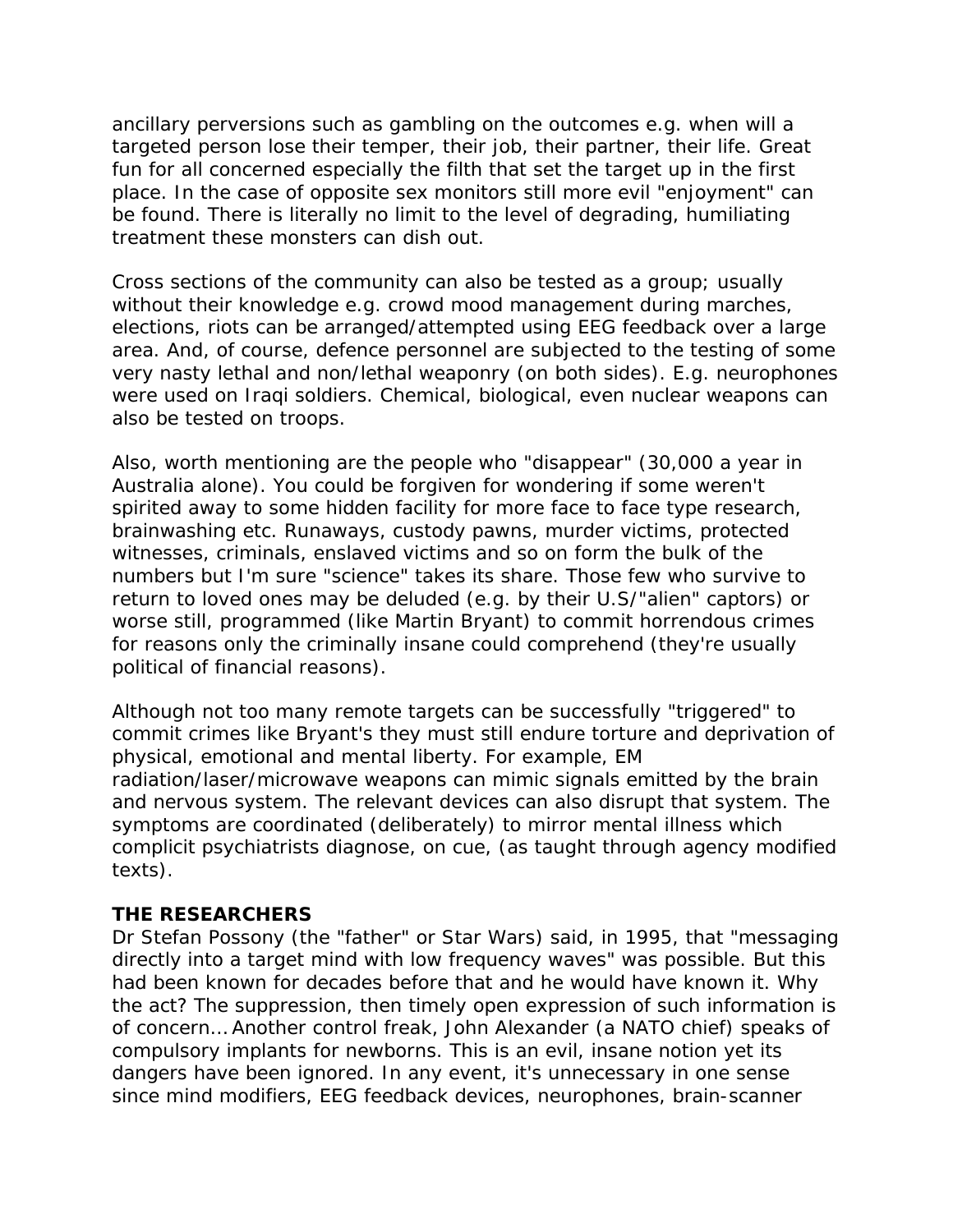and radiation technologies can achieve total, submissive control of large sections of the citizenry without their cooperation or even their knowledge, in some cases. So, if political propaganda and media imaging fail, these devices are in reserve to effect obedience and conformity to the New World Orders ways of thinking. Yes they have ways…

Incidentally, Nazi/U.S scientist, Dr Herman P Schner, said: "There are no proven biological effects from electromagnetic radiation". More patent nonsense. Yet a colleague, Dr Schmitt, openly confessed to using a magnetic interpreted neuron duplicator on inmates at San Quentin prison where he was chief psychiatrist. Needless to say interference with potentially violent criminals can have dire consequences. Nevertheless, our jails, like our asylums, nursing homes, etc…are just playgrounds for the monsters behind all of this. For instance, it's no surprise to learn that NSW jails, at Goulburn and Junee, have large numbers of prisoners complaining of neurophone harassment (voices in the head). Junee jail is privately run by Americans who handpick their victims/inmates. The inmate (from Goulburn) who relayed this information in the first instance has been set up, robbed and so on for his troubles. False medical records have been prepared claiming he has a heart condition (just in case they want to dispose of him…) and a history of violence in Ireland (a country he has not even visited). Yet the same victim successfully introduced articles, patents and so on (relating to the high tech devices described herein) to a jury which supported his contention that they'd been used on himself and others. And this faced with a hostile judge, corruptible crown prosecutor and three government psychiatrists all of whom claimed total ignorance. Even armed with false psychiatric assessments (paid for by the state to discredit this man) they could not have him labeled as mentally unfit. Unfortunately, others harassed by neurophone voices have, on their eventual release from prison, either been set up or killed almost immediately.

Other interesting views on human research come from Mathew S Meselson who said "we'll learn how to manipulate every life process, genetic ones, mental ones, emotional ones" and Dr Robin Coupland who talks of "weapons that can cause psychosis, epilepsy, blindness etc." Instead of referring lovingly to such madness these "gents" would do well to follow the lead of Dr Rosalie Bertell who, instead, sympathetically and openly studied the victims of radiation weapons at Greenham Common. This was another despicable series of murders by "the state" aimed at peaceful anti nuclear protestors.

The fact remains that, overall, there is little open discussion (legal/moral) on neurotechnology, dream analysis, human cloning research, advanced (humanoid) robotics, directed energy weapons or any other diabolical programs which misuse modern technological advances at the expense of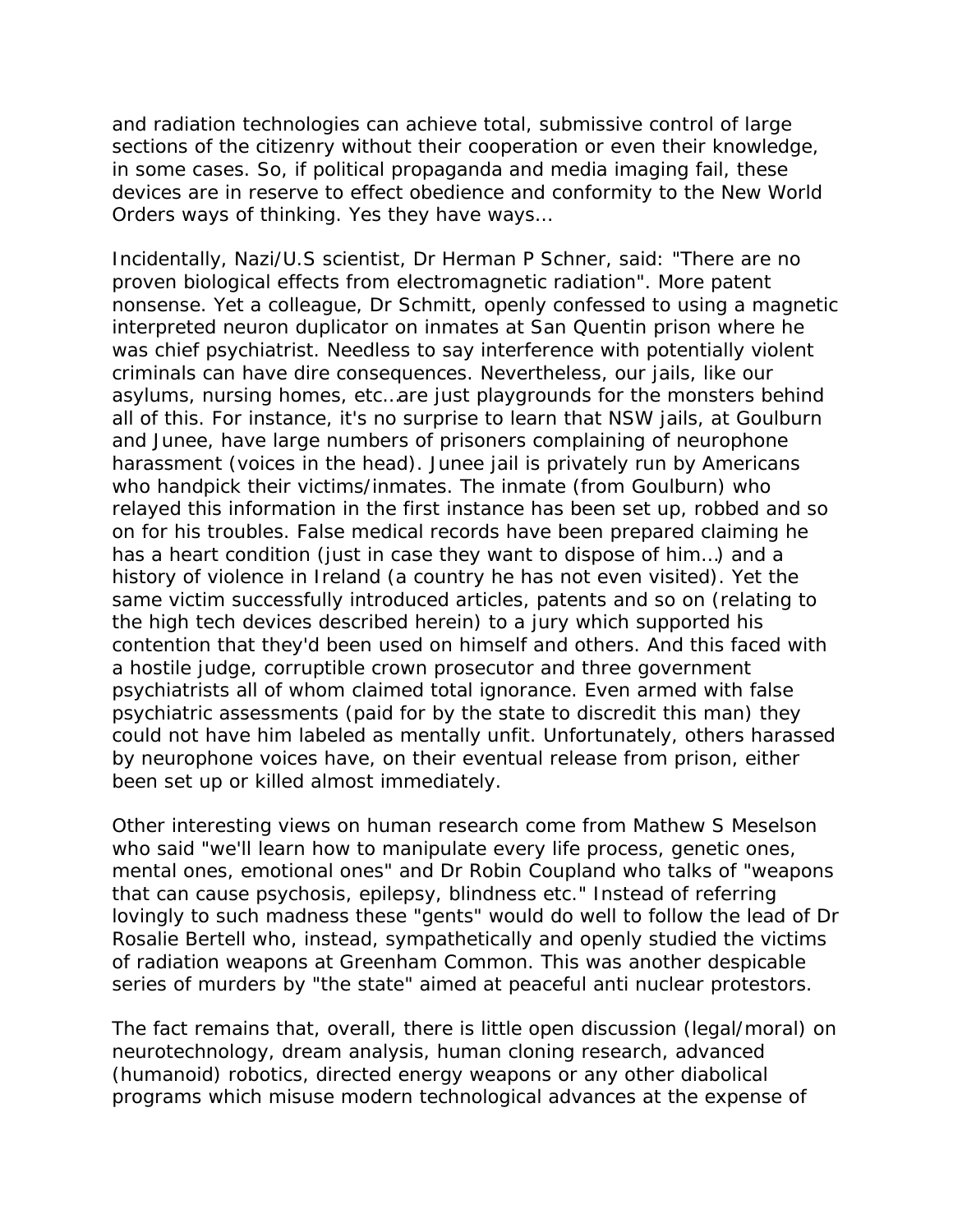the citizenry. The law and the parliaments lag way behind…and intentionally so. Like the LSD trials and the nuclear tests decades ago we have protected military/agency operations going on which are removed from public scrutiny by secretive government/"business" bodies. The results are appalling, inexcusable evil directed at decent, honest people from all walks of life.

### **THE FUTURE?**

For the privileged few, the complicit, the silent, (including our "secretive" groups), the future is rosy. They'll survive unscathed and continue to mock those of us who their delusions tell them are inferior. "Inferior" because we think and act differently to themselves. This "inferior", largely law abiding, majority will of course have less to look forward to. Brainscanning technology is enough of a danger in itself.

To elaborate, aside from plans to cull the worlds population back to a manageable billion or two (and you won't feel a thing) the covert agencies are working towards total invasion of every home, every mind on the planet. Microchipping for security/ID purposes is only the next cover. The real motives are illegal research, larceny, perversion and total control, up to and including euthanasia/extermination through incurable disease/cancer etc. (By the way, one biblical interpretation refers to microchip enslavement of the world at the end of time). Today, astronauts submit to it for research and celebrities may agree for security purposes but the public agrees at its peril. Anyway, as said earlier, microchipping is unnecessary given the satellite-based technologies now available. It's a cover; another diversion.

Given all of this, you could be forgiven for entertaining fanciful ideas such as the thought that scientists could create human clones, insert stolen human memories (extracted via brainwave scanning) then use neurophone relayed instructions etc to get them to organise/ run the whole world on behalf of their faceless, criminal masters. However, given the enthusiastic way corrupt power brokers (MP's/journalists/"businessmen") make a sport out of destroying decent people (usually covertly) today that's probably an unnecessary scenario. Perhaps it is only an illustrative notion like the "one world government" described in my unpublished fictional novel, "In the year 2252" (1991). In that story, given there were no more kingdoms to conquer, no causes to unify the haves and have nots, no external distractions, no one to blame for anything (be it social inequity, drugs, weapons/space research etc) then an "alien" sham was viewed as being as good as any available to shift the blame and divert unwanted attention. In the fantasy agencies, military or otherwise, would use secret/classified technologies to disastrous effect then rally public support (to play hero) in a scenario of their own creation. Unfortunately that sounded a little too close to today's reality for their liking, especially in an age where provoked global terrorism was about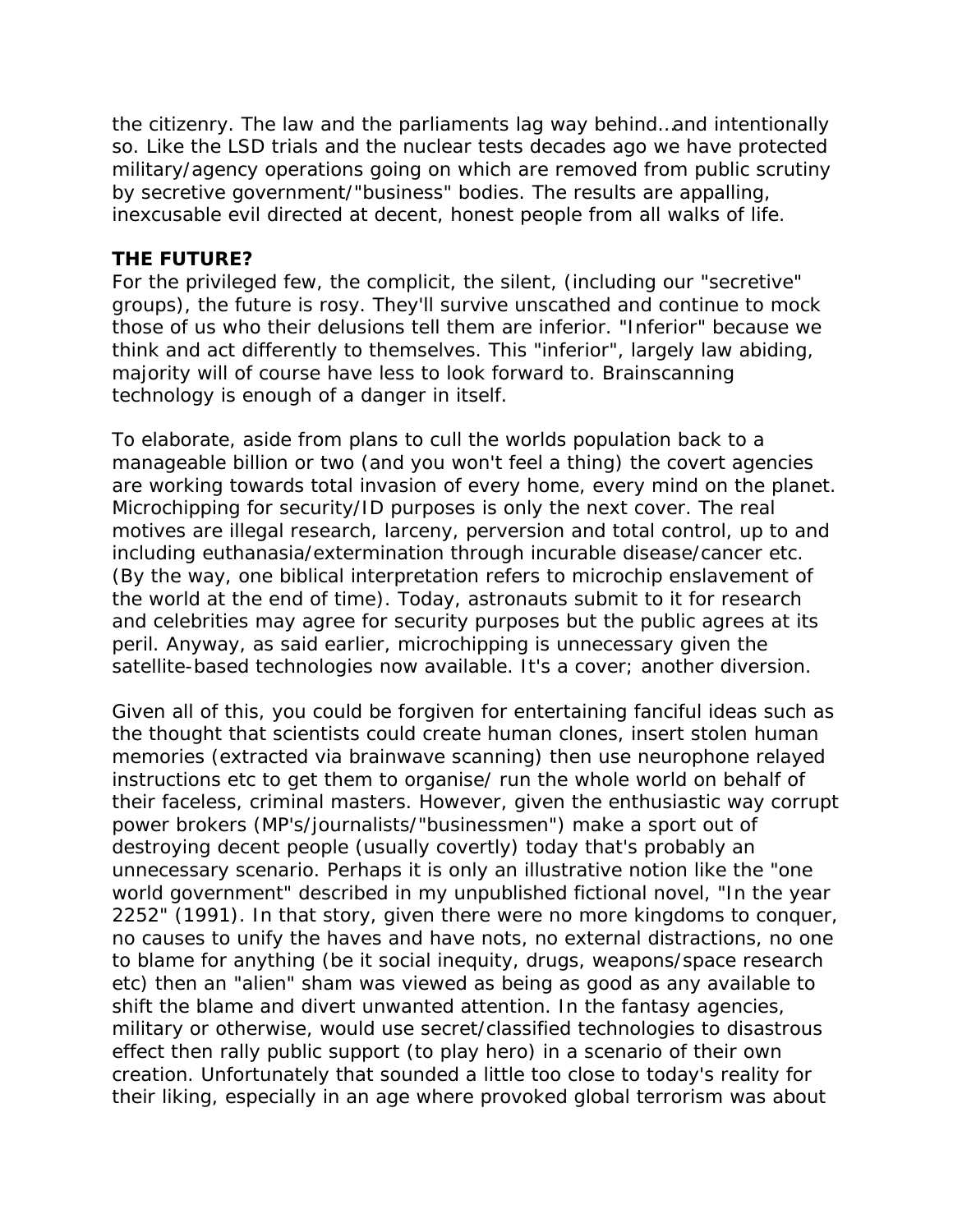to take centre stage…But apparently we don't need to know the truth. Others more trustworthy than us have it all under control. So, the 99% that would be sickened by the truth must simply defer to their greater wisdom.

### **ENOUGH IS ENOUGH**

(Progress in the war on psychological/emotional terror).

The 80's was to be the "decade of the brain" according to the U.S government. Unfortunately the secret research conducted was largely inhuman and counterproductive. Sadly it continues to this day, unchecked. This fact has been recognized recently by a number of prominent international organizations. These include The International Committee of The Red Cross, CAHRA (Citizens Against Human Rights Abuse), CCHR (The Citizens Commission on Human Rights - Church of Scientology) and CAMS (Christians Against Mental Slavery). Influential individuals like U.S senator (and ex-astronaut) John Glenn, U.S rep Dennis Kucinich and President Bill Clinton have introduced bills and so on which address the problems associated with illegal human experimentation, including the abuse of remote mind control weapons. However, to date, nothing has been done in reply. Everything is watered down.

Regardless, perhaps the two most significant moves have been made by the European Parliament and The United Nations. The European Parliament passed the "Resolution on the Environment, Security and Foreign Policy", A4 - 0005/99, Jan 28th, 1999. This called for a world wide convention to ban all weapons for human manipulation. Also the UN, through UNIDIR (the United Nations Institute for Disarmament Research), recognised and listed "mind control" weapons, putting them alongside nuclear and chemical weapons as weapons of potential "mass destruction" because of the manipulative possibilities. The UN too wants an international treaty to ban these weapons. They published material for the world wide media to use/disseminate but they have failed to do so. Ask yourself why. In fact the media is more likely to warp public perception on matters like "mind control" than it is to inform them. For example, a recent TV program with that title, "Mind Control" (2003), focuses on hypnotism not high tech satellite interference. (See Addendum for a list of organizations and contacts re formal opposition to the weapons in question).

Because they anticipate further calls for treaties/bans on weapons for human torture and manipulation the US government is now systematically shifting responsibility for some of these technologies from the Defence Department to the internal Department of Energy. This is to evade the impact of any treaty/ban. Secretary of Energy O'Leary has apparently admitted that half a million US citizens (at least) have already been experimented on without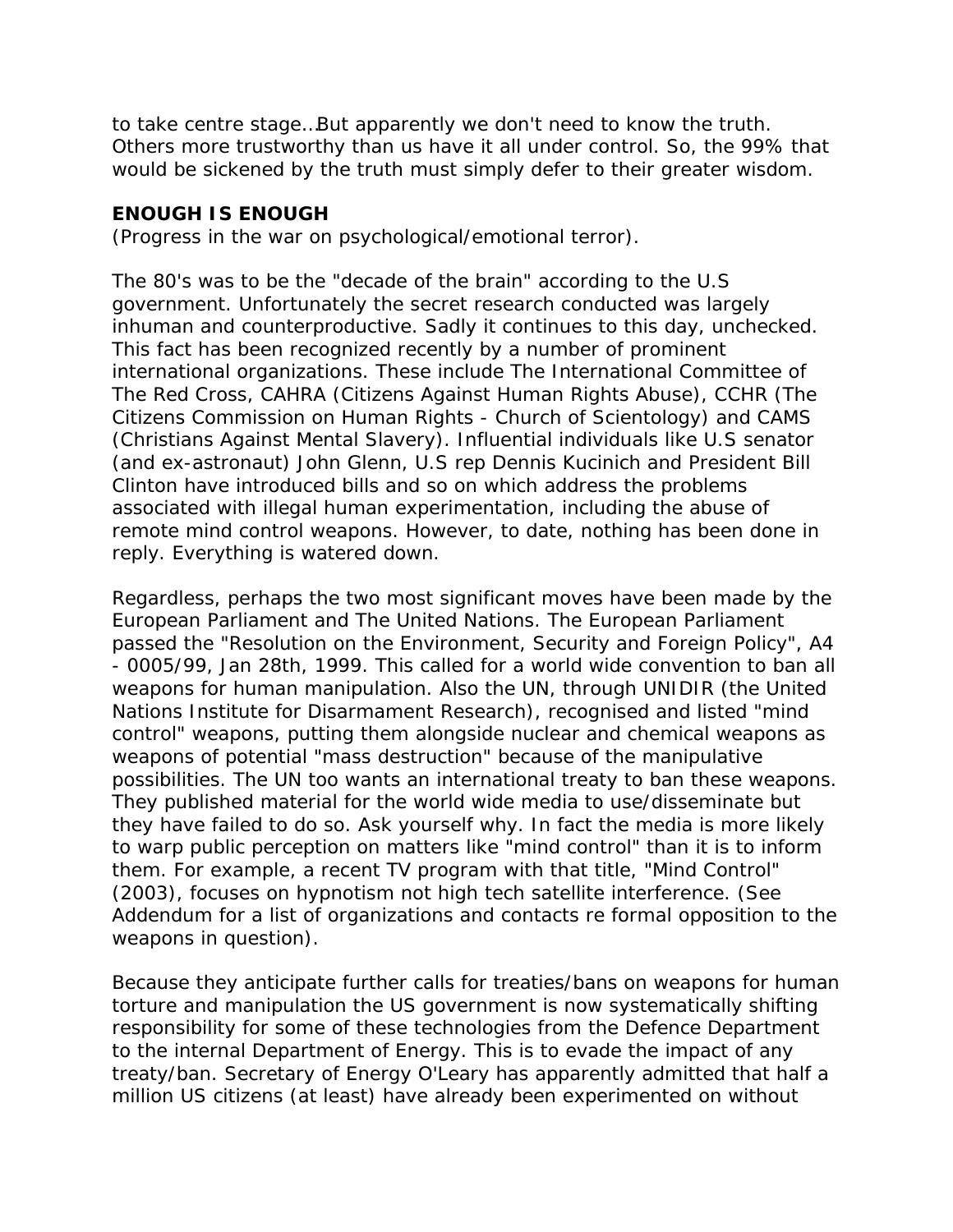their consent (or knowledge in the case of most). This confession alone should rank the emotional/psychological/physical torture and terror involved alongside anything orchestrated by a Dr Mengele, a Saddam Hussein, an Idi Amin or any other fiend for whom "crimes against humanity" are mere recreational pursuits. They can call it conditioning or any other euphemism they like, the fact is the victims are true "prisoners of conscience", to apply a term Amnesty International uses for physical, political prisoners, short or long term, (e.g. well known ex victims like Pauline Hanson and Nelson Mandela). Again, because our media is controlled by complicit vested interest groups they not only remain silent on such matters but are likely to exacerbate a victim's pain by actively participating; contributing to the suffering of targets with lies/deception, surveillance feedback and more. With no regulation or watchdog, with no empowered law enforcement agency to investigate and no politician free of fear of favour it's little wonder that the UN has been largely ignored on these matters…so far.

### **PERSONAL COMMENTS**

In my own view the greatest (and worst) inventions of all time have been facilitated by the microchip. The brain scanning (mind reading) technologies alone represent the greatest threat to the "free" world that there has ever been. Aside from theft, oppression, torture, manipulation, military/political conquest and control, the horrific human rights abuses (starting with the most intrusive invasions of privacy) make these devices horrific/evil beyond the comprehension of most people. Some I've spoken to say they cannot imagine anything more frightening than mental rape. But when the corrupt agencies eventually run their "Thought Police" scans over the entire planet (in the same way Echelon monitors all telecommunications already) then anyone even doubting what they're told by those in high places will draw "special attention" from human operatives. And this before they even mouthe their concerns let alone convey them in a written form. This one alone could enslave the entire world and change it, for the worse, forever. Oppression/repression will lead to complete suppression. Freedom of thought, speech and expression of any sort will be only a memory (and probably a forbidden one at that). Democracy will become even more of a facade/farce than it already is, a system where attempts to exercise your democratic rights can lead to you losing them altogether. Differences of opinion on matters relating to crime/corruption already top the list.

Even the silent majority who do, say or think only what they're told (deviating only between a narrow band of opinions) could be affected. The one safe democratic right, the right to vote for one of two "controlled" political parties (the rest incapable of forming governments), can be influenced unduly, not only by propaganda/lies but by mood/thought management technologies that people are unaware of. This raises an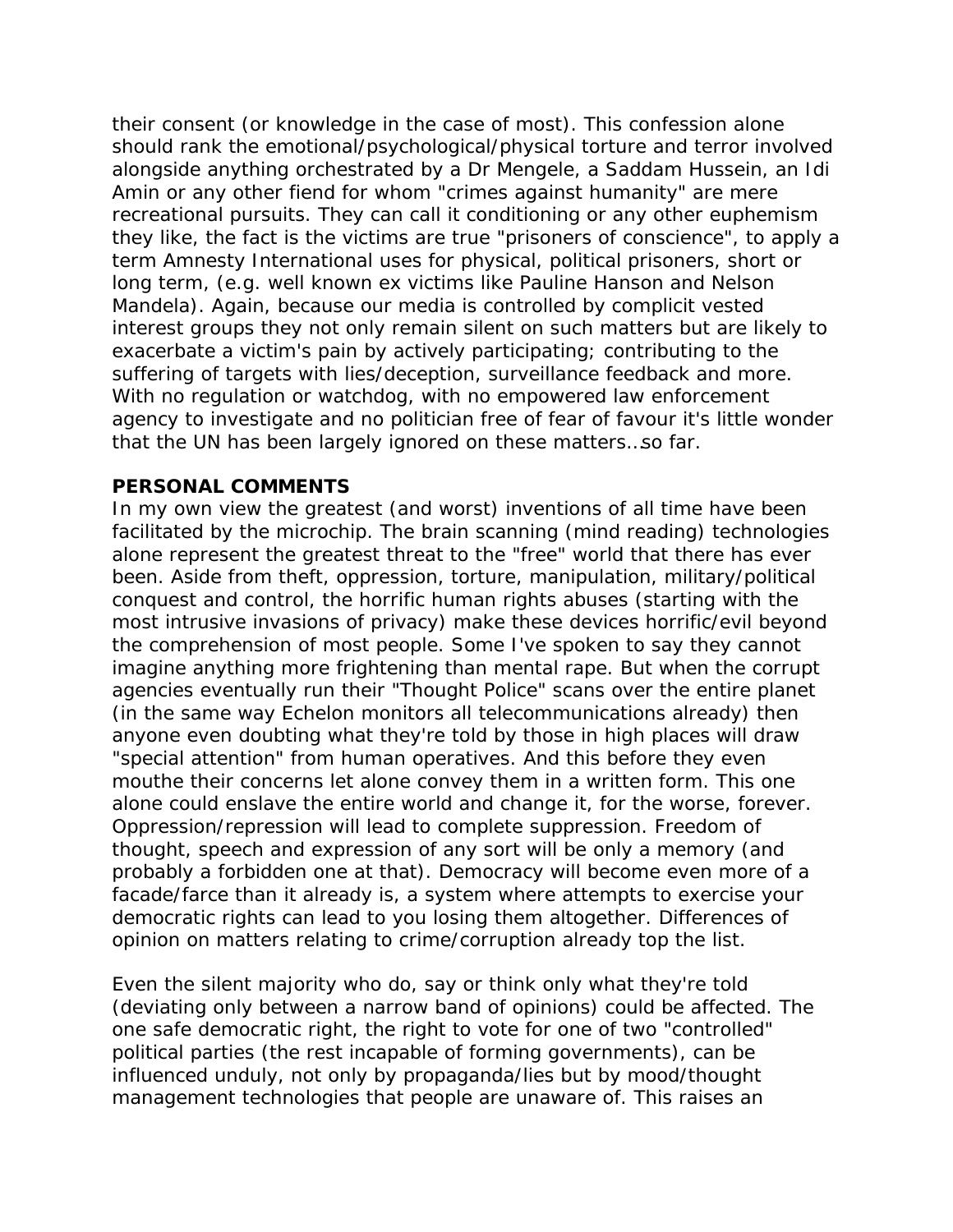ancillary matter. In such an environment (which we call a democracy) is it democratic to make any service/duty compulsory? Electoral duty (voting), judicial duty (jury service) and military duty (where there's national service) are all (or can be) compulsory. Yet to vote for political representatives, take part in court proceedings or fight a foreign war without reference to personal (informed) opinion is anything but democratic. If the systems and individuals in question draw justifiable criticism or rejection that should be addressed not sugar coated by compulsory endorsement. Also, from my observations, class, cultural, religious and ideological "cleansing" can be carried out very slowly, over time, using stealth and deception. For example, very few whistleblowers seem to have children once they're criminally harassed. The ones that do wind up having those children harassed as well (some from birth). In the long run society's views can be altered to correspond with what the ruling elite believe, and few will be any the wiser. Those still disagreeing will become afraid to even express their views; especially when they see the dire consequences for others. We are being told not to think, only react…and react as expected, or else.

In such a situation those in the affluent west who have a conscience are also silenced on certain matters; powerless to help the starving, diseased, war ravaged and oppressed peoples of the rest of the world where 25,000 die of starvation alone every day. Today, opponents of all manner of injustices are ridiculed, set up, robbed, (mentally) raped, tormented and often totally destroyed (usually in private) using high tech. Our media and political identities are often at the heart of the problem (or sympathetic with the criminal activities in question) so they will not intervene. Yet again, it is vital to understanding the problem that the reader realises that "they" vet all who enter public life; especially in politics and the mainstream media. Only the corruptible, malleable and fearfully silent are tolerated. If confronted these people feign ignorance and delude themselves into believing they are not to blame; being beyond reproach. Meanwhile mass media surveillance feedback (including sly references to private words/actions/thoughts) is responsible for the grief of many targeted individuals. And the writers can't be blamed in isolation. What of the sources? And what of the actors, singers, presenters that deliver the pain? "It's my job"…"I only read it"…"I do what I'm told" "I didn't know". None of these is a real/legitimate excuse. They are used to drive a wedge between victims and any source of assistance.

From my perspective, our secret societies, our vested interest groups either order, effect or allow all manner of ills in our world today. The web of conspirational arrangements woven perverts justice and creates class resentment. Honest endeavour is to be mocked by thieves in high places and those speaking of justice? Ridiculed AND crucified…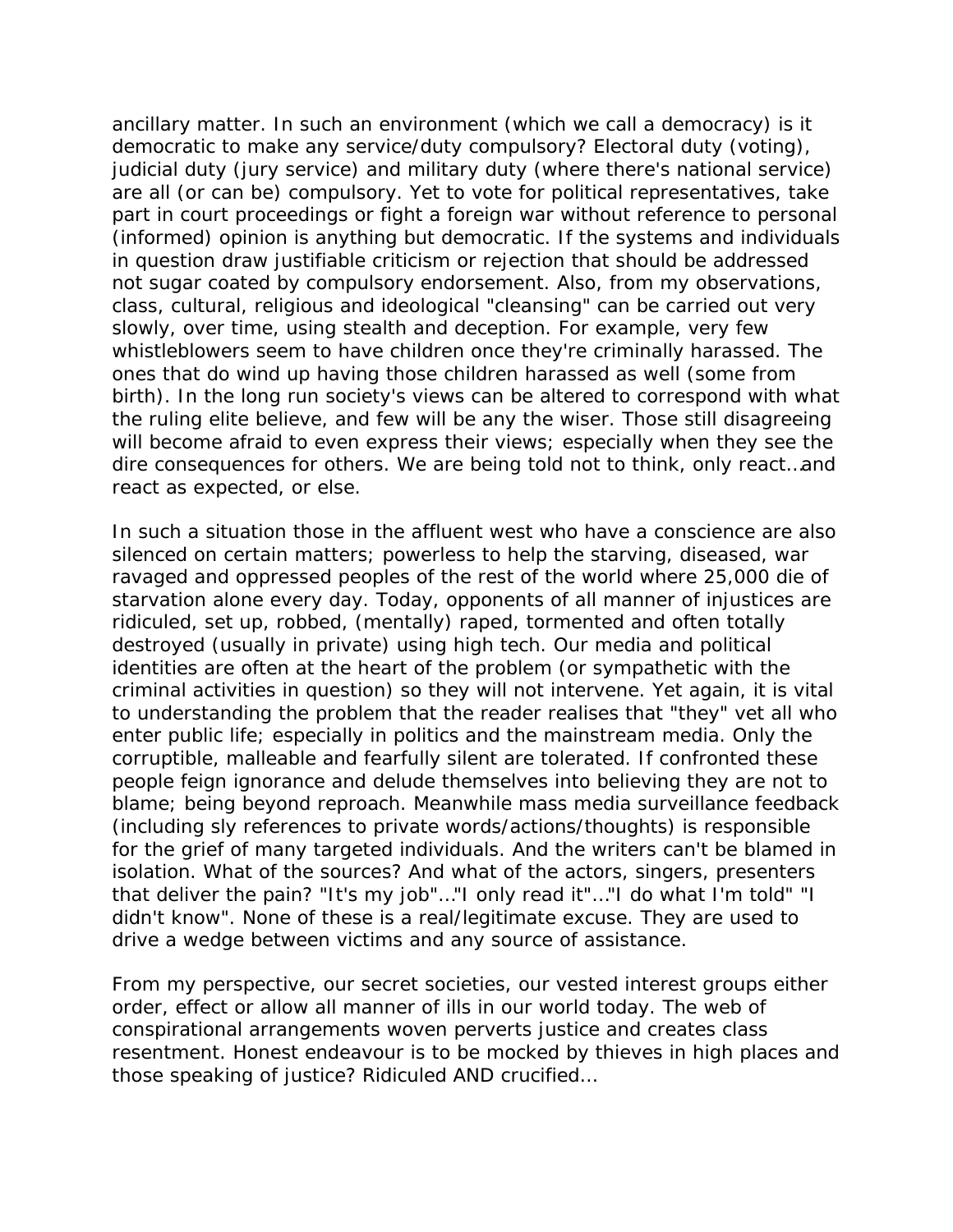Again, for those unaware of the fact - Big Brother is NOT the law. He's the agent/criminal who thwarts the law enforcer. He works for the drug baron, the arms dealer, the oppressor etc. So the old argument that you don't need to be alarmed if you're doing nothing wrong is seriously flawed. You don't have to do anything wrong; Big Brother and his associates are the wrong doers and they monitor/harass those who question their crimes. Law enforcers should have the resources to investigate these high tech crimes but the criminals monitor them too and so stay "one step ahead". This should change but I suspect it won't.

As for those that Big Brother fosters, obeys and protects, (those removed from the sane, moral world by the exaltations of position, power and science)…Technology allows them to see and hear from afar, to monitor through all obstacles, to read men's minds and create/destroy life itself in ever more bizarre ways…but they are not Gods. They are motivated by greed not altruism, by hate not love…and standing on a podium or sitting behind a desk and pretending to be something they're not, no matter how good the act, is ultimately transparent to more and more, despite the media staging. Meanwhile, for the majority, those that can't explain let alone create whole universes, God cannot be removed from the picture no matter how inconvenient that may be for "them". Theories which seem to credit our existence to some sort of cosmic accident, no matter how fancifully described, don't work for us. Yet for others it's as if they legitimise the prevailing system, the law of the jungle, by endorsing such theories/beliefs. Well we have it already; a world where crime pays and the groups/societies behind it influence every sector in the community. Deluding themselves into actually believing that they are rightfully above the law, and therefore not subject to it, these people have nothing but disdain and derision for anyone suggesting that integrity and fair play should be the norm. An honest, level playing field is not their idea of good sport.

Finally, for true believers, our free will is God given. May I suggest that secretive organizations and individuals wishing to take his place (and remove that gift) band together… Lacking integrity, conscience, faith or good intention they proclaim all things are possible for man. All things good or evil or both? I think we know. So perhaps a more correct title for such a collection of rogues would be "The Sons of Satan" because, whether they believe in him or not, they're following in his footsteps.

### **CONCLUSION**

Our democratic and human rights are in jeopardy, right now. A total loss of privacy, dignity and control in our own lives is on the horizon. For many it's already here. The New World order will eventually enslave us, one way or another, and it's not a conspiracy theory it's a reality. They mould things to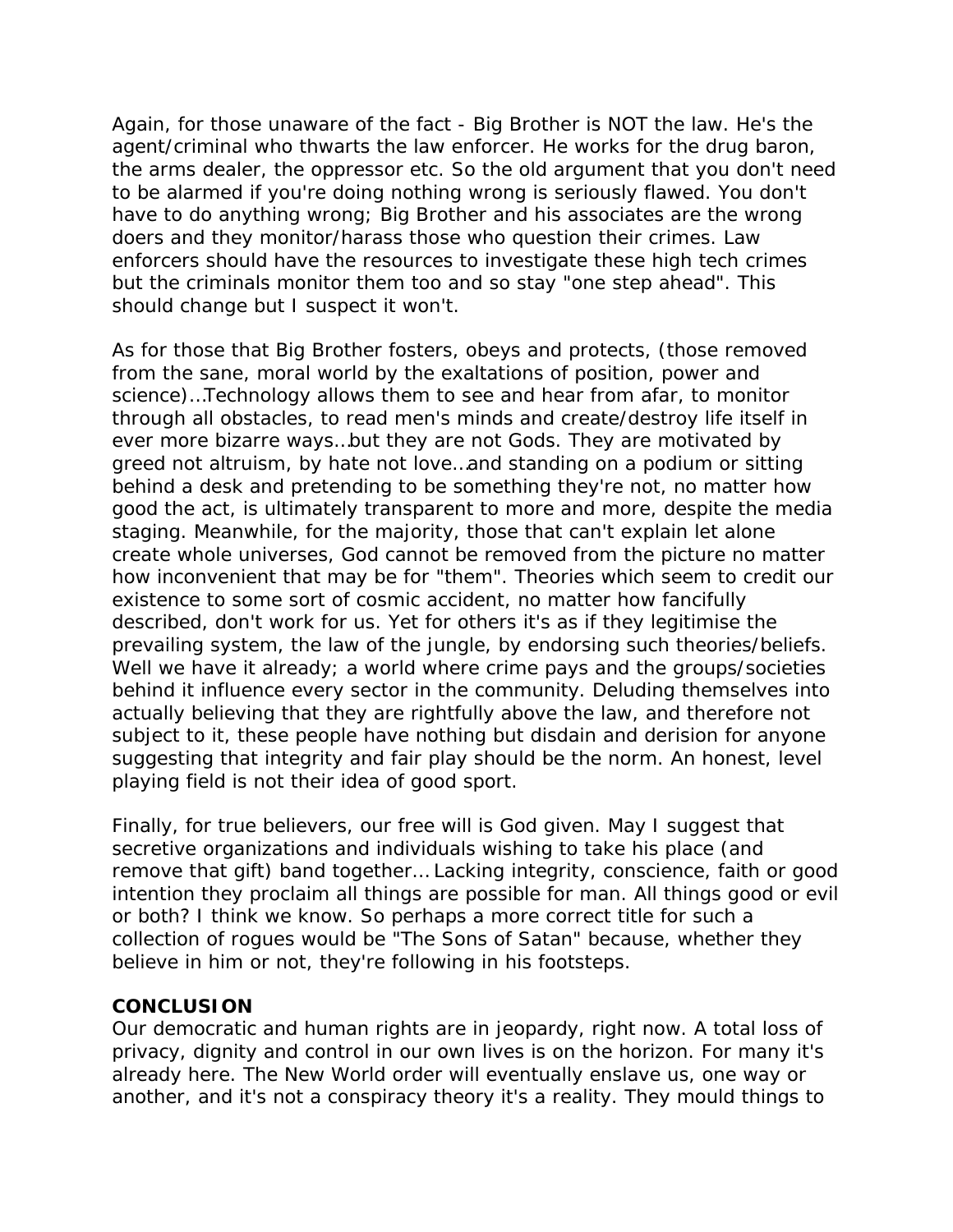suit their own purposes yet the rest of us are told "you can't change the world". No reversals, only "progress". Progress for who? And at who's expense? To object is to invite terrorists into your life; to silence/torture/discredit you.

Affluent onlookers are unaffected and so ignore the dangers for others and the shameful truth is hidden by political/media/business groups. They protect the ugly operations described in this article (just as "they", in turn protect them). Dialogue is avoided, especially where majority views and interests simply don't rate. The answers are also unclear for the individual but silence is definitely not one of them. It is for the UN and similarly empowered bodies to stand up to this openly and publicly. Those promoting evil, perverting justice and suppressing the truth must be held accountable and stopped.

### **ADDENDUM**

FOR "VICTIMS"

ADVICE AND SUPPORT CAN BE OBTAINED THROUGH THE FOLLOWING ORGANISATIONS/PEOPLE:

- **MIND JUSTICE NEWS GROUP CONTACT** – ALLEN BARKER alb@datafilter.com
- **MIND JUSTICE FORMALLY CAHRA (CITIZENS AGAINST HUMAN RIGHTS** ABUSE) CONTACT – CHERYL WELSH welsh@dcn.davis.ca.us OR welsh@mindjustice.org NOTE: THEY ALSO RUN VICTIMS STORIES ON THE INTERNET – SEE MIND CONTROL FORUM ( www.mk.net/~mcf/victim-hm.htm)
- THE INTERNATIONAL RED CROSS, GENEVA. THEY ARE FIGHTING THE "CONCENTRATION CAMP" SITUATION RE: POLITICAL TARGETS WHO ARE OPPRESSED COVERTLY. COMMITTEE – D.COYE 022 734 6001
- THE UN … IN PARTICULAR UNIDIR (THE UN INSTITUTE FOR DISARMAMENT RESEARCH, unidir@unorg.ch) WHICH NOW OFFICIALLY RECOGNISES NON-LETHAL/MIND CONTROL WEAPONS AND RECOMMENDS THEIR REMOVAL. (The Human Rights Committee should also help but are slow to react).
- THE EUROPEAN PARLIAMENT, WHICH PASSED A RESOLUTION (CALLED "RESOLUTION ON THE ENVIRONMENT, SECURITY AND FOREIGN POLICY") A4- 0005/99, JAN 28TH 99 WHICH CALLED FOR A WORLD WIDE CONVENTION TO BAN THESE WEAPONS FOR HUMAN MANIPULATION.
- US REP DENNIS KUCINICH (D-OH). HE INTRODUCED A BILL TO BAN WEAPONS IN SPACE. IT WAS CALLED "THE SPACE PRESERVATION ACT OF 2001"(HR 2977) (SEE http://www.dcn.davis.ca.us/~welsh1-02-3.htm) THE U.S CONGRESSIONAL RECORDS SHOW THAT "MIND CONTROL", "PSYCHOTRONIC WEAPONS" AND " MOOD MANAGEMENT" WERE REFERRED TO IN HR 2977; EVIDENCE THAT THE TECHNOLOGY EXISTS. UNFORTUNATELY THE BILL HAD TO BE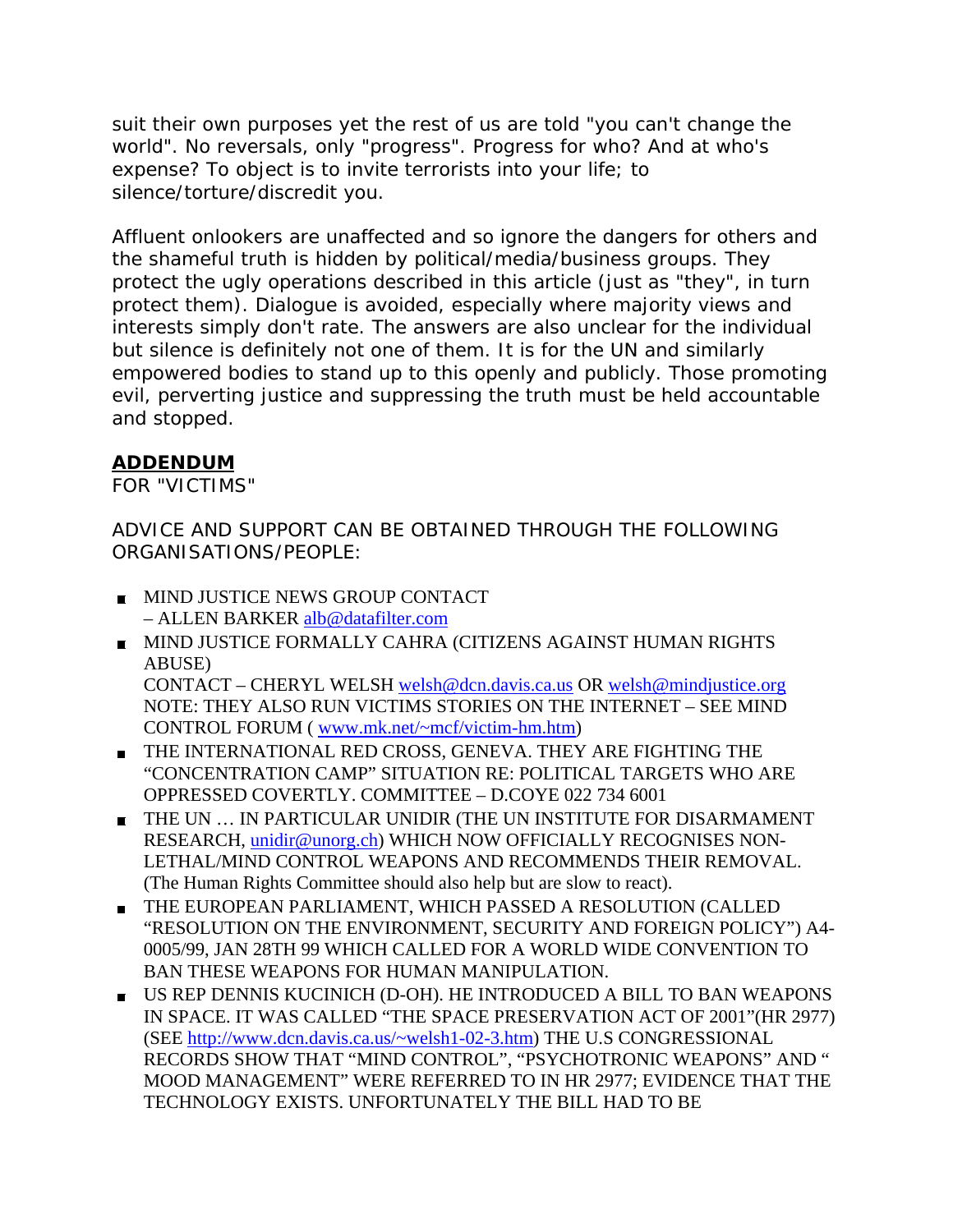REINTRODUCED AS HR 3616, WHICH WAS WATERED DOWN AND EXCLUDED THE TERMS THAT WORRIED THOSE RESPONSIBLE FOR THE EVIL TECHNOLOGY IN QUESTION.

- MICHIGAN GOVERNOR (www.senate.michigan.gov) PUBLIC ACTS 256 AND 257 (28/12/03) OUTLAW USING EM WEAPONS ON ANYONE (PENALTY – 15YRS TO LIFE)
- THE CHURCH OF SCIENTOLOGY CAPP (CAMPAIGN AGAINST POLITICAL PSYCHIATRY)
- CAMS CHRISTIANS AGAINST MENTAL SLAVERY. CONTACT: JOHN ALLMAN (John\_W\_Allman@hotmail.com) ALSO info@slavery.org.uk
- AMNESTY INTERNATIONAL
- UUDY WALL, ED "RESONANCE" MAGAZINE 684 CR 535 **SUMTERVILLE** FLORIDA 33585 USA
- DR RAUNI KILDE (EX CHIEF MEDICAL OFFICER, FINLAND) KildeMD@aol.com OR VIA ELEANOR WHITE – eleanor@Raven1.net
- THE MIND CONTROL FORUM www.mk.net/~mcf/victm-hm.htm (100'S OF VICTIMS STORIES)
- DI HARRISON, EDITOR "EXPOSURE", ausorn@hypermax.net.au
- **MIND CONTROL MAGAZINE CONTACT: RON** PATTON endure\_to\_the\_end@yahoo.com
- **EXTERNALLY AND SURGALLO, Peace / H.R. Activist and former Vice President US** Psychotronics Association, lasurg@comcast.net
- **Joan Farr Heffington, Association for Honest Attorneys,** (AHA), joaneheff@aol.com
- Dr John Hall info@satweapons.com
- Derrick Robinson, FFCHS, dcr618@msn.com
- Deborah Dupre, ICESH, HR journalist, The Examiner, gdeborahdupre@gmail.com

### LOCALLY, SUPPORT AND INFORMATION CAN BE OBTAINED THROUGH PAUL BAIRD – PHONE: (02) 9635 0752 (H) OR p.baird@surveillanceissues.com AND THE WEBSITE www.surveillanceissues.com

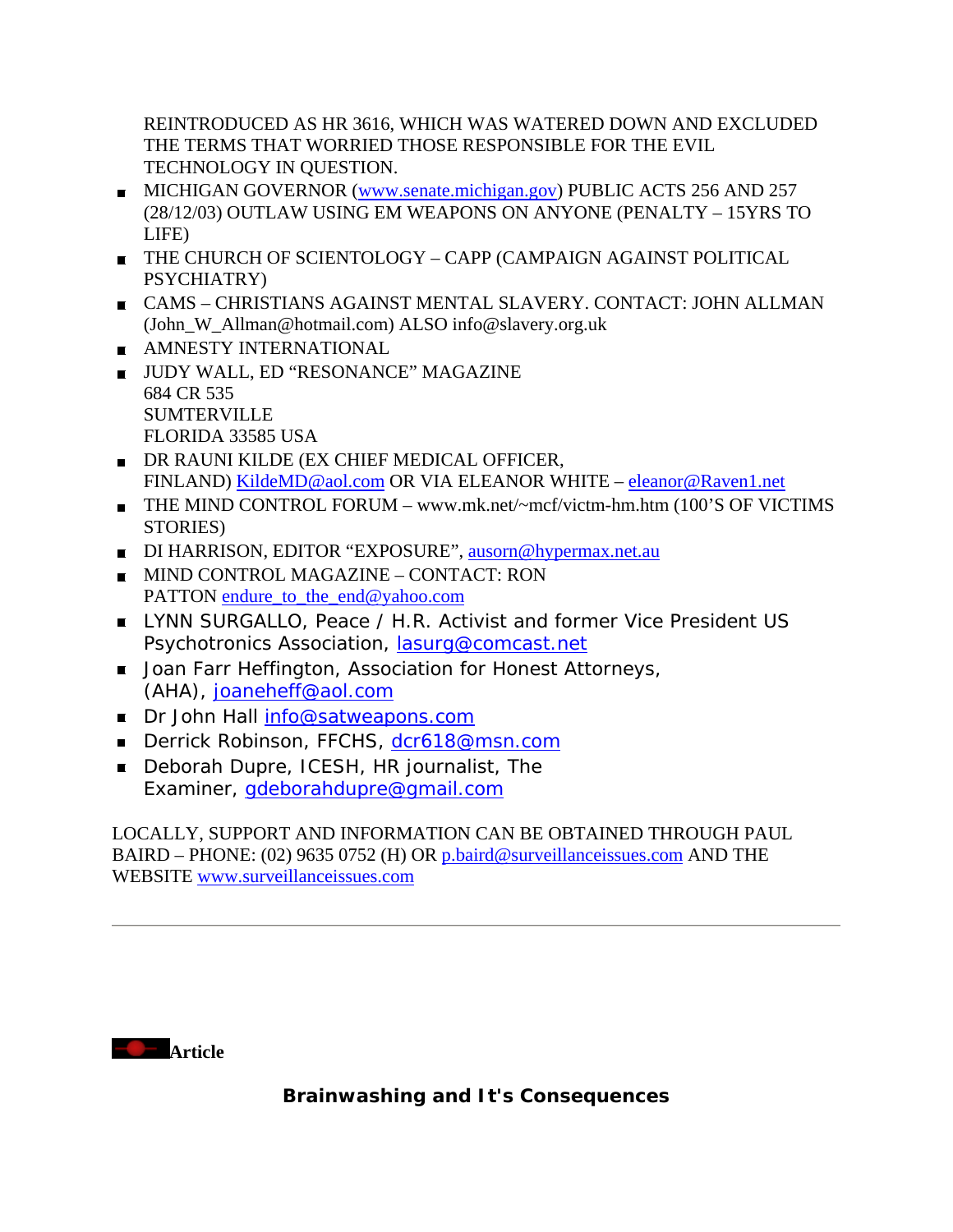### **By Paul Baird 'Hard Evidence' pp20-31, Vol 4, No 5, Sept-Oct, 2004**

As most of us realise there are numerous ways to manipulate people's thoughts and beliefs. Propaganda and lies can be delivered through education, literature, the media and so on. In particular, the status of public figures of all sorts allows them to be used in the brainwashing process, especially if they've been criminally compromised.

**Read the rest of the article (PDF file download)**



### **AN OVERVIEW ON SECRET SURVEILLANCE AND HARASSMENT TECHNOLOGIES**

### **COVERT CENSORSHIP**

- **Corrupt government agencies and their criminal contacts can covertly attack honest citizens** especially those who criticize their criminal operations or conduct.
- They can abuse these people using high tech satellite surveillance equipment as well as satellite-based psychotronic and directed energy weapons.
- This is hidden from public scrutiny by bogus "National Security" laws drafted by the US government and its allies.
- The complicit mainstream media co-operates fully because of the legal ramifications and the fact that (as with the bulk of the entertainment industry) it is criminally owned and managed.
- $\blacksquare$  The result of all of this is that many innocent people who attempt to highlight important issues are silenced, isolated, discredited or institutionalized.

### **THE PRETENCE**

- A "National Security"cover allows those responsible to PRETEND that their innocent targets are guilty of something… or under suspicion or potentially dangerous or anything that they can tell themselves to somehow justify the inhuman treatment they mete out to their enemies; in secret.
- Their secret (usually remote, satellite-based) technology can track targets by many means, including by their brains unique electronic resonance frequencies. It can monitor audio-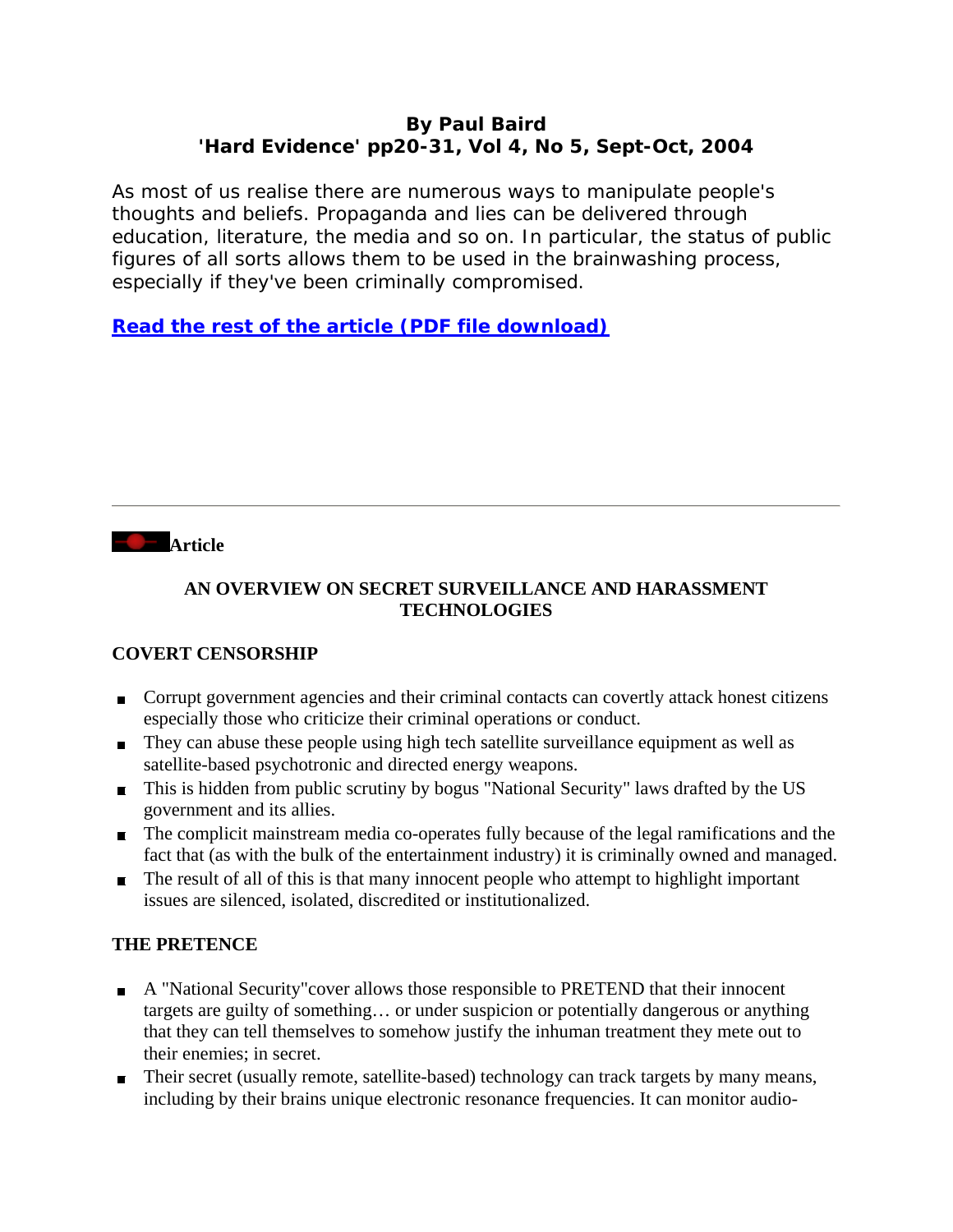visually, inflict pain/disease, create or change moods and reactions, deliver computergenerated or relayed voices to the brain, read minds and cause other seemingly inexplicable happenings of an apparent psychic, paranormal or extraterrestrial nature.

These secret weapons can cause targets to suicide, commit murders, be driven to madness and so on but most victims avoid these pitfalls and simply seek help from doctors, law enforcers, MP's, journalists etc. Even that is generally not a good move because ignorance, fear and complicity mean that little or no help is forthcoming from these people. For many (including MP's and journalists) a further pretence involves the self-delusion that this is all somehow necessary to hide the truth or silence certain opinions that are different to their own. This then accompanies their general denial that such horrific thing even happen let alone that they're involved personally.

### **PUBLIC FIGURES' ROLE**

- $\blacksquare$  Public figures are fed the results of 24/7 surveillance operations carried out on targets; the gathering, of their words, thoughts and actions.
- **Writers working for criminals/agencies sew the results into public figures speeches, scripts** etc as they're gleaned from the surveillance. Celebrities may be told lies about the target or who/what the target is but, basically, they'll do it regardless (for money and opportunity).
- **People are screened (by the CIA etc) as they enter public life to ensure that they'll remain** silent/co-operative/pliable. Most can be easily blackmailed/threatened by agencies/criminals and are simply puppets dangling from the "Godfathers" strings with "Big Brother" overseeing their operations and intervening when necessary.
- All involved have sold out and sold their souls. Their conduct is illegal, indefensible, inexcusable and inhuman and they belong in prison for their part in it.
- Even those merely acquiescing are accessories/accomplices because they're providing a "legitimate" cover for these criminal practices.

### **LAW ENFORCERS ROLE**

- Police, like other professionals, are not officially told about any of this though some learn of it during their careers.
- They are not told because...

**(i)** They themselves can be monitored/harassed by wealthy criminals, using the relevant technology, if they get too close to their operations (as one-time acting NSW Police Commissioner, Bev Lawson, confirmed for me personally). Knowledge of this would cause an outcry and a mass exodus from the forces. Similar monitoring occurs for ex-services personnel who leave with "classified" information about corrupt agency practices. **(ii)** Police ignorance prevents honest law enforcers from believing/helping victims, thus discrediting and isolating them.

### **PSYCHIATRYS ROLE**

 $\blacksquare$  The psychiatric diagnostic manuals are (in part) written and set up by corrupt government agency personnel (especially in the U.S.A) so as to provide an easy means of discrediting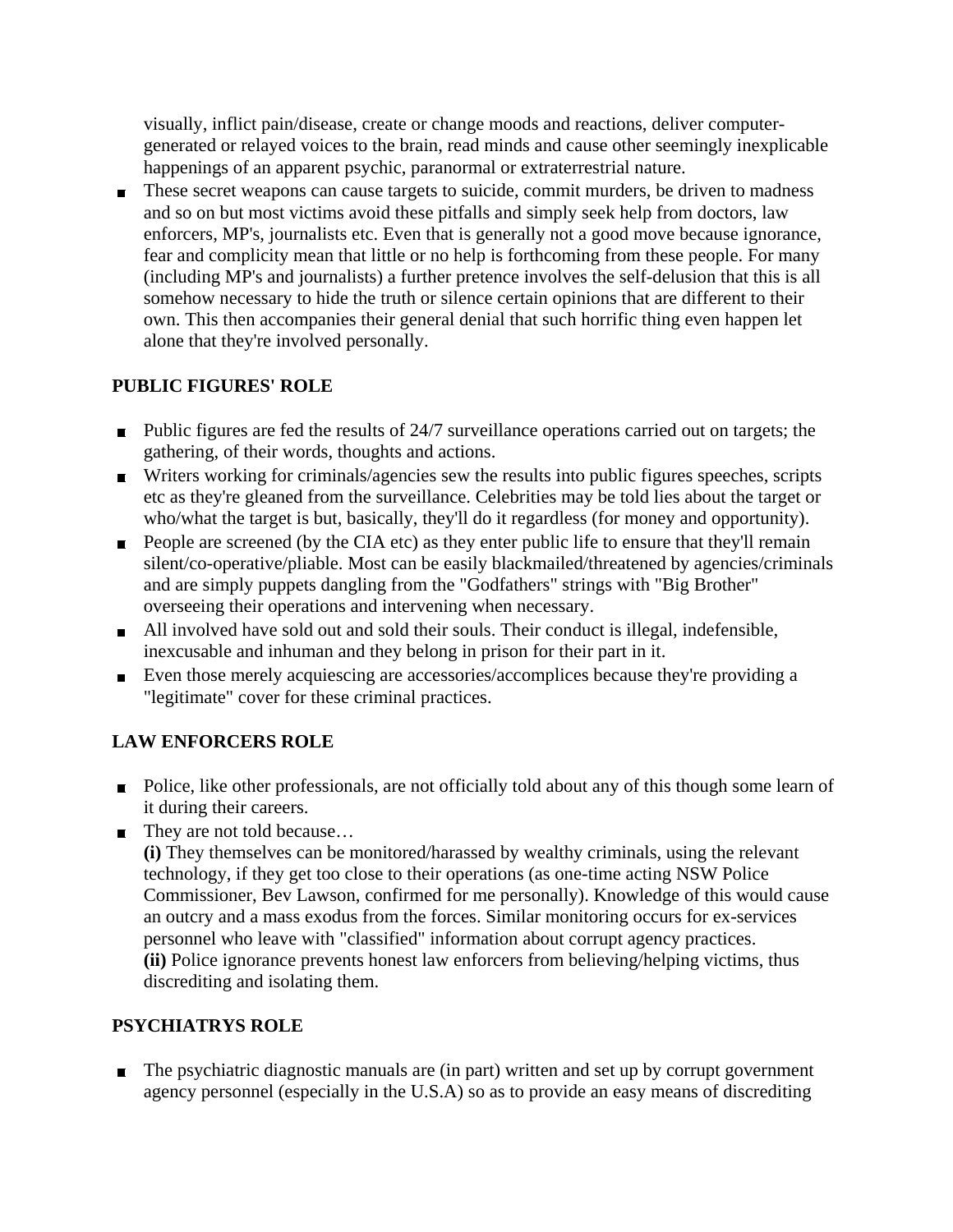people who complain about covert harassment. Psych students are basically taught that if you can't see it or it leaves no evidence it doesn't exist, didn't happen and the complainant must be delusional. Their position therefore protects government agencies and clever criminals, allowing the following injustices:-

**(i)** All complaints about covert harassment can be dismissed as "paranoia". **(ii)** All complaints about voice to brain technology can be dismissed as"schizophrenia". **(iii)** All complaints about media feedback of surveillance can be dismissed as "delusional".

- **(iv)** All complaints about oppression, torture, abduction etc can be dismissed as "fantasy".
- Most psychiatrists discredit complainants out of ignorance or self interest but others (including the spy agency psychiatrists who coined most of the numbered terms above) act with full knowledge and total malice. Some even work within the actual experimental programs that are designed to study human responses to "remote control" stimuli.
- Those behind the programs help to create assassins and vegetables, conflicts and conspiracies, attractions or aversions, successes or failures… and all as an experiment for political/economic advantage.

### **FABRICATED, DELUDED AND OUT OF CONTEXT "EXCUSES" FOR THE MEDIA/AGENCY HARASSMENT OF INNOCENT PEOPLE**

| <b>CIRCUMSTANCE</b>                                                                                | DELIBERATE MISINTERPRETATION                             |
|----------------------------------------------------------------------------------------------------|----------------------------------------------------------|
| Spoken or written opposition to criminal<br>activity                                               | Intention to act as a vigilante or investigator          |
| Fictional writing about corruption, war etc.                                                       | Intention to advocate real-life revolutionary<br>action. |
| Natural anger at criminal harassment by public Intention to respond criminally yourself<br>figures |                                                          |
| Observing and commenting on what criminal<br>public figures are doing                              | Intention to join them in some way or other              |
| Refusal to be "set up" by the media publicly                                                       | Intention to hide something                              |
| Refusal to be manipulated in any way by<br>criminals                                               | Intention to remain idle/useless                         |
| Association with fellow victims of high tech<br>harassment                                         | Intention to adopt their beliefs, lifestyles etc.        |
| Natural, normal defences to remote<br>harassment                                                   | Intentions that are mad, bad, sad etc.                   |

#### **COMMON MISCONCEPTIONS**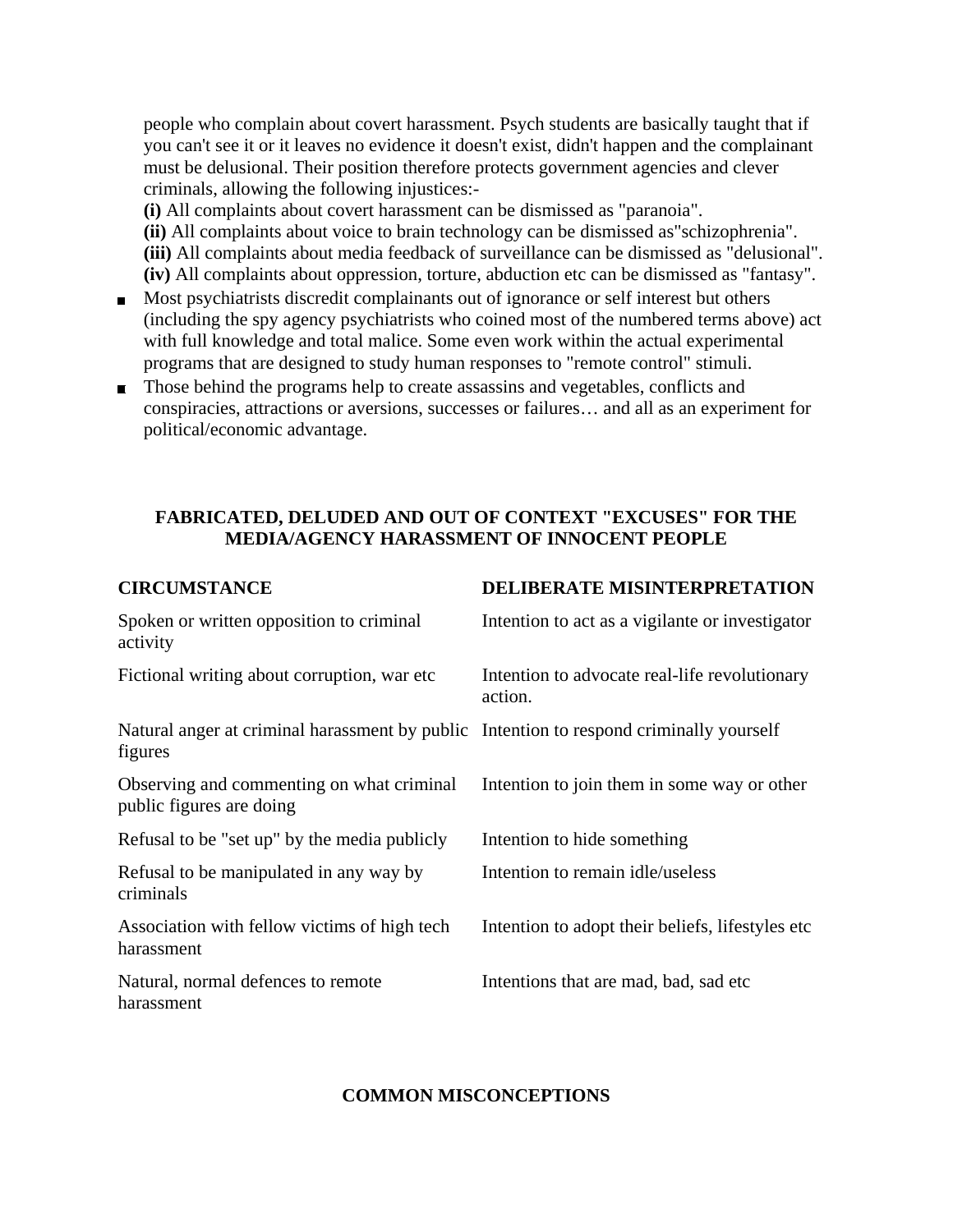| <b>TOPIC</b>                                     | <b>THE BRAINWASHING</b>                               | <b>THE TRUTH</b>                                                                                                                                                                                                               |
|--------------------------------------------------|-------------------------------------------------------|--------------------------------------------------------------------------------------------------------------------------------------------------------------------------------------------------------------------------------|
| "National Security" laws                         | They protect us                                       | They're mainly a cover for the<br>crimes of the<br>gov't/military/corporate<br>conglomerate                                                                                                                                    |
| Spies                                            | They help and protect us                              | They're mostly thugs working<br>for oppressors                                                                                                                                                                                 |
| Conspiracy theories                              | They're paranoid beliefs                              | The world is run by (and for)<br>co-conspirators (the mafia, the<br>illuminati, the cosa nostra, the<br>CIA, DIA, MI6, the mossad<br>etc). They control the media<br>and hence our<br>perception/knowledge of their<br>role    |
| Public figures                                   | They're worthy of our<br>respect/trust                | Many work for/with criminals<br>in the drug trade, war<br>promotion, ideas piracy etc.<br>Most are phonies                                                                                                                     |
| Democracy                                        | We choose our representatives<br>and they work for us | All politicians are vetted by the<br>CIA etc. At the entry, pre-<br>election and election, stages,<br>scandals/blackmail etc control<br>them. They do what the<br>wealthy criminals ask or<br>they're out of office (or worse) |
| War, famine, poverty,<br>diseases, illicit drugs | All are unavoidable                                   | All could be greatly reduced if<br>not eliminated (but it's not<br>profitable to do so)                                                                                                                                        |

### **ADVICE FOR VICTIMS**

- Live as normal a life as possible; work, play, socialise, pray. By doing this you partially thwart their monstrous remote control experiments.
- **Maintain the rage; continue to speak out and write about their crimes especially the hellish** mistreatment they force people to endure. By doing this you defeat their attempts to silence and discredit you.
- Speak only to honest, intelligent, courageous people about your own situation; to avoid frustration.
- Cope and survive.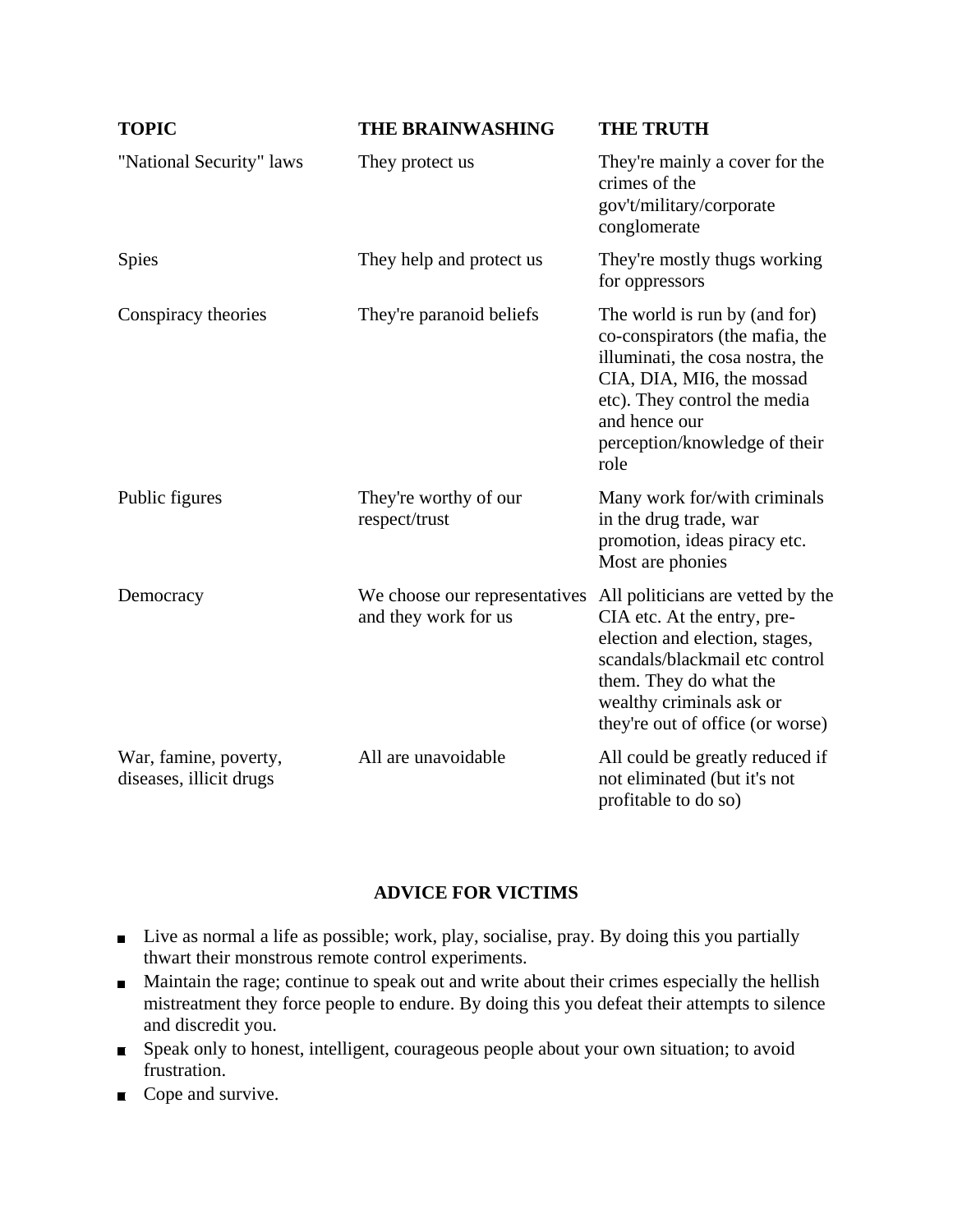■ Contact the Federation Resistance Global Electronic Harassment Opposition Party see www.FederationResistance.Weebly.Com



### **SPIES – VILLAINS NOT HEROES**

#### INTRODUCTION

Spying is an age old practice carried out on behalf of groups, governments, corporations, even religious organisations but today's spies are mostly desk bound rather than operating in the field; they monitor surveillance screens, they write, and they manipulate. Now, The Bard once wrote that all the world's a stage and at least as far as modern day public figures are concerned, that is clearly true. However, few people realise that most players on the world stage are not only performing scripted roles but that those scripts are often prepared by writers who are spy agency plants or recruits.

Many other writers are also corruptible or worse, organised crime figures, many of these also being agency connected. This effectively gives those directing spy and/or crime operations direct control over world events and how they are perceived as well as social attitudes, opinions and even in some cases, our minds. Their first and best sell is to brainwash the public into believing that they are heroes. Of course in reality they're not. They're villains and this essay addresses that truth.

Many spies are placed in or recruited into key roles (both public and non public) where they can betray the general public with immunity from detection/prosecution. Contrary to the mass media portrayal of spying as some noble, heroic venture it is, in fact, more times than not a significant part of an overall conspiracy to oppress innocent citizens and suppress the truth. Again, this is done not on behalf of the general community but for the benefit of the criminal element that controls and preys on that community. In effect, that element is "The country" which spies protect in that they own it financially (usually as a result of criminal/dubious activity) and don't want their crimes revealed. But by doing their dirty work spies become traitors to their real country which, especially in a democracy, should be the vast majority of the general population… not the land or its wealth or those that corruptly control both but the normal, average, law-abiding citizens that inhabit it.

This essay also deals with the various methods used by spies to betray us but the focus is on their treachery. By serving corrupt masters through their deceptions, their manipulations, their victimisations and other state sanctioned crimes they make themselves enemies of the people. Their functions/methods are often no less than crimes against humanity itself. A brief explanation of some of these methods follows (in no particular order).

#### INFORMATION CONTROL

Agencies have for a long time relied on controlling the flow of information to control our minds.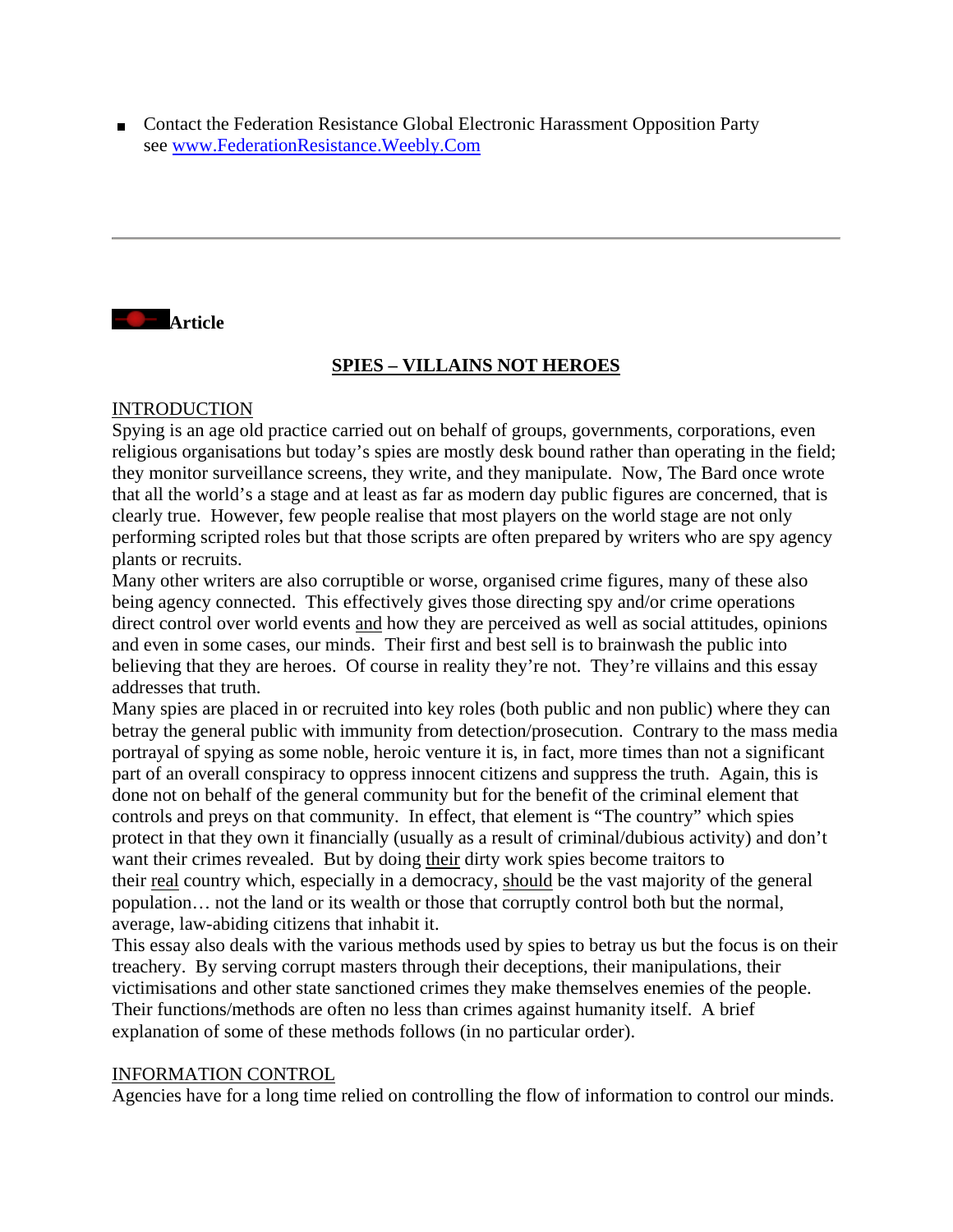That control has never been tighter than it is today. They place operatives everywhere that deception is convenient: politics, journalism, law enforcement, healthcare, beaurocracies etc. Forget the spy v spy scenarios of fictional fame, most spies victimise ordinary citizens. Also misinformation officers, like propaganda experts of all sorts, write for the mass media including writing news reports, ads, comedy, movies, articles, songs, books (including history books) etc. Hitler was infamous for organizing book burnings but these days that's hardly necessary as today's villains financially (through ownership) and practically (through staffing) control/censor the truth and/or totally prevent publication of it. Sex, violence and so on are not stringently censored but the truth regarding many important matters is brutally suppressed. Examples include the covert methodology and secrecy order protected technology outlined in this essay. Also course work in physics, psychiatry, law enforcement, even ethics reveals none of it (by design and law) thus allowing a range of crimes, unknown to most.

Sadly, people have become so comfortable with certain government/media/corporate lies, so conditioned to being "protected" from the truth, that they actually don't want to hear or read the uglier truths. They prefer instead to believe the fantasies that they've been fed. This is never more so than when talking about the crimes of the ruling classes; public figures, wealthy businessmen, powerful agency personnel etc. The excuses and self delusional belief systems adopted by those associating with these criminals (other community leaders, employees etc) is proof positive that aside from those primarily guilty of the crimes in question there are many others prepared to turn a blind eye for material reward, mateship, through fear etc. Then there's the distracted general public, brainwashed not to care about anything that doesn't directly affect them as individuals (see "DISTRACTIONS" below). I believe this to be the single biggest problem of all... not the unintelligent who can't understand, not the corrupt who refuse to acknowledge but the inaction of the apathetic and fearful who don't want to know. Selfish apathy and fear are problematic enough when looking at publicised issues like the environment, climate change, war/terrorism, poverty, weapons/drug proliferation etc but there's something worse… The censorship/misinformation issue is by its very nature self-concealing and so the real reasons for other big problems often remain hidden from public view and so protected from community comment. The real issues get scant and incomplete coverage. Many don't even know there is a "censorship" problem; brainwashed by mass media propaganda into believing the media and thinking that spies are good not evil. They have no idea of the crimes spies commit to protect the ruling criminal elite from criticism. If people know and accept that many police are corrupt, that many public icons are untrustworthy, that businessmen will rob them why are they so slow to see that agency personnel are better placed than any of them to get away with murder etc. Official state secrets privilege allows these criminals to cover their activities with bogus national security laws. This secrecy in turn allows state sanctioned treachery when open government is the only acceptable democratic method

#### SURVEILLANCE/MONITORING/HARASSMENT

Persons of interest (both good and bad) are monitored via satellite 24/7; many are also tormented and tortured through the use of satellite-based directed energy weapons and psychotronic attacks using neurophones (voice to skull technology), mind reading technologies and so on. For starters, all of us have our telecommunications monitored (via satellite e.g. the Echelon system), public figures also have audio/visual monitoring 24/7. Banned/censored writers, whistleblowers and anti-crime campaigners etc also have harassment 24/7… On top of that (strangely enough) terrorists, madmen and other criminals are also monitored but rarely stopped; creating a chaotic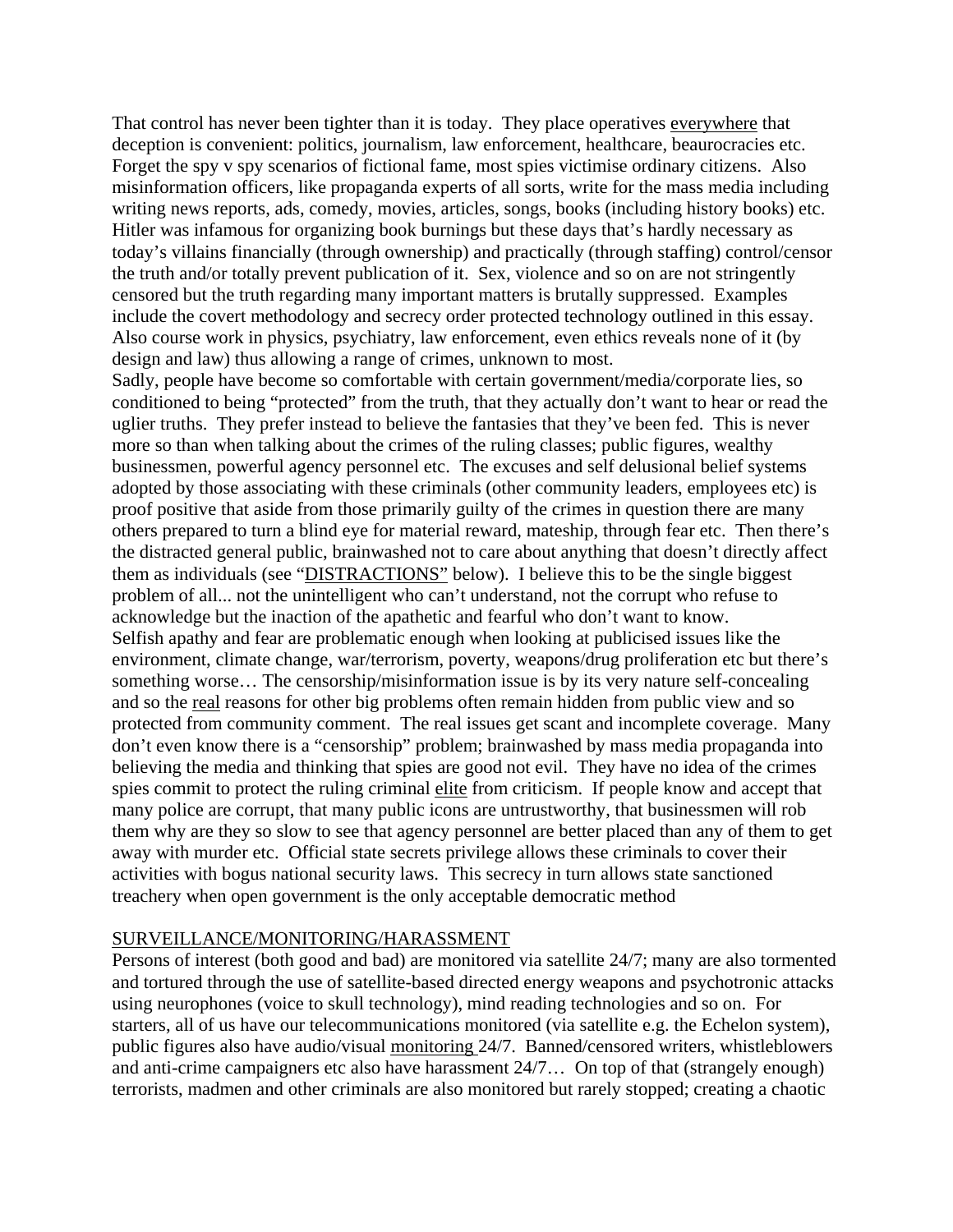state of affairs for governments and agencies to control with legislation and high-tech interference in peoples lives.

 This allows convenient events to occur without reference to the technology that could easily stop them but then, of course, people would wonder what else they're used for if they were used to stop crime…

### THEFT OF INTELLECTUAL PROPERTY

Computers/spies monitor telecommunications as well as all submitted writings, all real time conversations, and even some thoughts to create a mental slavery scenario where ordinary disempowered people can have their ideas stolen without recourse to the law. Monitoring of "persons of interest" who are not public figures actually also helps the corrupt to stay in touch with the common man (the silenced majority) and presents popular views and so on which are alien to the privileged few who run society. They do this not only because they're thieves but because they will not tolerate honest men and women in their midst (there's been a kind of "ethic cleansing") and so have only one way of accessing and using those peoples ideas. The theft is covered with ridicule (the oldest spy trick of all) and denial. Because only the corruptible are accepted into public life it's no surprise that most public figures are prepared to steal from the disempowered.

#### MEDIA FEEDBACK

I should start by pointing out that this is very common and is a criminal practice well known to all media bodies including Australia's Press Council, Broadcasting Authority and Journalists Association. To date nothing has been done to prevent it. The main reason for this is that the mainstream media is today made up of companies which are (almost exclusively) owned and controlled by organised crime and influenced by corrupt agency connections. This feedback method involves the most basic of spy methodology: to destroy opponents by ridicule. It can involve leading questions, misquotes and/or apparent "mistakes" or covers. OK, so this practice, the most common of all harassment techniques (except maybe for tampering with mail and personal items, aircraft swoops and emergency vehicle "appearances") involves the satellite/computer collection and dissemination of surveillance results and the "feeding back" of these results through media scripts. For example, on a given morning a victim might say "I've had a gutful of corrupt governments", he may play golf, he may make his car repayment etc etc. Later that day he tunes into his favorite news program or reads his favorite afternoon newspaper etc only to find a clear focus on stories involving the very things he said (out of context). As the days, weeks, months roll by the coincidences multiply and the situation is repeated through ads, comedy, songs etc etc each and every day (incessantly) sometimes for decades. The intention is to criminally harass the victim in the hope that they go mad, bad etc as they're surrounded by coincidences. If they complain to friends, family, authorities they can appear paranoid and be discredited (like the spreading of false rumours and the encouraging of personal ridicule, spies fuel this process by setting it all up to distance victims from any possible source of help). If victims approach the presenters of the surveillance scripted material for an explanation they can be institutionalized or at least severely embarrassed when the presenter feigns ignorance and treats the victim like a stalker or something. These presenters are accomplices who follow the instructions of criminal executives and agency liars. They are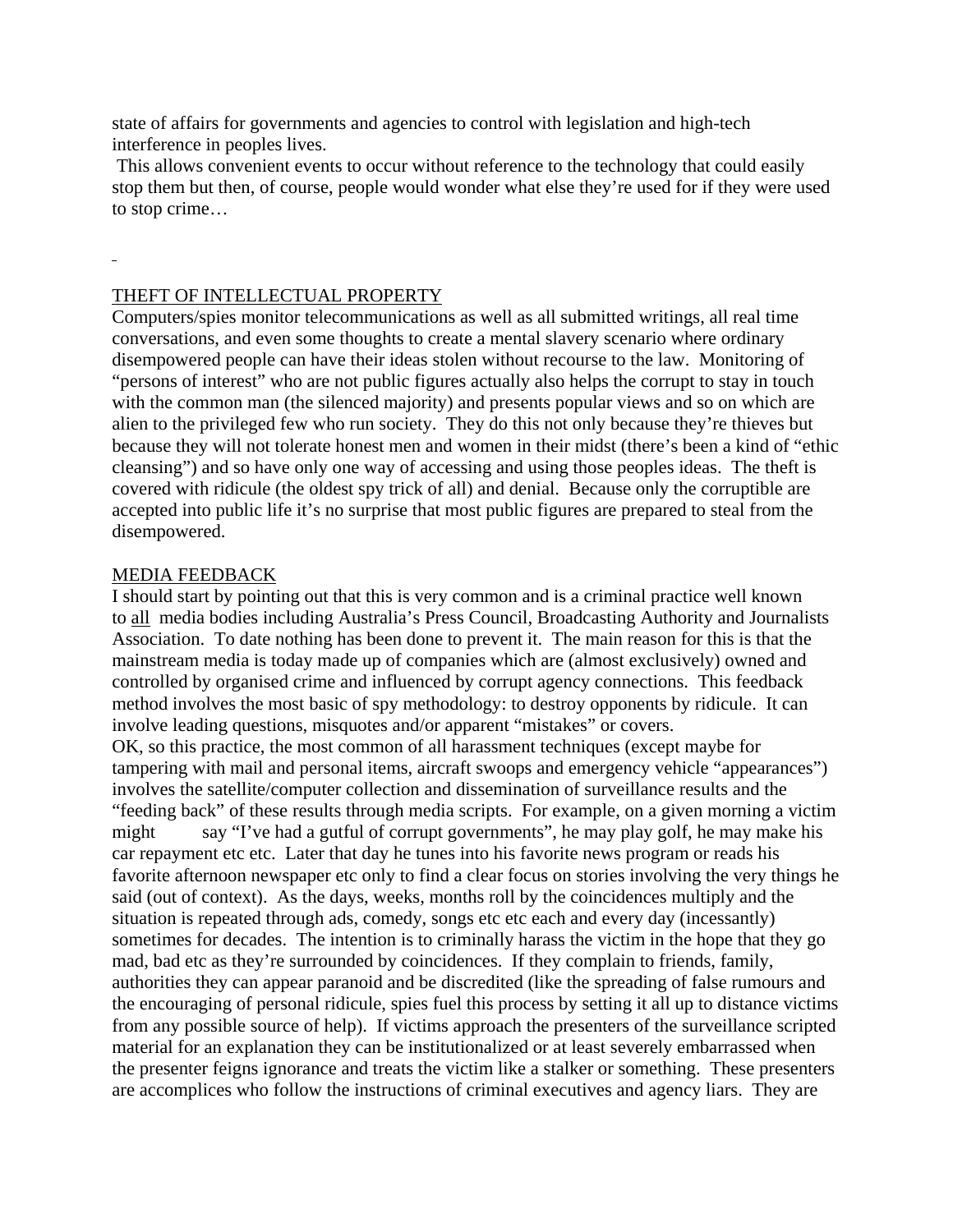no better than their puppeteers. Law-abiding people with integrity would not participate in any of this. Unfortunately many prominent people have no integrity, having sold their souls for opportunity.

#### FALSE FLAG OPERATIONS

The present day portrayal of many Muslims as crazed terrorists, through events like The World Trade Centre tragedy of 11/09/01, is no different to Nero burning Rome and blaming it on the Christians. Throughout history the guilty have branded the innocent to cover their tracks and destroy their critics. One recent example was confirmed by ex Italian President Francesco Cossiga who admitted he helped set up Operation Gladio, a rogue spy network operating under the auspices of the US intelligence apparatus. These "Gladio" villains carried out bombings across Europe for over 3 decades (ending in the 80's), all aimed at branding their ideological political opponents as terrorists. Similar set ups can be carried out against individuals to frame them to look like criminals when, in fact, they're innocent, even vehemently opposed to crime. Again the agencies and their masters do this to conceal their own activities by discrediting their opponents. With catch cries of "don't talk to him/them" or "do something for your country" or a combination of threats and rewards they also gain the co-operation of associates who should, in reality, help the victim's not the victimisers.

#### DISTRACTIONS

In Roman times rulers offered "bread and circuses", the British spoke of "beer and skittles" and today's catch cry remains "sex and drugs and rock n' roll". But whether it be a harmless pastime or a sordid preoccupation the effect is the same… whilever people are focused on enjoying their own time and money with little or no concern for others they are out of the socio-political equation. The more time that's spent on trivia and self gratification the harder it is for people to display integrity, altruism and compassion when confronted with life's harsher realities. In other words, apathy takes hold. The encouragement of this situation is another agency function.

#### **MURDERS**

Scientists who know too much about secret weaponry/plans or who may pass on their knowledge/skills to others, celebrities who oppose crime in high places, whistleblowers who have details on specific wrongdoings etc etc are the innocent ones that can be killed. Whether it be by a convenient accident (overdose, plane or car crash etc) or working off personal health problem (cancers, heart attacks etc can be induced via technology) or an apparent assassination (Manchurian candidates can be remote-controlled through brainwashing) the agencies are often the attack dogs that do the dirty work of the ruling elite. That elite then sit back smugly in denial and delusion about their role in the crimes in question.

Then there's also the more widespread killings effected through things like the promotion of the use of dangerous foods/chemicals or the use of appliances like mobile phones. There's also the suppression of cures for cancer and other diseases and the introduction of others; such as AIDS. The CIA even has contingency plans for culling a high percentage of the world's entire population.

### PERVERTING THE COURSE OF JUSTICE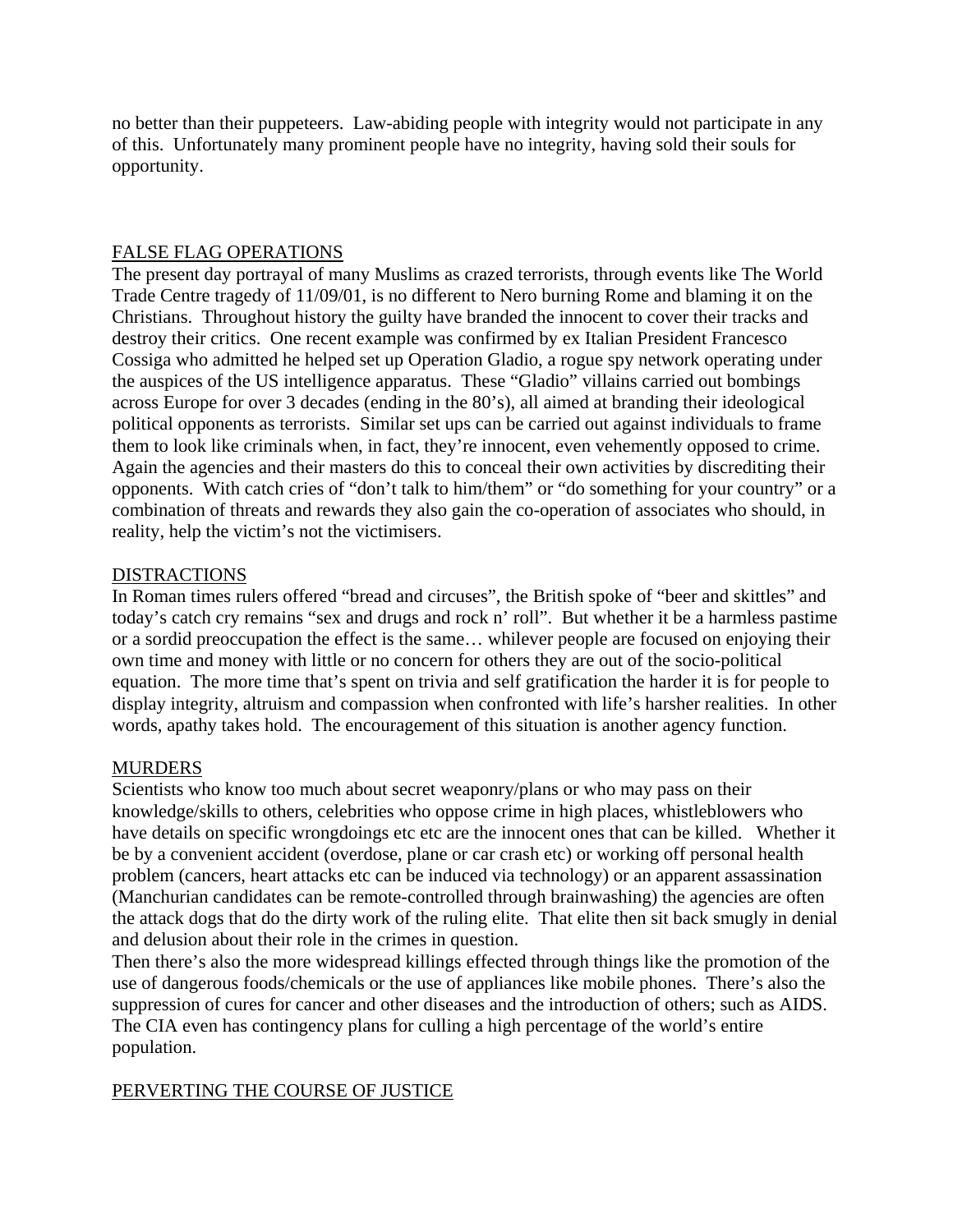It's not just Masonic organisations that interfere here, agency personnel can masquerade as almost anyone (from a witness to a victim), they can stop proceedings/arguments with secrecy orders, they can prevent investigations by police or health experts and so on and so forth. They also sit behind the scenes and ensure that whilst media/government hypocrites willingly line up and condemn small time criminals (petty thieves, thugs, drug abusers etc) that more serious criminals (such as corporate fraudsters, statesmen "war mongers" and drug barons) are protected and are positively portrayed to the people. In addition, division is created between those few good people who may be closer to these criminals and those good people observing from afar. This removes any possible conflict.

Also, corruptible court and law enforcement officials, psychiatrists and others help to discredit those presenting the truth. It's all part of the conspiracies of silence which are run on certain important matters. For psych' experts used in court proceedings freeing the guilty and branding the innocent are well known practices. What's not so well known is that the psych' texts were prepared/vetted by agency psychiatrists to allow their colleagues to be used to silence anyone speaking the harsher truths. Terms such as "brainwashing" and "paranoid schizophrenia" were in fact penned by spy agency psychiatrists, principally to brand victims of covert harassment as being deranged and therefore not to be believed. Many agency targets as well as agency whistleblowers have been destroyed in this way. Honest psychiatrists who try to blow the whistle on the practice are, like knowledgeable scientists, murdered.

#### INSTILLING FEAR AND SELF DELUSIONAL BELIEF SYSTEMS

Naturally mere mention of organisations like the CIA or the Mossad or Office of Homeland Security creates a panic in people because deep down inside they very well know that spy agencies cannot be trusted. It's not that members of the public have done anything wrong but they know that spies have. So it is with those agency/crime accomplices who are guilty by association; those who turn a blind eye to what their mates or celebrity friends or business acquaintances are up to. (One denial by a smiling celebrity negates a mountain of information).

 They co-operate out of fear, self interest etc and will not give the time of day to their associate's targets. Even many members of the clergy are prepared to sell their souls for the gains received in this way. Sadly they'll support their powerful contacts and sell out the innocent. They must do this with stars in their eyes, a "nobody's perfect" excuse with regard to powerful criminals and a "he must be mad" delusion with regard to the innocent. The result is that instead of being thrown to the lions with the innocent victims they join the crowd and enjoy the blood sport. The level of hypocrisy is astounding.

#### PROVOCATION

The work of an agent provocateur has never been more effective than it is today. Various harassment methods from surveillance feedback to audio torture by neurophone transmissions to high tech brainwave monitoring and even directed energy blasts are available to hurt/provoke their targets. Corrupt agency personnel and their criminal associates can also arrange aircraft swoops, siren wailing and face to face conflicts. With most people simple anger, fear etc may be the emotional responses but they do nothing illegal or immoral in response; just defend themselves. However, when this provocation is directed at potential criminals or those mentally limited in some way the response can be catastrophic. For example neurophone input (a form of remote brainwashing when used on the weak-minded) was used on Martin Bryant (the accused from The Port Arthur massacre) and John Chapman (the man who killed John Lennon).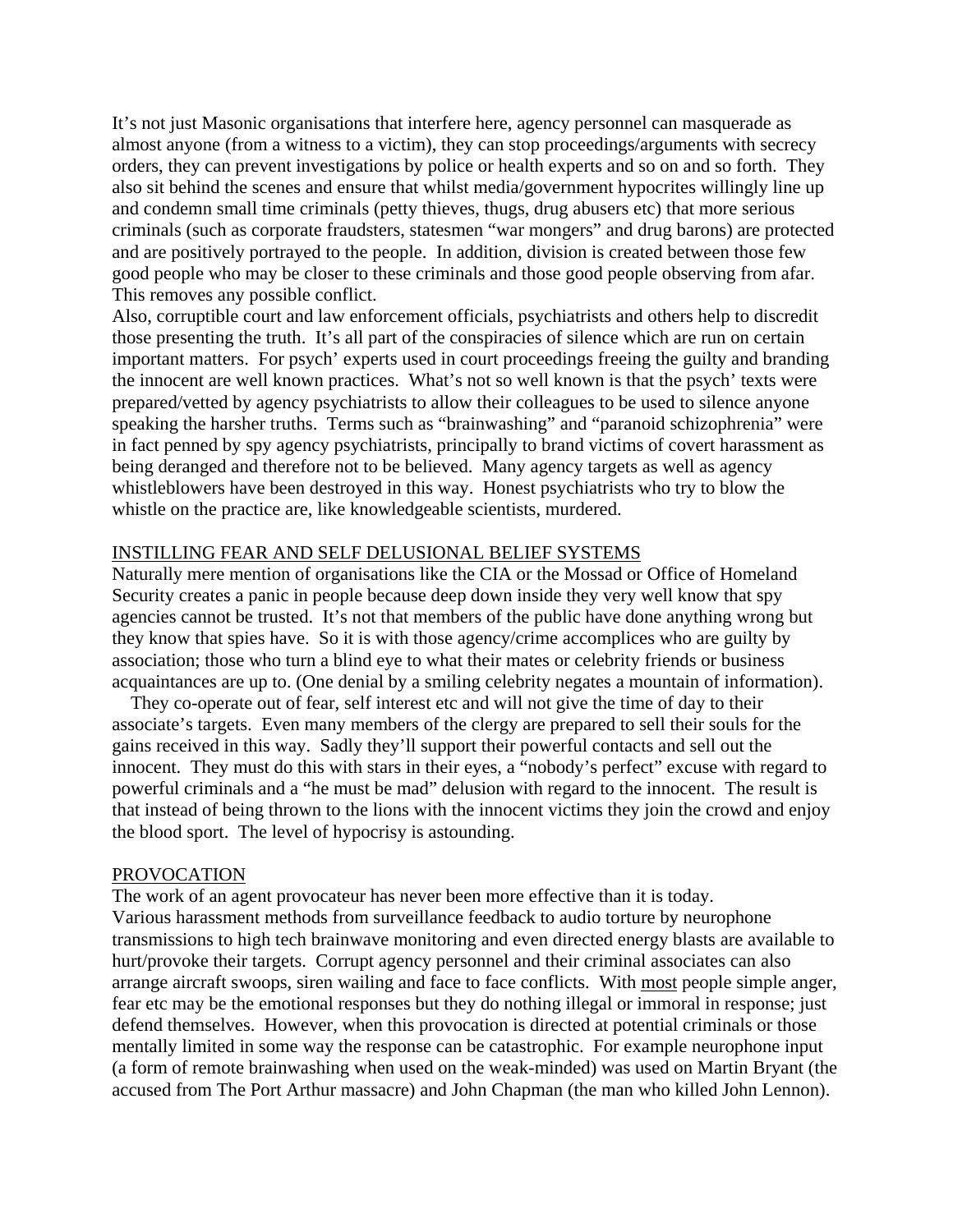Modern Manchurian Candidates like these can be fired up from a great distance. And in fact people like this are more and more often becoming the useful puppets of spies who are tagged/monitored themselves and so are confined to surveillance/harassment room operations. They need dupes and scapegoats to do their dirty work and high tech satellite equipment allows them to organise this remotely.

#### **SECRECY**

National security legislation, military acts, secrecy orders and all manner of official protection for crimes of the state are lined up to hide powerful criminals. Aside from what's already been stated, if the resources/technology mentioned in this piece was made available to honest law enforcers instead of corruptible spies then everything from truth serums to satellite surveillance and mind reading technologies could be used to monitor, prevent, detect, capture, interrogate etc. Crime could be all but wiped out. But, of course, those controlling the technology (being themselves the greatest criminals of all) don't want that. They want the mayhem to continue to justify crushing everyone's basic human/civil rights so they fight their "war on terror" and launch "criminal crackdowns"etc. Meanwhile, spies and the ruling elite etc are protected, even from criticism, by the very technology that should be used to stop them. It's all about control and money. There are no excuses, only lies and cover-ups. Goons from the secret service and other covert groups are all too often used to harass the innocent to protect the guilty from criticism.

#### DISCREDITING AND PUBLIC BRAINWASHING

Aside from the obvious personal promotion or destruction of the reputations of individuals via, lies/rumours/harassment etc (and almost every victim is confused about what has been said or how they've been set up) there are also elaborate hoaxes and scams run (using the secret technology mentioned). These include the promotion within the general community of notions such as the existence of aliens, ghosts, psychic phenomena etc. False beliefs flourish as a result. How is it done? Easy… With the surveillance systems I've outlined. Computers hold a wealth of information on everyone. Couple that with secret technology that can move objects in any way and at frightening speed, and/or put a voice in your head and/or read your mind and/or cause you to hallucinate and/or feel pain, anger, sorrow etc etc. It's all possible and from quite a distance away: Space.

Why is it done? Governments and corporations etc may want to silence or discredit someone; they may want human guinea pigs for an illegal experiment that no one would ever volunteer for; they may want to manipulate people (e.g. through a false psychic); they may want general community acceptance to legitimize an operation (e.g. NASA/military spending) etc etc. Personally I believe that in each and every case of apparent paranormal psychic/alien phenomena there is a logical explanation leading back to the ruling elite (who betray us all by their secrecy on such matters). It's all man's inhumanity to man. There is a God and there is man. That is all. Everything else is the result of brainwashing and delusion.

#### BLACKMAIL

The crime/spy controlled media picks and chooses the timing, slant and effects of its reports so as to warn, control, stop or destroy monitored persons. The message being to do (or not do)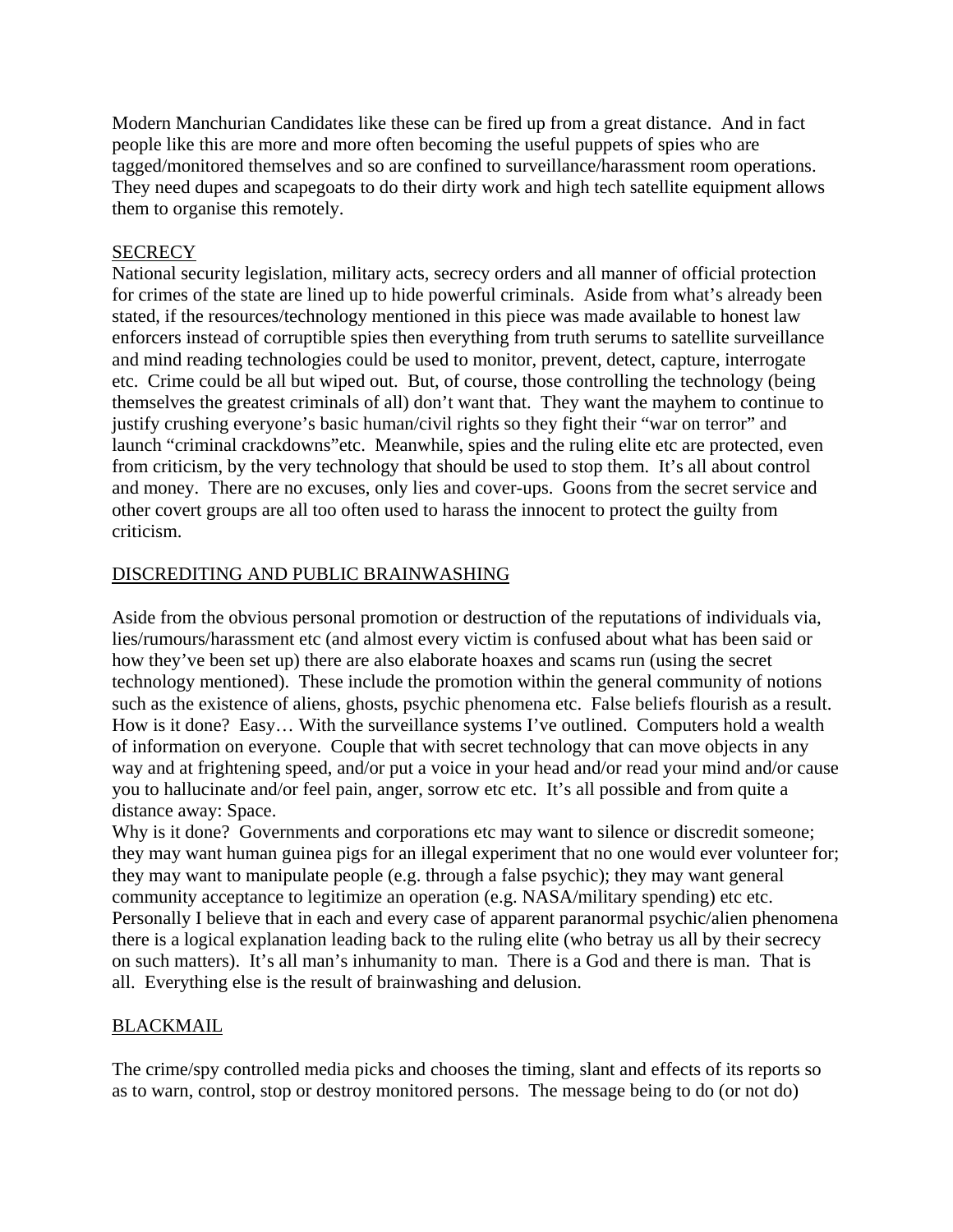something that may have no connection to the "story" at all. For example, if powerful criminals want to warn a government on a serious policy matter they can arrange for a sex scandal involving MPs to be publicised or focus on some "slip of the tongue" and blow it out of proportion.

More seriously, with access to geophysical weaponry, spies (esp. military spies) can alter the weather, cause earthquakes etc (using equipment like HAARP in Alaska) etc. Satellite technology can also start fires, shoot down planes etc (without detection). Agency personnel can deliver many nasty warnings to get the co-operation of others

#### **EXPERIMENTS**

The modern term for brainwashing is mind control and today's technology (incl satellite based neurophones, mind-reading software and mood management techniques) allows many mind control experiments as well as dream/idea/thought studies, set ups, remote torment/torture, interrogation, murder and more. The expanding scope of illegal human experimentation indicates that the oppressive control of the politically aware population is increasing. No longer are these operations restricted to the physical tampering with "missing persons" or "alien abductees", today's remote technologies are used to manipulate/restrict members of the wider population, across the broad spectrum of thinking, caring, knowledgeable people. On top of this mental slavery is part of the overall slave trade which is currently third (behind the weapons and drug trades) on the list of illegal but lucrative human activities. All three are partially run by the CIA and other agencies and their criminal associates. And these are the people that are protected from scrutiny by bogus national security legislation and secrecy provisions… Without totally independent (and knowledgeable) regulatory or investigative bodies the agencies can act as they wish; breaking any legal/moral code and feeding off the population at will. All talk of a "need to know", "protecting the population", "classified" documents etc is usually little more than a phoney cover for sanctioned crime. In fact, the cover provided by bogus laws, wealth, power, position etc should be no defence yet laws and resources are made and allocated so as to provide cover for all manner of evil right up to and including illegal human experimentation and environmental ruin. In the case of national security, military, defamation and other laws the protection afforded the criminals far outweighs that granted to their victims.

### ORCHESTRATED CONSPIRACIES

These range from conspiracies of silence concerning oppressed citizens (falsely branded as anything from nuts to terrorists) right through to large scale operations like wars and false terrorist threats (e.g. see the earlier reference to Operation Gladio under "False Flag operations"). In between we have individual assassinations (some using Manchurian candidates or dupes) and tragic events like The New York World Trade Centre disaster. To shrink from the term "conspiracy" like it implies some sort of paranoia is to ignore the real world and retreat into fantasy land. The world is, in effect, run by conspiracies of one sort or another. The term even appears on the statute books ("conspiracy to murder"etc). It's real and spies are the main culprits. Their harassment campaigns can be as simple as interfering with mail, bank a/c's, bills etc right through to organizing overt/covert torment and high tech torture. The bigger conspiracies present the world itself in the wrong light to an unsuspecting population.

#### PROTECTED OPERATIONS

The arms trade, the drug trade, illegal experimentation, paedophile networks, prostitution rings,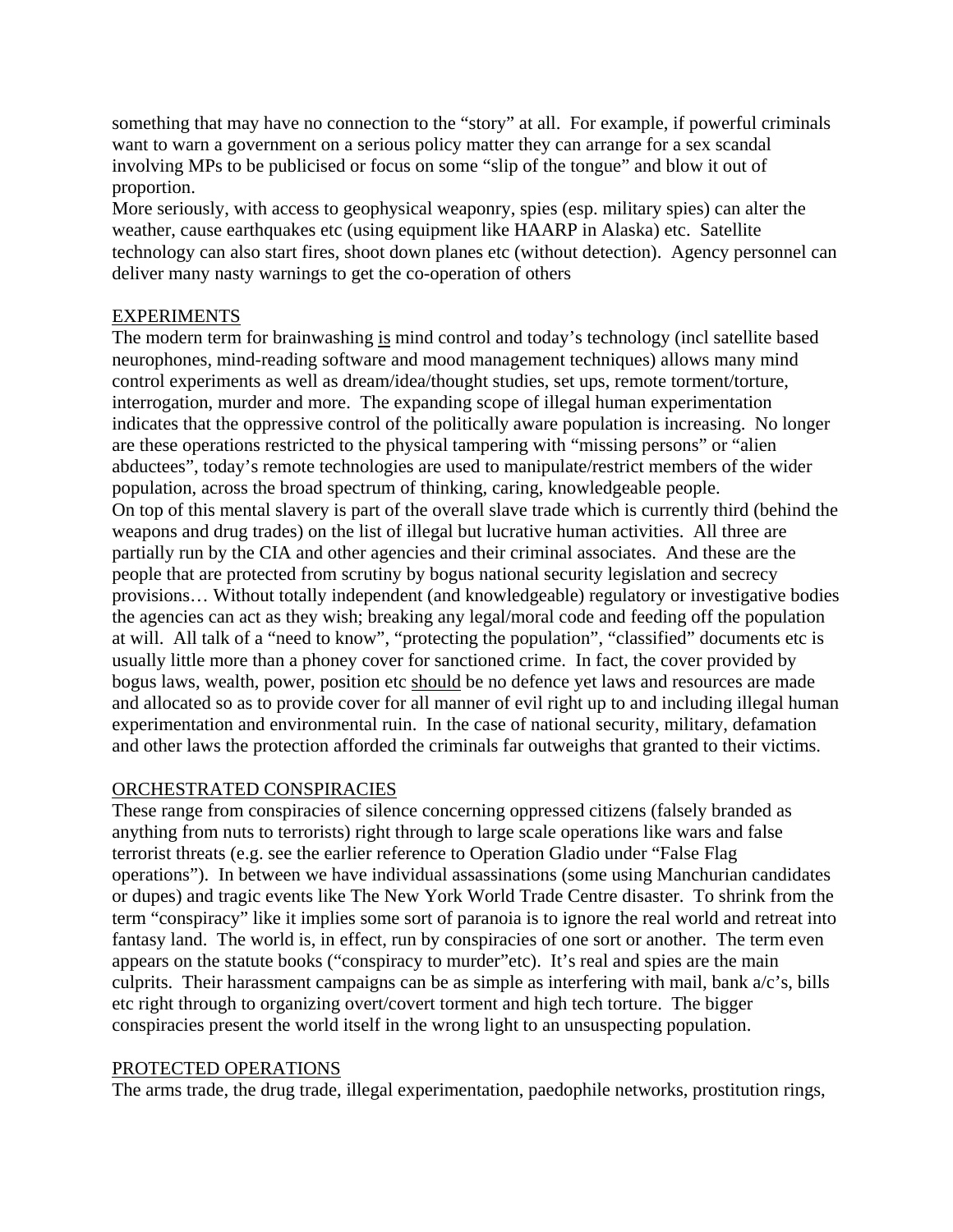money laundering, financial scams and more are, to a large extent, shielded from law enforcement intervention, criticism etc by spy agencies which profit directly or indirectly from such criminal activity. The entertainment industry, responsible for our opinions, distractions etc, is criminally controlled and is also one of these protected operations.

#### PERSONAL EXPERIENCE

What's written here is based on research, observation, experts/victims anecdotes and personal experience gathered over nearly 20 years.

To verify my position and convince the reader of my personal integrity and genuine concern I should point out that I am a Uni graduate who has tried his hand at a variety of jobs. I have held responsible positions in both the public and private sector. I have neither committed nor seriously contemplated any wrongdoing of any sort, yet out of ignorance/curiosity I have applied for a number of jobs over the years with employers which I later learnt were involved in criminal activity.

One of these organisations was ASIO… having completed their testing procedures I was at a final interview when I was confronted by the question: "Are you prepared to do anything that you're told to without question?" This immediately set off alarm bells. Clearly I would be asked to do things that were immoral or illegal etc so at this point I said "No" and abruptly walked out. My privacy may well have been invaded from that point. Certainly agency employees are monitored when they leave their employment; perhaps job applicants are similarly studied. Similarly disturbing was the question I was asked when applying for work with a politician. Again, the final question put me off... it concerned corruption and what I'd do if the proverbial bag of money landed on my desk. My honest answer was clearly unacceptable; only the corruptible are welcome.

A third example involved an application to a TV station for work. Afterwards I criticised the media for their crimes of privacy invasion and harassment. That particular station was later responsible for a set up in which an unsuccessful attempt was made to silence me by having me committed. "This is what they (the media) do to people that cross them" said an employee of the institution in question. I later learned that many media targets had been silenced that way. Clearly in all three cases my honesty was not to be tolerated. I later fielded multisourced and multi-faceted harassment from corporations, the media, government and (foreign) agencies etc after I wrote "In the year 2252", a fictional anti-corruption novel (which was not based on my own experiences). The connections between organised crime (which runs the entire entertainment industry, including publishing) and corrupt spy agencies which can access high tech surveillance/harassment equipment became clearer from that point (1990-1991) as powerful criminals (wrongly assuming the novel was based on today's criminals) came at me covertly to destroy me and prevent any chance of publication.

### ORGANISATIONS

There are countless bodies reporting on agency misconduct but, more generally, Jack McLamb (ex police officer) runs an organisation called "Police and military against The New World Order" through which he tries to educate police and military employees about the ways they can be tricked into oppressing innocent people. However many wrongdoers are not tricked at all, they just follow orders and that's no excuse.

It's no excuse morally and it should be no excuse legally. We need independent watchdogs in these areas but, more importantly we need them for the clandestine and dangerously powerful